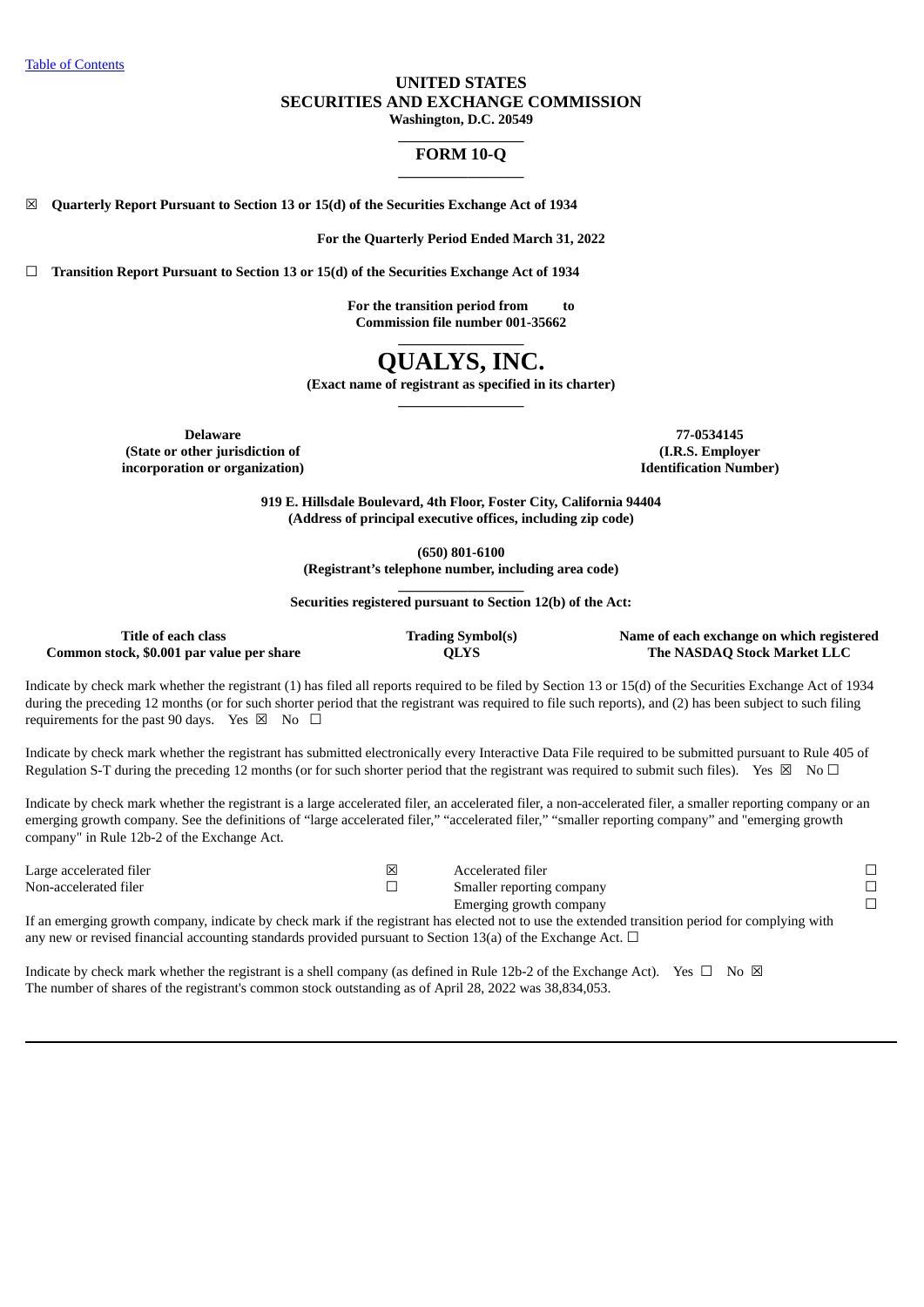## **Qualys, Inc.**

## **TABLE OF CONTENTS**

Page

<span id="page-1-0"></span>

|          | <b>Risk Factor Summary</b>                                                                   | $\overline{3}$              |
|----------|----------------------------------------------------------------------------------------------|-----------------------------|
|          | <b>PART I - FINANCIAL INFORMATION</b>                                                        |                             |
| Item 1.  | <b>Financial Statements</b>                                                                  |                             |
|          | <b>Condensed Consolidated Balance Sheets</b>                                                 | $\overline{4}$              |
|          | <b>Condensed Consolidated Statements of Operations</b>                                       | 5                           |
|          | <b>Condensed Consolidated Statements of Comprehensive Income</b>                             |                             |
|          | <b>Condensed Consolidated Statements of Cash Flows</b>                                       | $\frac{6}{2}$ $\frac{8}{9}$ |
|          | <b>Condensed Consolidated Statements of Stockholders' Equity</b>                             |                             |
|          | <b>Notes to Condensed Consolidated Financial Statements</b>                                  |                             |
| Item 2.  | <b>Management's Discussion and Analysis of Financial Condition and Results of Operations</b> | $\overline{28}$             |
| Item 3.  | Quantitative and Qualitative Disclosures About Market Risk                                   | 37                          |
| Item 4.  | <b>Controls and Procedures</b>                                                               | 37                          |
|          | <b>PART II - OTHER INFORMATION</b>                                                           |                             |
| Item 1.  | <b>Legal Proceedings</b>                                                                     | $\underline{38}$            |
| Item 1A. | <b>Risk Factors</b>                                                                          | 38                          |
| Item 2.  | <b>Unregistered Sales of Equity Securities and Use of Proceeds</b>                           | 50                          |
| Item 3.  | <b>Defaults upon Senior Securities</b>                                                       | 50                          |
| Item 4.  | <b>Mine Safety Disclosures</b>                                                               | 50                          |
| Item 5.  | <b>Other Information</b>                                                                     | 50                          |
| Item 6.  | <b>Exhibits</b>                                                                              | 50                          |
|          | <b>Signatures</b>                                                                            | 51                          |
|          |                                                                                              |                             |
|          |                                                                                              |                             |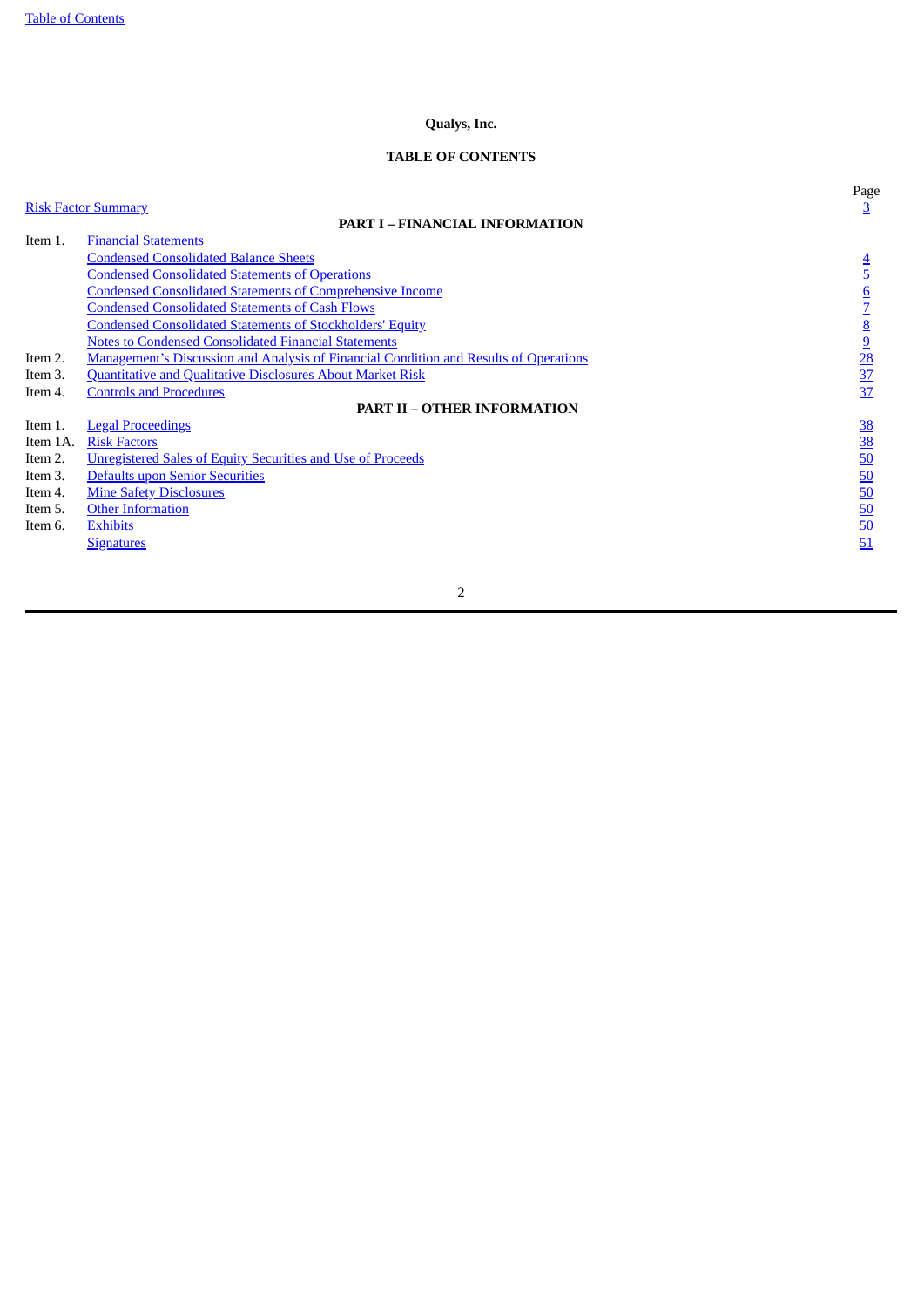## **RISK FACTOR SUMMARY**

<span id="page-2-0"></span>Our business is subject to significant risks and uncertainties that make an investment in us speculative and risky. Below we summarize what we believe are the principal risk factors but these risks are not the only ones we face, and you should carefully review and consider the full discussion of our risk factors in the section titled "Risk Factors," together with the other information in this Quarterly Report on Form 10-Q. If any of the following risks actually occur (or if any of those listed elsewhere in this Quarterly Report on Form 10-Q occur), our business, reputation, financial condition, results of operations, revenue, and future prospects could be seriously harmed. Additional risks and uncertainties that we are unaware of, or that we currently believe are not material, may also become important factors that adversely affect our business.

- The continued spread of Coronavirus Disease 2019 ("COVID-19"), or any similar widespread infectious disease outbreak, could harm our business, financial condition and results of operations.
- Our quarterly operating results may vary from period to period, which could result in our failure to meet expectations with respect to operating results and cause the trading price of our stock to decline.
- If we do not successfully anticipate market needs and opportunities or are unable to enhance our solutions and develop new solutions that meet those needs and opportunities on a timely or cost-effective basis, we may not be able to compete effectively and our business and financial condition may be harmed.
- If we fail to continue to effectively scale and adapt our platform to meet the performance and other requirements of our customers, our operating results and our business would be harmed.
- If we are unable to renew existing subscriptions for our IT, security and compliance solutions, sell additional subscriptions for our solutions and attract new customers, our operating results would be harmed.
- If the market for cloud solutions for IT, security and compliance does not evolve as we anticipate, our revenues may not grow and our operating results would be harmed.
- Our current research and development efforts may not produce successful products or enhancements to our platform that result in significant revenue, cost savings or other benefits in the near future.
- Our platform, website and internal systems may be subject to intentional disruption or other security incidents that could result in liability and adversely impact our reputation and future sales.
- Our sales cycle can be long and unpredictable, and our sales efforts require considerable time and expense. As a result, revenues may vary from period to period, which may cause our operating results to fluctuate and could harm our business.
- Adverse economic conditions or reduced IT spending may adversely impact our business.
- Our IT, security and compliance solutions are delivered from 11 shared cloud platforms, and any disruption of service at these facilities would interrupt or delay our ability to deliver our solutions to our customers which could reduce our revenues and harm our operating results.
- We face competition in our markets, and we may lack sufficient financial or other resources to maintain or improve our competitive position.
- If our solutions fail to detect vulnerabilities or incorrectly detect vulnerabilities, our brand and reputation could be harmed, which could have an adverse effect on our business and results of operations.
- If we are unable to continue the expansion of our sales force, sales of our solutions and the growth of our business would be harmed.
- We rely on third-party channel partners to generate <sup>a</sup> substantial amount of our revenues, and if we fail to expand and manage our distribution channels, our revenues could decline and our growth prospects could suffer.
- A significant portion of our customers, channel partners and employees are located outside of the United States, which subjects us to a number of risks associated with conducting international operations, and if we are unable to successfully manage these risks, our business and operating results could be harmed.
- Our business and operations have experienced significant growth, and if we do not appropriately manage any future growth, or are unable to improve our systems and processes, our operating results may be negatively affected.
- A portion of our revenues are generated by sales to government entities, which are subject to a number of challenges and risks.
- Undetected software errors or flaws in our solutions could harm our reputation, decrease market acceptance of our solutions or result in liability.
- Our solutions could be used to collect and store personal information of our customers' employees or customers, and therefore privacy and other data handling concerns could result in additional cost and liability to us or inhibit sales of our solutions.
- Our solutions contain third-party open source software components, and our failure to comply with the terms of the underlying open source software licenses could restrict our ability to sell our solutions.
- We use third-party software and data that may be difficult to replace or cause errors or failures of our solutions that could lead to lost customers or harm to our reputation and our operating results.
- Failure to protect our proprietary technology and intellectual property rights could substantially harm our business and operating results.
- Assertions by third parties of infringement or other violations by us of their intellectual property rights could result in significant costs and harm our business and operating results.

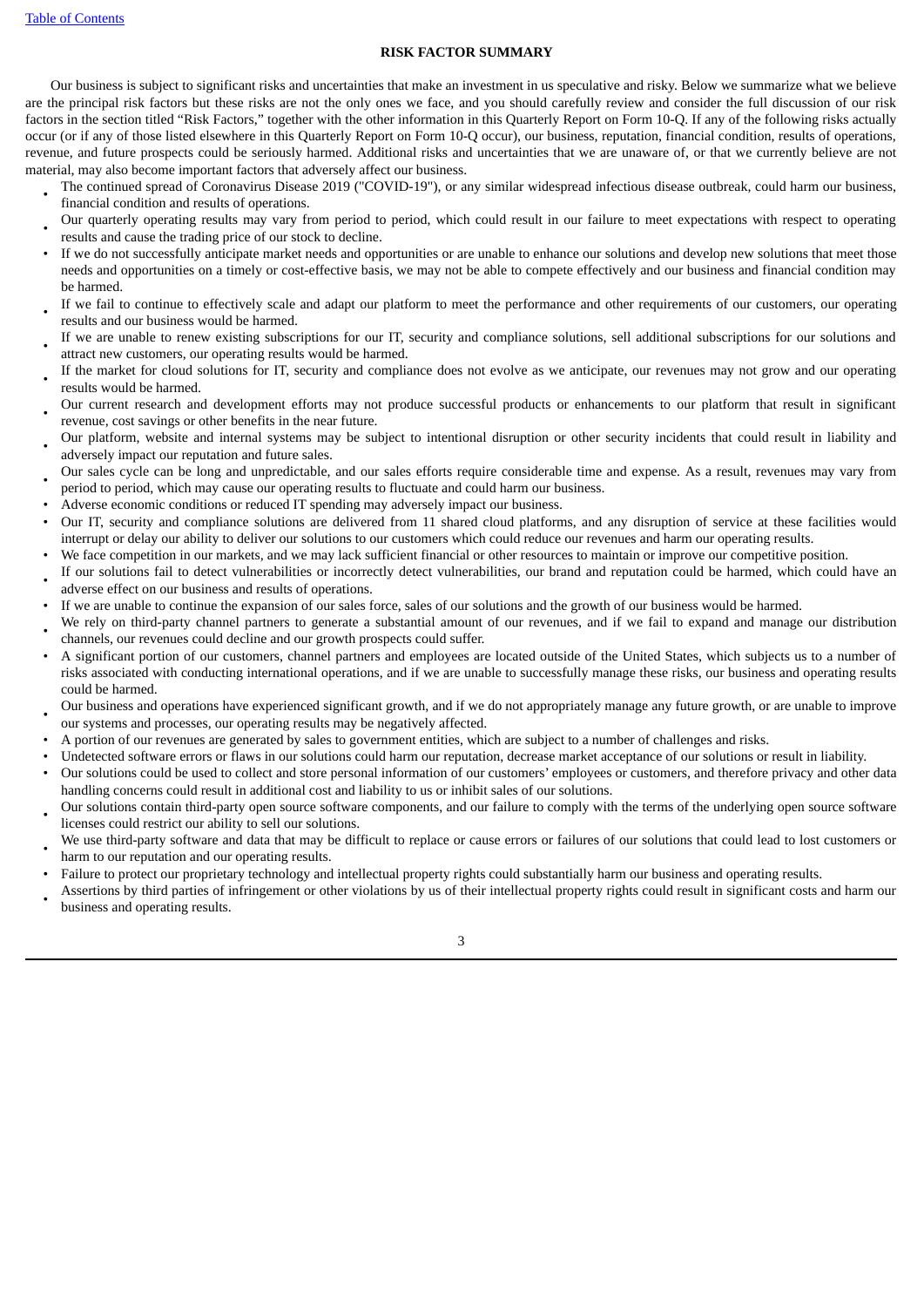## **PART I. FINANCIAL INFORMATION**

## <span id="page-3-1"></span><span id="page-3-0"></span>**Item 1. Financial Statements**

## **Qualys, Inc. CONDENSED CONSOLIDATED BALANCE SHEETS (unaudited) (in thousands, except per share data)**

|                                                                                                         | March 31,<br>2022 |                | December 31,<br>2021 |
|---------------------------------------------------------------------------------------------------------|-------------------|----------------|----------------------|
| <b>Assets</b>                                                                                           |                   |                |                      |
| Current assets:                                                                                         |                   |                |                      |
| Cash and cash equivalents                                                                               | \$<br>166,287     | -\$            | 137,328              |
| Short-term marketable securities                                                                        | 290,851           |                | 267,960              |
| Accounts receivable, net of allowance of \$880 and \$793 as of March 31, 2022 and December 31, 2021,    |                   |                |                      |
| respectively                                                                                            | 89,294            |                | 108,998              |
| Prepaid expenses and other current assets                                                               | 26,752            |                | 32,112               |
| Total current assets                                                                                    | 573,184           |                | 546,398              |
| Long-term marketable securities                                                                         | 82,360            |                | 111,198              |
| Property and equipment, net                                                                             | 63,377            |                | 61,854               |
| Operating leases - right of use asset                                                                   | 34,569            |                | 37,016               |
| Deferred tax assets, net                                                                                | 29,986            |                | 25,087               |
| Intangible assets, net                                                                                  | 4,839             |                | 6,545                |
| Goodwill                                                                                                | 7,447             |                | 7,447                |
| Restricted cash                                                                                         | 1,200             |                | 1,200                |
| Other noncurrent assets                                                                                 | 17,588            |                | 17,814               |
| <b>Total assets</b>                                                                                     | \$<br>814,550     | \$             | 814,559              |
| <b>Liabilities and Stockholders' Equity</b>                                                             |                   |                |                      |
| Current liabilities:                                                                                    |                   |                |                      |
| Accounts payable                                                                                        | \$<br>2,477       | $\mathfrak{s}$ | 1,296                |
| <b>Accrued liabilities</b>                                                                              | 37,083            |                | 32,504               |
| Deferred revenues, current                                                                              | 266,934           |                | 257,872              |
| Operating lease liabilities, current                                                                    | 12,044            |                | 12,608               |
| <b>Total current liabilities</b>                                                                        | 318,538           |                | 304,280              |
| Deferred revenues, noncurrent                                                                           | 31,117            |                | 32,753               |
| Operating lease liabilities, noncurrent                                                                 | 33,284            |                | 35,914               |
| Other noncurrent liabilities                                                                            | 4,976             |                | 4,898                |
| <b>Total liabilities</b>                                                                                | 387,915           |                | 377,845              |
| Commitments and contingencies (Note 8)                                                                  |                   |                |                      |
| Stockholders' equity:                                                                                   |                   |                |                      |
| Preferred stock, \$0.001 par value; 20,000 shares authorized, no shares issued and outstanding at March |                   |                |                      |
| 31, 2022 and December 31, 2021                                                                          |                   |                |                      |
| Common stock, \$0.001 par value; 1,000,000 shares authorized; 38,875 and 39,112 shares issued and       |                   |                |                      |
| outstanding at March 31, 2022 and December 31, 2021, respectively                                       | 39                |                | 39                   |
| Additional paid-in capital                                                                              | 485,676           |                | 477,323              |
| Accumulated other comprehensive income (loss)                                                           | (670)             |                | 1,007                |
| Accumulated deficit                                                                                     | (58, 410)         |                | (41, 655)            |
| Total stockholders' equity                                                                              | 426,635           |                | 436,714              |
| Total liabilities and stockholders' equity                                                              | \$<br>814,550     | \$             | 814,559              |

The accompanying notes are an integral part of these Condensed Consolidated Financial Statements.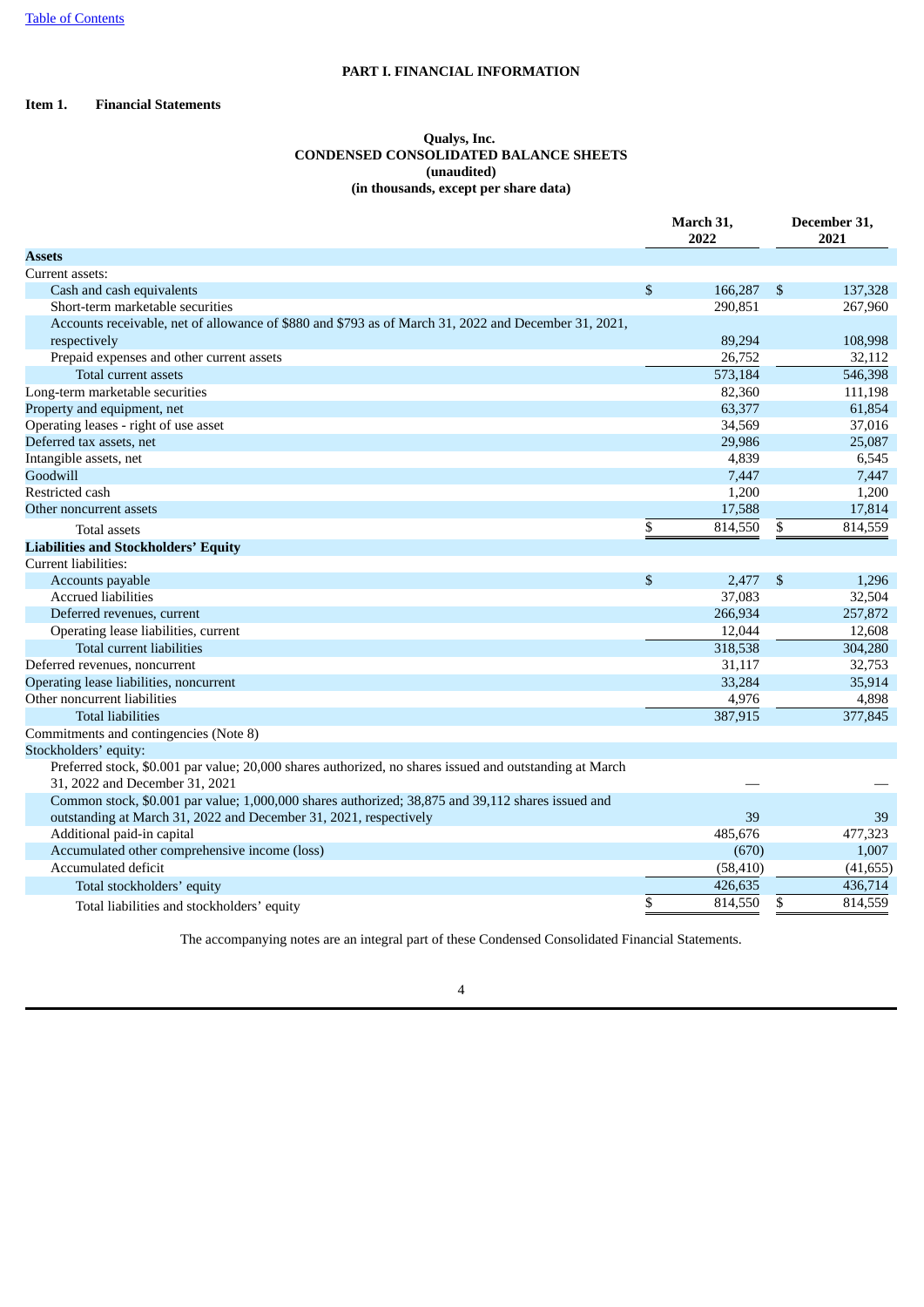## **Qualys, Inc. CONDENSED CONSOLIDATED STATEMENTS OF OPERATIONS (unaudited) (in thousands, except per share data)**

<span id="page-4-0"></span>

|                                                                 | <b>Three Months Ended</b><br>March 31, |         |              |          |
|-----------------------------------------------------------------|----------------------------------------|---------|--------------|----------|
|                                                                 |                                        | 2022    |              | 2021     |
| <b>Revenues</b>                                                 | \$                                     | 113,420 | $\mathbb{S}$ | 96,756   |
| Cost of revenues                                                |                                        | 24,002  |              | 21,680   |
| Gross profit                                                    |                                        | 89,418  |              | 75,076   |
| Operating expenses:                                             |                                        |         |              |          |
| Research and development                                        |                                        | 23,107  |              | 17,749   |
| Sales and marketing                                             |                                        | 20,142  |              | 17,989   |
| General and administrative                                      |                                        | 12,634  |              | 42,043   |
| Total operating expenses                                        |                                        | 55,883  |              | 77,781   |
| Income (loss) from operations                                   |                                        | 33,535  |              | (2,705)  |
| Other income (expense), net:                                    |                                        |         |              |          |
| Interest expense                                                |                                        |         |              | (4)      |
| Interest income                                                 |                                        | 518     |              | 746      |
| Other income (expense), net                                     |                                        | (710)   |              | (244)    |
| Total other income (expense), net                               |                                        | (192)   |              | 498      |
| Income (loss) before income taxes                               |                                        | 33,343  |              | (2,207)  |
| Income tax provision (benefit)                                  |                                        | 7,933   |              | (2, 435) |
| Net income                                                      | \$                                     | 25,410  | \$           | 228      |
| Net income per share:                                           |                                        |         |              |          |
| <b>Basic</b>                                                    | \$                                     | 0.65    | \$           | 0.01     |
| <b>Diluted</b>                                                  |                                        | 0.64    | \$           | 0.01     |
| Weighted average shares used in computing net income per share: |                                        |         |              |          |
| <b>Basic</b>                                                    |                                        | 38,992  |              | 39,209   |
| <b>Diluted</b>                                                  |                                        | 40,001  |              | 40,430   |

The accompanying notes are an integral part of these Condensed Consolidated Financial Statements.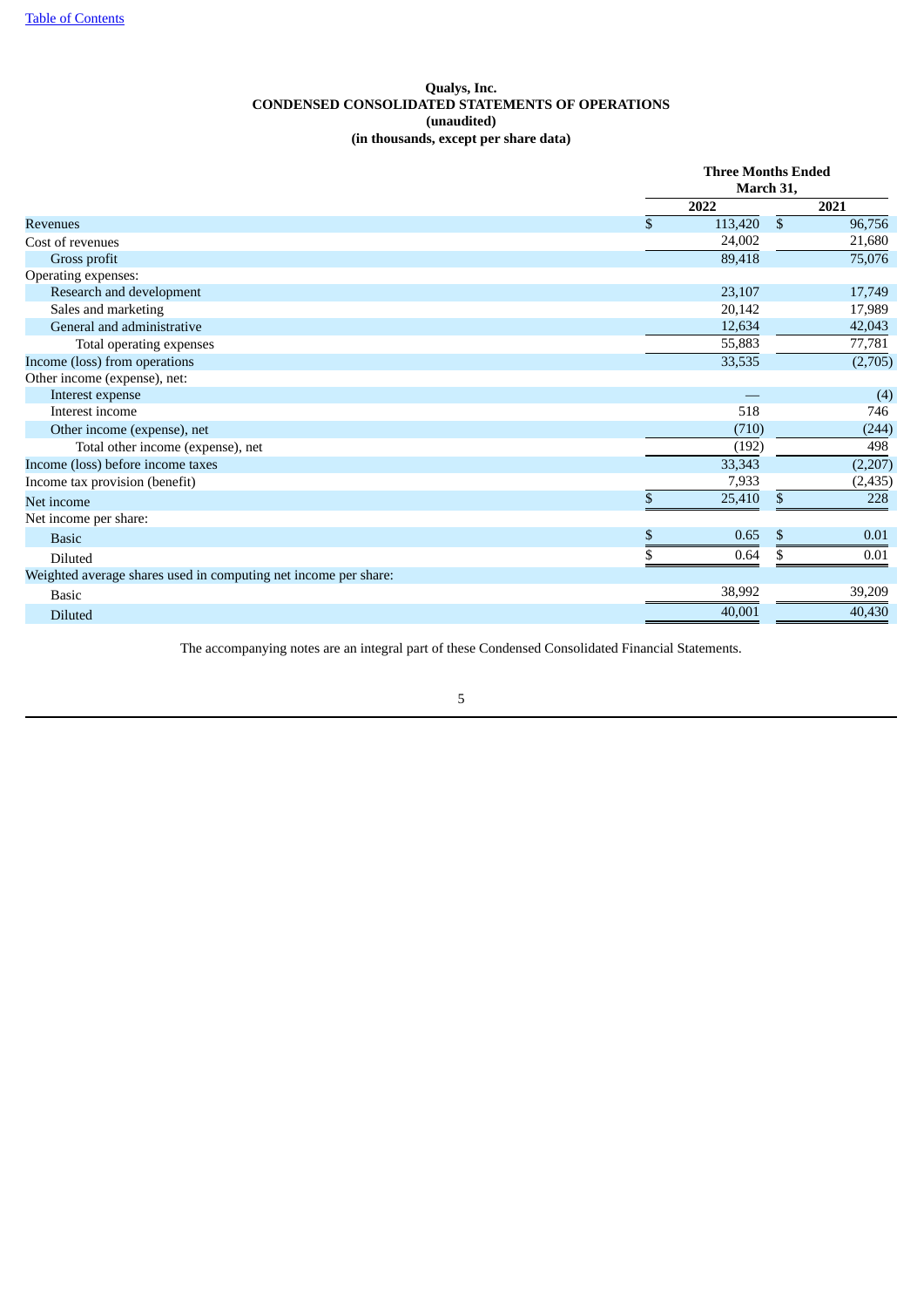## **Qualys, Inc. CONDENSED CONSOLIDATED STATEMENTS OF COMPREHENSIVE INCOME (unaudited) (in thousands)**

<span id="page-5-0"></span>

|                                                                                   | <b>Three Months Ended</b><br>March 31, |          |  |       |
|-----------------------------------------------------------------------------------|----------------------------------------|----------|--|-------|
|                                                                                   |                                        | 2022     |  | 2021  |
| Net income                                                                        |                                        | 25.410   |  | 228   |
| Other comprehensive income (loss), net of tax                                     |                                        |          |  |       |
| Net change in unrealized losses on available-for-sale debt securities, net of tax |                                        | (2, 128) |  | (389) |
| Net change in unrealized gains on cash flow hedges, net of tax                    |                                        | 451      |  | 993   |
| Other comprehensive income (loss), net of tax                                     |                                        | (1,677)  |  | 604   |
| Comprehensive income                                                              |                                        | 23.733   |  | 832   |

The accompanying notes are an integral part of these Condensed Consolidated Financial Statements.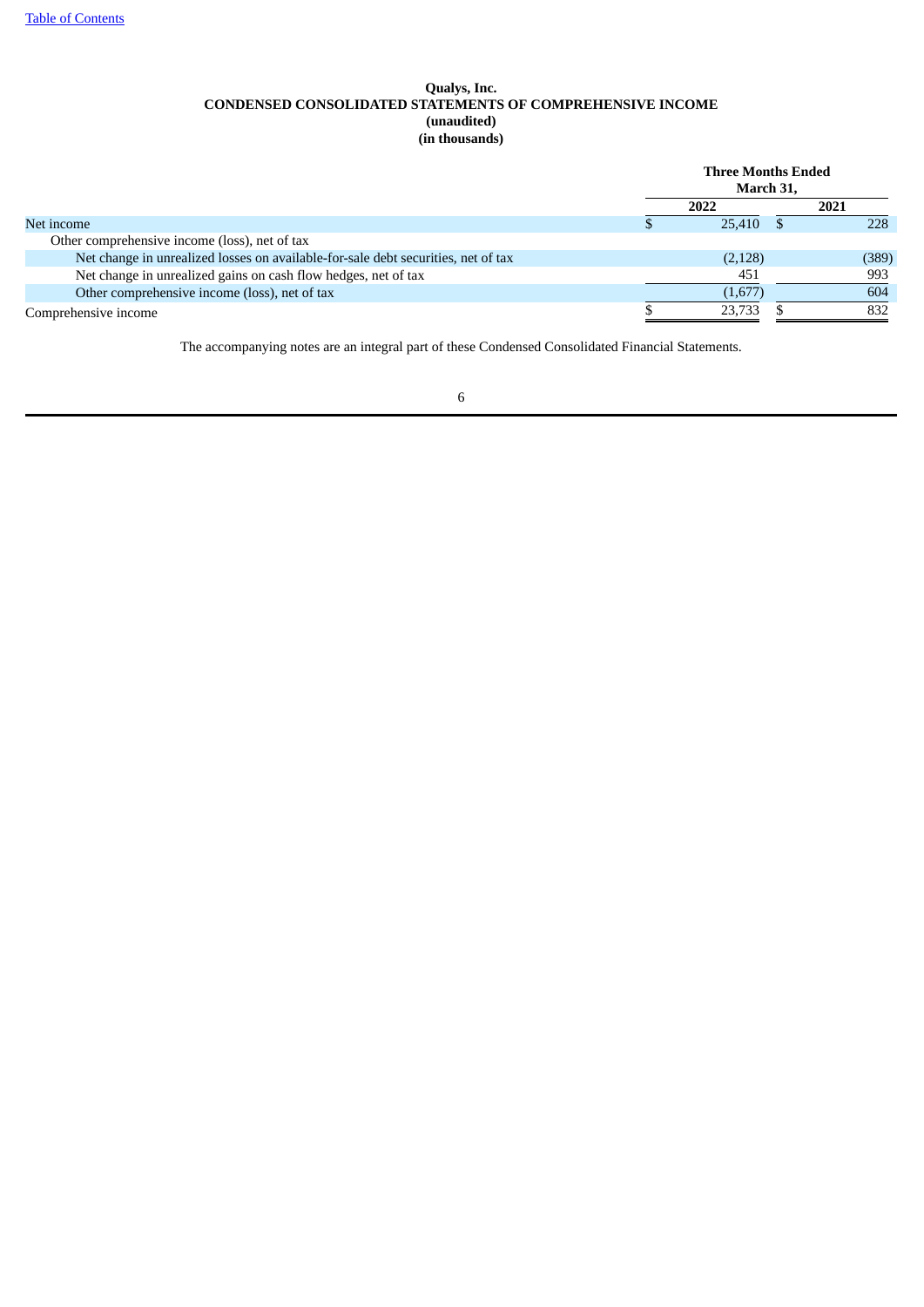## **Qualys, Inc. CONDENSED CONSOLIDATED STATEMENTS OF CASH FLOWS (unaudited) (in thousands)**

<span id="page-6-0"></span>

|                                                                                   | <b>Three Months Ended</b><br>March 31, |               |  |
|-----------------------------------------------------------------------------------|----------------------------------------|---------------|--|
|                                                                                   | 2022                                   | 2021          |  |
| Cash flow from operating activities:                                              |                                        |               |  |
| Net income                                                                        | \$<br>25,410                           | \$<br>228     |  |
| Adjustments to reconcile net income to net cash provided by operating activities: |                                        |               |  |
| Depreciation and amortization expense                                             | 8,982                                  | 9,078         |  |
| Bad debt expense                                                                  | 141                                    | 138           |  |
| Loss on disposal of property and equipment                                        | 5                                      |               |  |
| Stock-based compensation                                                          | 11,745                                 | 38,202        |  |
| Amortization of premiums on marketable securities                                 | 762                                    | 967           |  |
| Deferred income taxes                                                             | (5,095)                                | (5, 162)      |  |
| Changes in operating assets and liabilities:                                      |                                        |               |  |
| Accounts receivable                                                               | 19,563                                 | 14,819        |  |
| Prepaid expenses and other assets                                                 | 6,067                                  | (6,083)       |  |
| Accounts payable                                                                  | 599                                    | 107           |  |
| <b>Accrued liabilities</b>                                                        | 3,435                                  | 1,686         |  |
| Deferred revenues                                                                 | 7,426                                  | 3,874         |  |
| Net cash provided by operating activities                                         | 79,040                                 | 57,854        |  |
| Cash flow from investing activities:                                              |                                        |               |  |
| Purchases of marketable securities                                                | (81,800)                               | (115, 610)    |  |
| Sales and maturities of marketable securities                                     | 84,915                                 | 145,044       |  |
| Purchases of property and equipment                                               | (7,639)                                | (6,259)       |  |
| Net cash provided by (used in) investing activities                               | (4,524)                                | 23,175        |  |
| Cash flow from financing activities:                                              |                                        |               |  |
| Repurchases of common stock                                                       | (46,581)                               | (31,029)      |  |
| Proceeds from exercise of stock options                                           | 2,569                                  | 2,264         |  |
| Payments for taxes related to net share settlement of equity awards               | (3,631)                                | (17, 643)     |  |
| Proceeds from issuance of common stock through employee stock purchase plan       | 2,086                                  |               |  |
| Net cash used in financing activities                                             | (45, 557)                              | (46, 408)     |  |
| Net increase in cash, cash equivalents and restricted cash                        | 28,959                                 | 34,621        |  |
| Cash, cash equivalents and restricted cash at beginning of period                 | 138,528                                | 75,332        |  |
| Cash, cash equivalents and restricted cash at end of period                       | \$<br>167,487                          | 109,953<br>\$ |  |

The accompanying notes are an integral part of these Condensed Consolidated Financial Statements.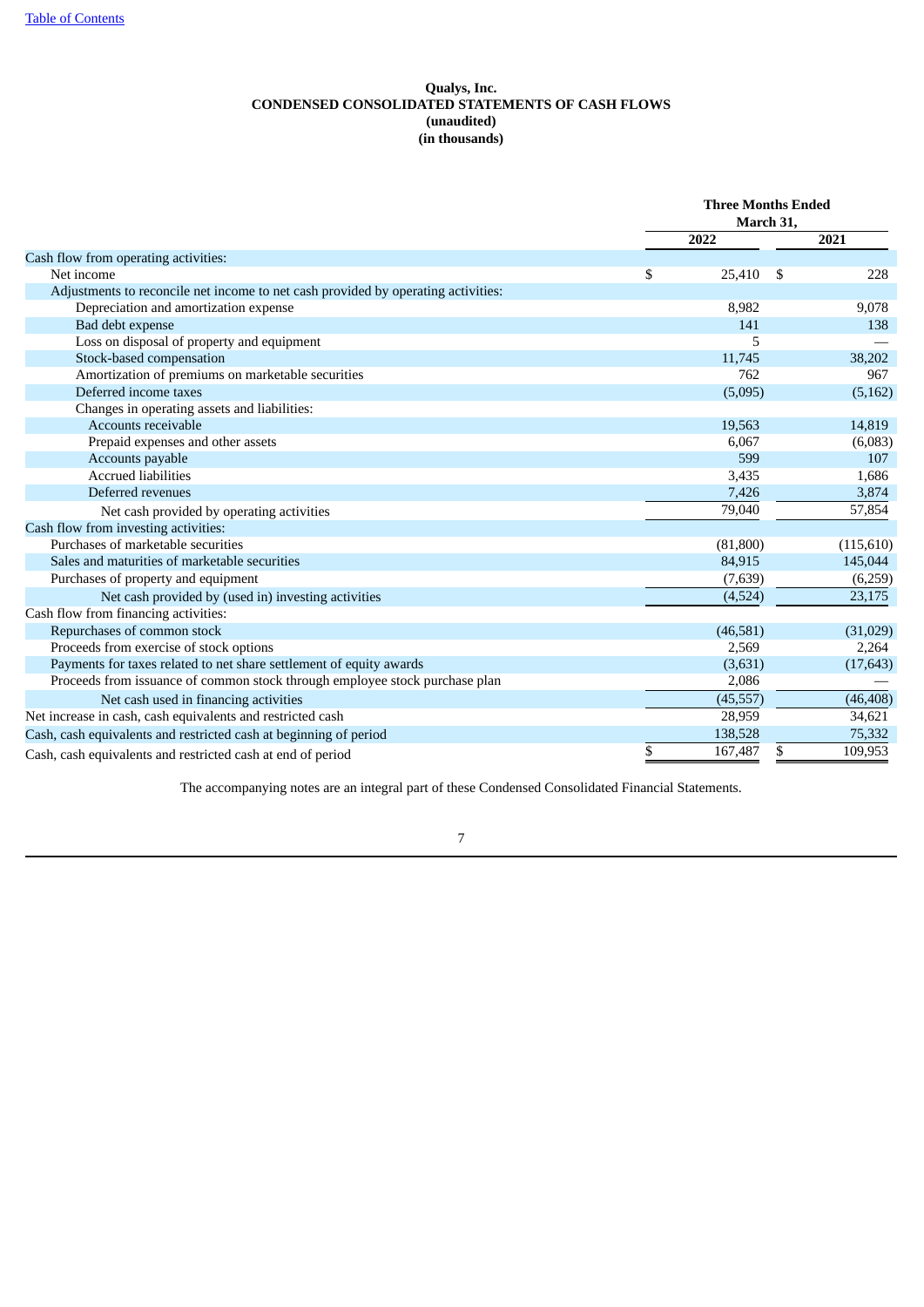## **Qualys, Inc. CONDENSED CONSOLIDATED STATEMENTS OF STOCKHOLDERS' EQUITY (unaudited) (in thousands)**

<span id="page-7-0"></span>

|                                                           | <b>Common Stock</b> |               | <b>Additional</b>  |          | <b>Accumulated</b><br>Other |         | <b>Retained</b><br><b>Earnings</b> | <b>Total</b>  |                                |  |                          |                                |
|-----------------------------------------------------------|---------------------|---------------|--------------------|----------|-----------------------------|---------|------------------------------------|---------------|--------------------------------|--|--------------------------|--------------------------------|
|                                                           | Shares              | <b>Amount</b> | Paid-In<br>Capital |          |                             |         |                                    |               | Comprehensive<br>Income (Loss) |  | (Accumulated<br>Deficit) | Stockholders'<br><b>Equity</b> |
| <b>Balances at December 31, 2021</b>                      | 39,112              | 39            |                    | 477,323  |                             | 1,007   | (41, 655)                          | 436,714<br>\$ |                                |  |                          |                                |
| Net income                                                |                     |               |                    |          |                             |         | 25,410                             | 25,410        |                                |  |                          |                                |
| Other comprehensive loss, net of tax                      |                     |               |                    |          |                             | (1,677) |                                    | (1,677)       |                                |  |                          |                                |
| Issuance of common stock upon exercise of stock options   | 66                  |               |                    | 2,569    |                             |         |                                    | 2,569         |                                |  |                          |                                |
| Repurchase of common stock                                | (368)               |               |                    | (4, 416) |                             |         | (42, 165)                          | (46,581)      |                                |  |                          |                                |
| Issuance of common stock upon vesting of restricted stock |                     |               |                    |          |                             |         |                                    |               |                                |  |                          |                                |
| units                                                     | 70                  |               |                    |          |                             |         |                                    |               |                                |  |                          |                                |
| Taxes related to net share settlement of equity awards    | (28)                |               |                    | (3,631)  |                             |         |                                    | (3,631)       |                                |  |                          |                                |
| Issuance of common stock through employee stock purchase  |                     |               |                    |          |                             |         |                                    |               |                                |  |                          |                                |
| plan                                                      | 23                  |               |                    | 2,086    |                             |         |                                    | 2,086         |                                |  |                          |                                |
| Stock-based compensation                                  |                     |               |                    | 11,745   |                             |         |                                    | 11,745        |                                |  |                          |                                |
| <b>Balances at March 31, 2022</b>                         | 38,875              | 39            |                    | 485,676  |                             | (670)   | (58, 410)                          | 426,635       |                                |  |                          |                                |

|                                                           |               |                     |    |                   | <b>Accumulated</b> | <b>Retained</b> |               |
|-----------------------------------------------------------|---------------|---------------------|----|-------------------|--------------------|-----------------|---------------|
|                                                           |               | <b>Common Stock</b> |    | <b>Additional</b> | Other              | <b>Earnings</b> | <b>Total</b>  |
|                                                           |               |                     |    | Paid-In           | Comprehensive      | (Accumulated    | Stockholders' |
|                                                           | <b>Shares</b> | Amount              |    | Capital           | Income (Loss)      | Deficit)        | <b>Equity</b> |
| <b>Balances at December 31, 2020</b>                      | 39,253        |                     | 39 | 401,359           | (484)              | 3,568           | 404,482       |
| Net income                                                |               |                     |    |                   |                    | 228             | 228           |
| Other comprehensive income, net of tax                    |               |                     |    |                   | 604                |                 | 604           |
| Issuance of common stock upon exercise of stock options   | 69            |                     |    | 2,264             |                    |                 | 2,264         |
| Repurchase of common stock                                | (269)         |                     |    | (3,232)           |                    | (27, 797)       | (31,029)      |
| Issuance of common stock upon vesting of restricted stock |               |                     |    |                   |                    |                 |               |
| units                                                     | 305           |                     |    |                   |                    |                 |               |
| Taxes related to net share settlement of equity awards    | (155)         |                     |    | (17, 643)         |                    | _               | (17, 643)     |
| Stock-based compensation                                  |               |                     |    | 38,202            |                    |                 | 38,202        |
| <b>Balances at March 31, 2021</b>                         | 39,203        |                     | 39 | 420,950           | 120                | (24,001)        | 397,108       |

The accompanying notes are an integral part of these Condensed Consolidated Financial Statements.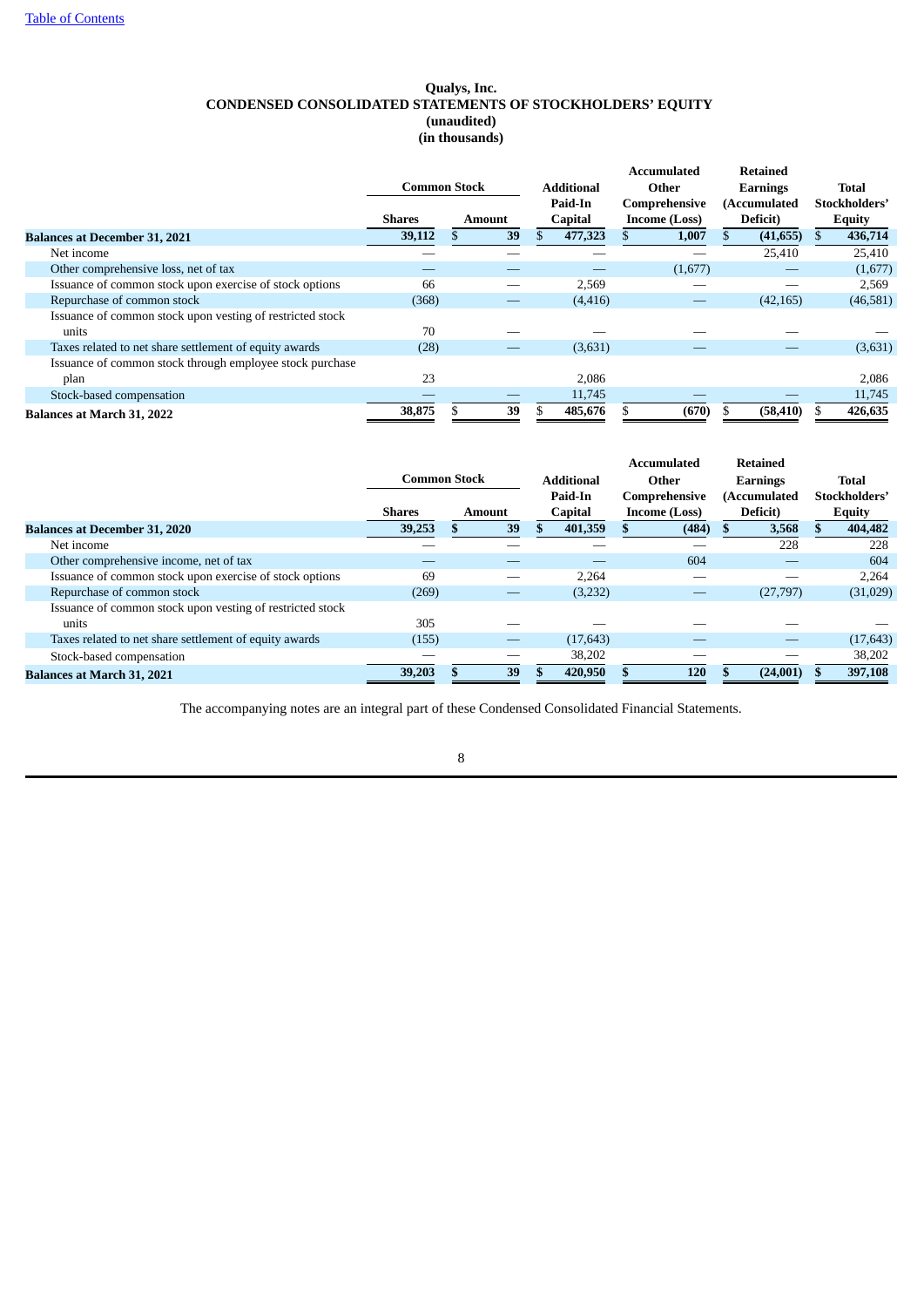## **Qualys, Inc. NOTES TO CONDENSED CONSOLIDATED FINANCIAL STATEMENTS (unaudited)**

#### <span id="page-8-0"></span>**NOTE 1. Description of Business and Summary of Significant Accounting Policies**

#### *Description of Business*

Qualys, Inc. (the "Company", "we", "us", "our") was incorporated in the state of Delaware on December 30, 1999. The Company is headquartered in Foster City, California and has wholly-owned subsidiaries throughout the world. The Company is a pioneer and leading provider of cloud-based information technology ("IT"), security and compliance solutions that enable organizations to identify security risks to their IT infrastructures, help protect their IT systems and applications from ever-evolving cyber-attacks and achieve compliance with internal policies and external regulations. The Company's cloud solutions address the growing security and compliance complexities and risks that are amplified by the dissolving boundaries between internal and external IT infrastructures and web environments, the rapid adoption of cloud computing and the proliferation of geographically dispersed IT assets. Organizations can use the Company's integrated suite of solutions delivered on its Qualys Cloud Platform to cost-effectively obtain a unified view of their security and compliance posture across globally-distributed IT infrastructures.

### *Basis of Presentation*

The accompanying unaudited condensed consolidated financial statements and condensed footnotes have been prepared in accordance with accounting principles generally accepted in the United States ("U.S. GAAP") for interim financial information as well as the instructions to Form 10-Q and the rules and regulations of the U.S. Securities and Exchange Commission ("SEC"). Certain information and disclosures normally included in the financial statements prepared in accordance with U.S. GAAP have been condensed or omitted pursuant to such rules and regulations. The condensed consolidated balance sheet as of December 31, 2021, included herein, was derived from the audited financial statements as of that date but does not include all disclosures, including notes required by U.S. GAAP. In the opinion of management, the accompanying unaudited condensed consolidated financial statements reflect all adjustments, which include only normal recurring adjustments, necessary for the fair statement of the financial position, results of operations and cash flows for the interim periods. The results of operations for the three months ended March 31, 2022 are not necessarily indicative of the results of operations expected for the entire year ending December 31, 2022 or for any other future annual or interim periods. These condensed consolidated financial statements should be read in conjunction with the consolidated financial statements and related notes included in the Company's Annual Report on Form 10-K for the year ended December 31, 2021 filed with the SEC on February 22, 2022.

#### *Risks and Uncertainties*

In March 2020, the World Health Organization declared the outbreak of COVID-19 as a pandemic. As a result of COVID-19, the Company temporarily modified certain aspects of its business, including restricting employee travel, requiring employees to work from home, and canceling certain events and meetings, among other modifications. While the Company has resumed in-office work, employee travel, and in-person events and meetings, the Company will continue to actively monitor the situation and may take actions that alter its business operations as may be required by federal, state or local authorities or that the Company determines are in the best interests of its employees, customers, partners, suppliers and stockholders. While the Company has not incurred significant disruptions from the COVID-19 pandemic to date and does not expect the pandemic will have a significant impact on the Company's business in 2022, the Company is unable to accurately predict the full impact that COVID-19 will have due to numerous uncertainties, including the duration of the outbreak, actions that may be taken by governmental authorities and the impact to the business of the Company's customers and partners. The Company will continue to evaluate the nature and extent of the impact to its business, financial position, results of operations and cash flows.

### *Use of Estimates*

The preparation of the unaudited condensed consolidated financial statements in conformity with U.S. GAAP requires management to make certain estimates and assumptions that affect the reported amounts of assets and liabilities and disclosure of assets and liabilities at the date of the condensed consolidated financial statements and the reported results of operations during the reporting period. The Company's management regularly assesses these estimates, which primarily affect revenue recognition, allowance for credit loss, the valuation of goodwill and intangible assets, leases, stock-based compensation and income tax provision. Actual results could differ from those estimates and such differences may be material to the accompanying unaudited condensed consolidated financial statements.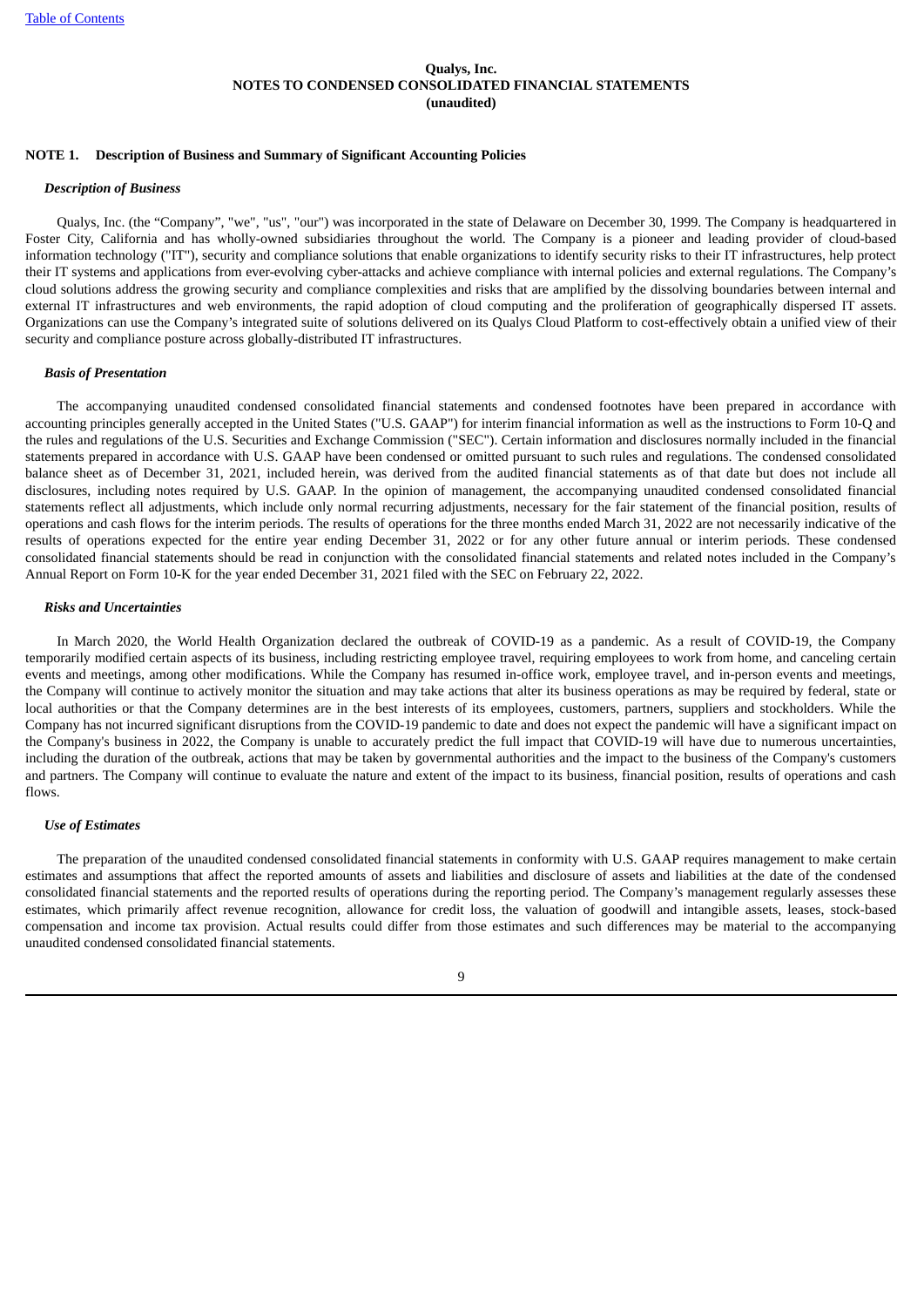## *Non-Marketable Securities*

During the fiscal year ended December 31, 2018, the Company invested \$2.5 million in preferred stock of a privately-held company. The fair value of the investment is not readily available, and there are no quoted market prices for the investment. The Company accounts for the investment at cost less impairment and will measure the investment at fair value when the Company identifies observable price changes. The investment is assessed for impairment whenever events or changes in circumstances indicate that the carrying amount may not be recoverable. No impairment has been incurred related to the investment. The investment is included in other noncurrent assets on the condensed consolidated balance sheets. The Company has not received any dividends from the investment.

### *Recently Adopted Accounting Pronouncements*

None.

### *Recently Issued Accounting Pronouncements Not Yet Adopted*

The Company does not believe any new accounting pronouncements issued by the FASB that have not become effective will have a material impact on its condensed consolidated financial statements.

There have been no material changes to the Company's significant accounting policies set forth in "Note 1" of Notes to Consolidated Financial Statements included in the Company's Annual Report on Form 10-K for the year ended December 31, 2021.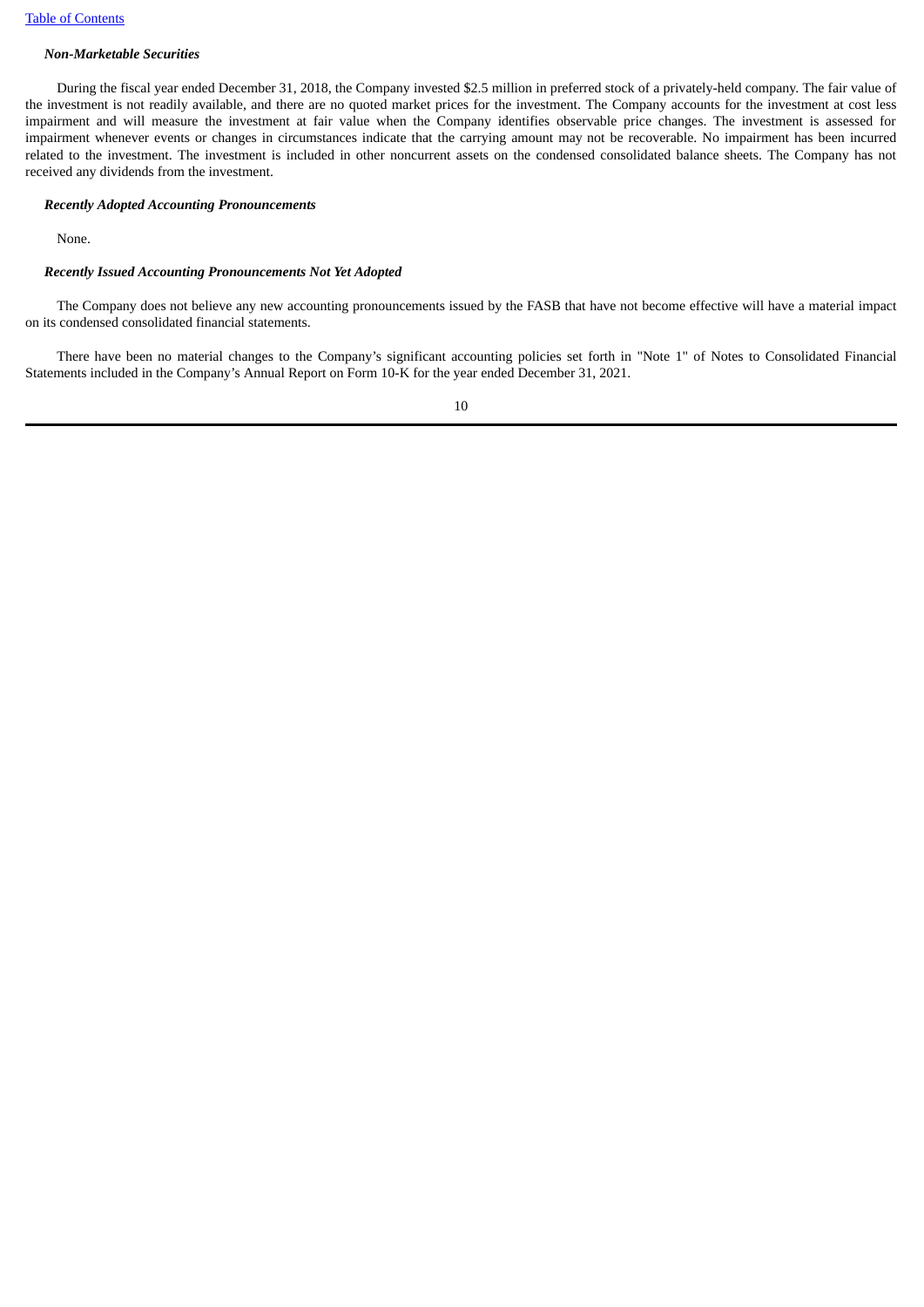## **NOTE 2. Fair Value of Financial Instruments**

Fair value is defined as the price that would be received to sell an asset or paid to transfer a liability in an orderly transaction between market participants at the measurement date. For certain of the Company's financial instruments, including certain cash equivalents, accounts receivable, accounts payable and accrued liabilities, the carrying amounts approximate their fair values due to the relatively short maturity of these balances.

The Company measures and reports certain cash equivalents, marketable securities, derivative foreign currency forward contracts at fair value in accordance with the provisions of the authoritative accounting guidance that addresses fair value measurements. This guidance establishes a hierarchy for inputs used in measuring fair value that maximizes the use of observable inputs and minimizes the use of unobservable inputs by requiring that the most observable inputs be used when available. The hierarchy is broken down into three levels based on the reliability of inputs as follows:

*Level 1*-Valuations based on quoted prices in active markets for identical assets or liabilities.

*Level 2*-Valuations based on other than quoted prices in active markets for identical assets and liabilities, including quoted prices for identical assets or liabilities in less active or inactive markets, quoted prices for similar assets or liabilities in active markets, or inputs other than quoted prices that are observable for substantially the full term of the assets or liabilities.

*Level 3-*Valuations based on inputs that are generally unobservable and typically reflect management's estimates of assumptions that market participants would use in pricing the asset or liability.

The Company's financial instruments consist of assets and liabilities measured using Level 1 and 2 inputs. Level 1 assets include a highly liquid money market fund, which is valued using unadjusted quoted prices that are available in an active market for an identical asset. Level 2 assets include fixed-income U.S. Treasury and government agency securities, commercial paper, corporate bonds, asset-backed securities, foreign government securities and derivative financial instruments consisting of foreign currency forward contracts. The securities, bonds and commercial paper are valued using prices from independent pricing services based on quoted prices of identical instruments in less active or inactive markets, quoted prices of similar instruments in active markets, or industry models using data inputs such as interest rates and prices that can be directly observed or corroborated in active markets. The foreign currency forward contracts are valued using observable inputs, such as quotations on forward foreign exchange points and foreign interest rates.

The Company's cash and cash equivalents, and marketable securities consist of the following:

|                                       | March 31, 2022 |                  |                   |                   |                   |  |  |  |  |
|---------------------------------------|----------------|------------------|-------------------|-------------------|-------------------|--|--|--|--|
|                                       |                |                  | <b>Unrealized</b> | <b>Unrealized</b> |                   |  |  |  |  |
|                                       |                | <b>Amortized</b> |                   |                   |                   |  |  |  |  |
|                                       |                | Cost             | <b>Gains</b>      | <b>Losses</b>     | <b>Fair Value</b> |  |  |  |  |
|                                       |                |                  |                   | (in thousands)    |                   |  |  |  |  |
| Cash and cash equivalents:            |                |                  |                   |                   |                   |  |  |  |  |
| Cash                                  | \$             | 89,526           | \$                | \$                | \$<br>89,526      |  |  |  |  |
| Money market funds                    |                | 67,811           |                   |                   | 67,811            |  |  |  |  |
| Commercial paper                      |                | 8,951            |                   | (1)               | 8,950             |  |  |  |  |
| <b>Total</b>                          |                | 166,288          |                   | (1)               | 166,287           |  |  |  |  |
| Short-term marketable securities:     |                |                  |                   |                   |                   |  |  |  |  |
| Commercial paper                      |                | 14,619           |                   | (28)              | 14,591            |  |  |  |  |
| Corporate bonds                       |                | 43,756           | 19                | (179)             | 43,596            |  |  |  |  |
| Asset-backed securities               |                | 3,708            |                   | (1)               | 3,707             |  |  |  |  |
| U.S. Treasury and government agencies |                | 229,076          |                   | (1,121)           | 227,955           |  |  |  |  |
| Foreign government                    |                | 1,002            |                   |                   | 1,002             |  |  |  |  |
| Total                                 |                | 292,161          | 19                | (1, 329)          | 290,851           |  |  |  |  |
| Long-term marketable securities:      |                |                  |                   |                   |                   |  |  |  |  |
| Corporate bonds                       |                | 43,266           | 10                | (765)             | 42,511            |  |  |  |  |
| Asset-backed securities               |                | 18,482           | $\overline{2}$    | (92)              | 18,392            |  |  |  |  |
| U.S. Treasury and government agencies |                | 21,613           |                   | (156)             | 21,457            |  |  |  |  |
| <b>Total</b>                          |                | 83,361           | 12                | (1,013)           | 82,360            |  |  |  |  |
| Total                                 |                | 541,810          | 31<br>\$          | (2, 343)<br>S     | \$<br>539,498     |  |  |  |  |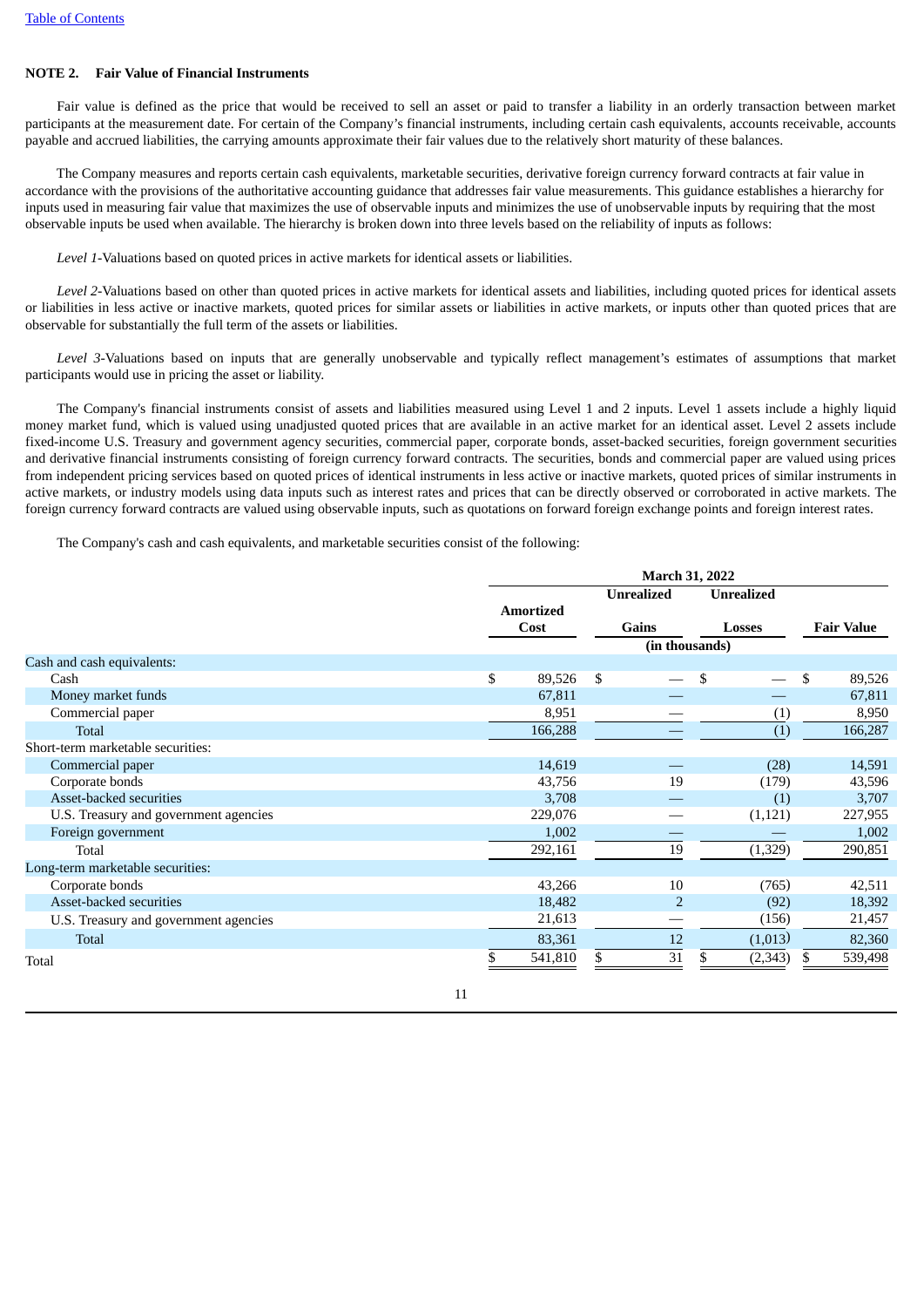#### Table of [Contents](#page-1-0)

|                                       | <b>December 31, 2021</b> |                  |                   |                   |                   |  |  |  |
|---------------------------------------|--------------------------|------------------|-------------------|-------------------|-------------------|--|--|--|
|                                       |                          |                  | <b>Unrealized</b> | <b>Unrealized</b> |                   |  |  |  |
|                                       |                          | <b>Amortized</b> |                   |                   |                   |  |  |  |
|                                       |                          | Cost             | Gains             | <b>Losses</b>     | <b>Fair Value</b> |  |  |  |
|                                       |                          |                  | (in thousands)    |                   |                   |  |  |  |
| Cash and cash equivalents:            |                          |                  |                   |                   |                   |  |  |  |
| Cash                                  | \$                       | 61,220           | \$                | -S                | \$<br>61,220      |  |  |  |
| Money market funds                    |                          | 75,258           |                   |                   | 75,258            |  |  |  |
| Commercial paper                      |                          | 850              |                   |                   | 850               |  |  |  |
| Total                                 |                          | 137,328          |                   |                   | 137,328           |  |  |  |
| Short-term marketable securities:(1)  |                          |                  |                   |                   |                   |  |  |  |
| Commercial paper                      |                          | 18,046           |                   |                   | 18,046            |  |  |  |
| Corporate bonds                       |                          | 28,869           | 101               | (7)               | 28,963            |  |  |  |
| Asset-backed securities               |                          | 3,952            |                   |                   | 3,952             |  |  |  |
| U.S. Treasury and government agencies |                          | 217,160          | 2                 | (163)             | 216,999           |  |  |  |
| Total                                 |                          | 268,027          | 103               | (170)             | 267,960           |  |  |  |
| Long-term marketable securities:      |                          |                  |                   |                   |                   |  |  |  |
| Corporate bonds                       |                          | 57,762           | 160               | (182)             | 57,740            |  |  |  |
| Asset-backed securities               |                          | 14,941           | 6                 | (36)              | 14,911            |  |  |  |
| U.S. Treasury and government agencies |                          | 37,664           |                   | (136)             | 37,528            |  |  |  |
| Foreign government                    |                          | 1,007            | 12                |                   | 1,019             |  |  |  |
| Total                                 |                          | 111,374          | 178               | (354)             | 111,198           |  |  |  |
| Total                                 | \$                       | 516,729          | 281<br>\$         | (524)<br>S        | 516,486<br>\$     |  |  |  |

(1) Revised for correction of classification of amounts and security types disclosed in Note 2 to the consolidated financial statements in our Annual Report on Form 10-K for the fiscal year ended December 31, 2021.

As of March 31, 2022 the total unrealized loss from marketable securities that had been in a continuous unrealized loss position for 12 months or longer was not material. The Company had the ability and intent to hold all marketable securities that were in an unrealized loss position until recovery of the amortized cost basis. The Company considered the extent to which fair value was less than amortized cost basis and conditions related to security's industry and geography and changes to the ratings, if any, and concluded the decline in fair value compared to carrying value was not related to credit loss. As of December 31, 2021, there were no marketable securities that had been in a continuous unrealized loss position for 12 months or longer.

The following table sets forth by level within the fair value hierarchy the fair value of the Company's cash equivalents and marketable securities measured on a recurring basis:

|                                       | <b>March 31, 2022</b> |        |                |                |  |                   |
|---------------------------------------|-----------------------|--------|----------------|----------------|--|-------------------|
|                                       | <b>Level 1</b>        |        | <b>Level 2</b> |                |  | <b>Fair Value</b> |
|                                       |                       |        |                | (in thousands) |  |                   |
| Money market funds                    | \$.                   | 67,811 | S              |                |  | 67,811            |
| Commercial paper                      |                       |        |                | 23,541         |  | 23,541            |
| Corporate bonds                       |                       |        |                | 86,107         |  | 86,107            |
| Asset-backed securities               |                       |        |                | 22,099         |  | 22,099            |
| U.S. Treasury and government agencies |                       |        |                | 249,412        |  | 249,412           |
| Foreign government                    |                       |        |                | 1,002          |  | 1,002             |
| Total                                 |                       | 67,811 |                | 382,161        |  | 449,972           |

|                                       | <b>December 31, 2021</b> |        |                |                                 |   |                   |
|---------------------------------------|--------------------------|--------|----------------|---------------------------------|---|-------------------|
|                                       | <b>Level 1</b>           |        | <b>Level 2</b> |                                 |   | <b>Fair Value</b> |
|                                       |                          |        |                | (in thousands)                  |   |                   |
| Money market funds                    | \$                       | 75,258 | -S             | $\hspace{0.1mm}-\hspace{0.1mm}$ | D | 75,258            |
| Commercial paper                      |                          |        |                | 18,896                          |   | 18,896            |
| Corporate bonds                       |                          |        |                | 86,703                          |   | 86,703            |
| Asset-backed securities               |                          |        |                | 18,863                          |   | 18,863            |
| U.S. Treasury and government agencies |                          |        |                | 254,527                         |   | 254,527           |
| Foreign government                    |                          |        |                | 1,019                           |   | 1,019             |
| <b>Total</b>                          |                          | 75.258 |                | 380,008                         |   | 455,266           |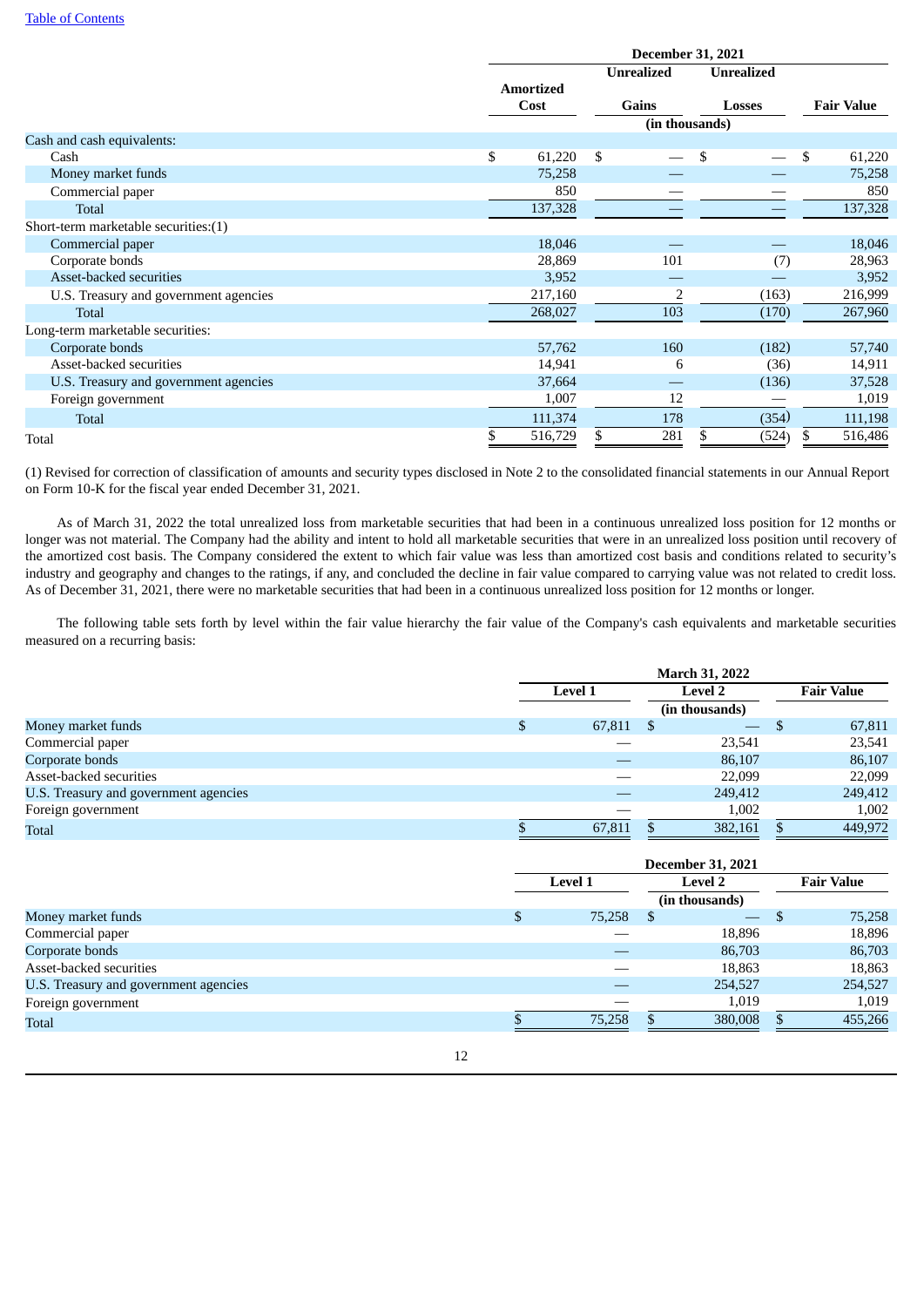The following summarizes the fair value of marketable securities by contractual maturity:

|                                       |                      |                | <b>March 31, 2022</b>   |    |                          |    |                   |
|---------------------------------------|----------------------|----------------|-------------------------|----|--------------------------|----|-------------------|
|                                       |                      |                | <b>Mature after One</b> |    |                          |    |                   |
|                                       | <b>Mature within</b> |                | Year                    |    | <b>Mature over</b>       |    |                   |
|                                       | <b>One Year</b>      |                | through Two Years       |    | <b>Two Years</b>         |    | <b>Fair Value</b> |
|                                       |                      | (in thousands) |                         |    |                          |    |                   |
| Commercial paper                      | \$<br>23,541         | - \$           | $\qquad \qquad -$       | -S | $\overline{\phantom{a}}$ | -S | 23,541            |
| Corporate bonds                       | 43,595               |                | 28,355                  |    | 14,157                   |    | 86,107            |
| Asset-backed securities               | 3,708                |                | 6,584                   |    | 11,807                   |    | 22,099            |
| U.S. Treasury and government agencies | 227,955              |                | 15,980                  |    | 5,477                    |    | 249,412           |
| Foreign government                    | 1,002                |                |                         |    |                          |    | 1,002             |
| Total                                 | 299,801              |                | 50,919                  |    | 31,441                   |    | 382,161           |

#### *Derivative Financial Instruments*

### *Designated cash flow hedges*

The Company enters into foreign currency forward contracts to reduce the risk of variability in future cash flow due to foreign currency exchange rate fluctuations from certain forecasted subscription revenue orders billed in British Pound ("GBP") and Euro and operating expenses incurred in Indian Rupee ("INR"), which are designated as cash flow hedges. Unrealized foreign exchange gains or losses related to those designated cash flow hedge contracts are recorded in Accumulated other comprehensive income ("AOCI") and will be reclassified into revenues or operating expenses, respectively, in the same periods when the hedged transactions are recognized in earnings.

As of March 31, 2022, the Company had designated cash flow hedge forward contracts with notional amounts of €28.8 million, £9.4 million and Rs.3,116.4 million. As of December 31, 2021, the Company had designated cash flow hedge forward contracts with notional amounts of €29.8 million, £9.4 million and Rs.2,955.3 million. As of March 31, 2022, a net amount of unrealized gain of \$1.7 million before tax on the foreign currency forward contracts for GBP and Euro reported in AOCI is expected to be reclassified into revenue within the next 12 months. As of March 31, 2022, the net amount of unrealized loss on the foreign currency forward contracts for INR reported in AOCI was not material.

#### *Non-designated forward contracts*

The Company also uses foreign currency forward contracts to hedge certain foreign currency denominated assets or liabilities, which are not designated as cash flow hedges.

As of March 31, 2022, the Company had non-designated forward contracts with notional amounts of €38.2 million, £18.4 million, Rs.147.6 million, Canadian Dollar ("C\$") 3.6 million and Swiss Franc ("CHF") 1.0 million. As of December 31, 2021, the Company had non-designated forward contracts with notional amounts of €34.5 million, £11.6 million, Rs.74.9 million, C\$2.5 million and CHF1.0 million.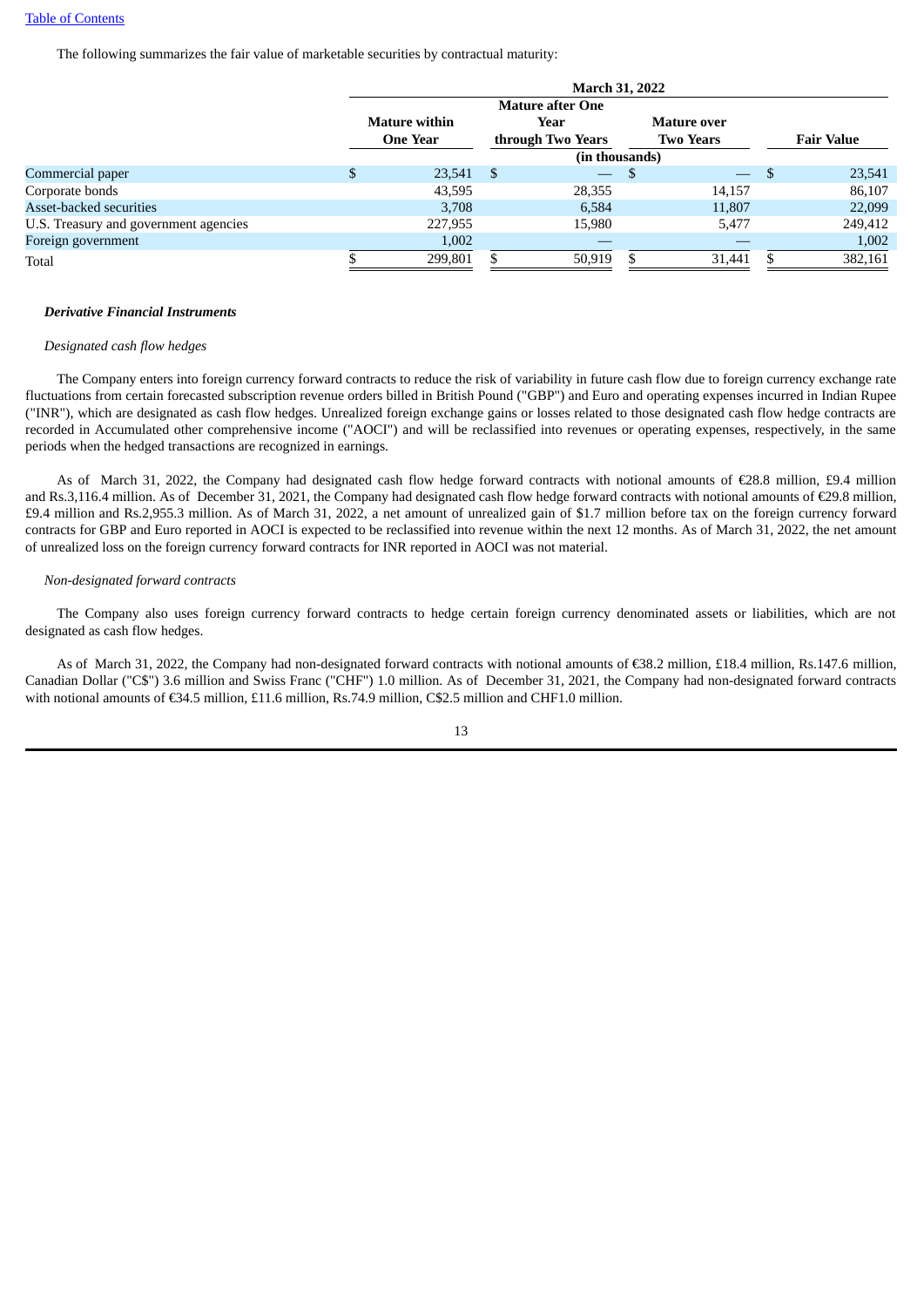The following summarizes derivative financial instruments as of March 31, 2022 and December 31, 2021:

|                                                                          | March 31,<br>2022 |                | December 31,<br>2021 |       |
|--------------------------------------------------------------------------|-------------------|----------------|----------------------|-------|
| <b>Assets</b>                                                            |                   | (in thousands) |                      |       |
| Foreign currency forward contracts designated as cash flow hedge         |                   | 1,652          |                      | 1,737 |
| Foreign currency forward contracts not designated as hedging instruments |                   | 1,394          |                      | 1,599 |
| Total                                                                    |                   | 3.046          |                      | 3,336 |
| <b>Liabilities</b>                                                       |                   |                |                      |       |
| Foreign currency forward contracts designated as cash flow hedge         |                   | $(201)$ \$     |                      | (181) |
| Foreign currency forward contracts not designated as hedging instruments |                   | (294)          |                      | (207) |
| Total                                                                    |                   | (495)          |                      | (388) |

All foreign currency forward contracts were valued at fair value using Level 2 inputs.

The following summarizes the gains (losses) recognized from forward contracts and other foreign currency transactions in other income (expense), net on the condensed consolidated statements of operations:

|                                                 |      | <b>Three Months Ended</b><br>March 31, |  |         |
|-------------------------------------------------|------|----------------------------------------|--|---------|
|                                                 | 2022 |                                        |  | 2021    |
|                                                 |      | (in thousands)                         |  |         |
| Net gains from non-designated forward contracts |      | $1,155$ \$                             |  | 1,085   |
| Other foreign currency transaction losses       |      | (1,818)                                |  | (1,258) |
| Total foreign exchange losses, net              |      | (663)                                  |  | (173)   |
| Other income (expense)                          |      | (47                                    |  | (71)    |
| Other income (expense), net                     |      | (710)                                  |  | (244)   |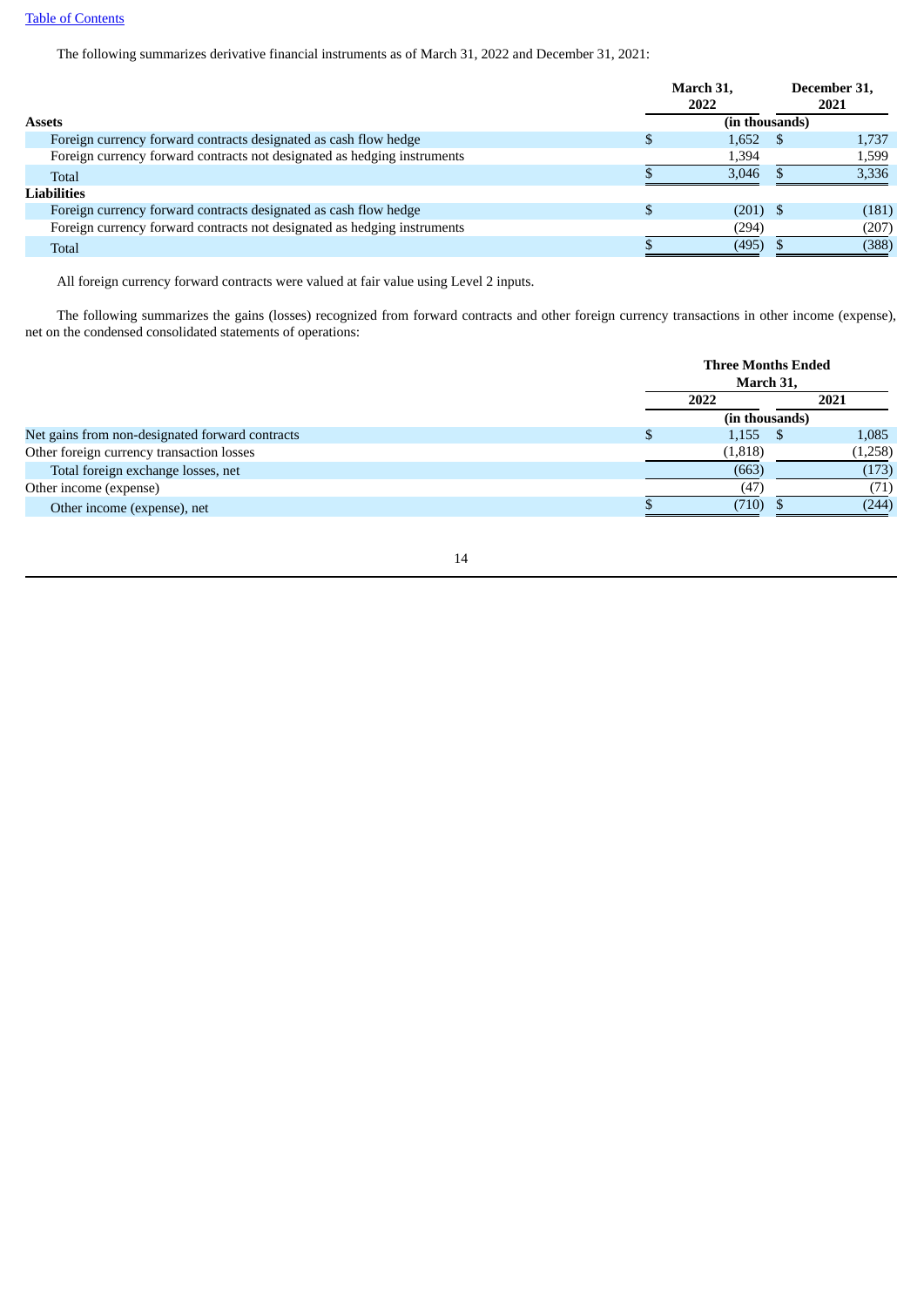## **NOTE 3. Accumulated Other Comprehensive Income (Loss)**

The components and changes in accumulated other comprehensive income (loss) for the three months ended March 31, 2022 and 2021 were as follows:

|                                                       | Available-for-sale |                         |              |
|-------------------------------------------------------|--------------------|-------------------------|--------------|
|                                                       | debt securities    | <b>Cash flow hedges</b> | Total        |
|                                                       |                    | (in thousands)          |              |
| <b>Balances at December 31, 2021</b>                  | (185)<br>\$        | 1,192<br>D.             | 1,007<br>S.  |
| Change in unrealized gains (losses) during the period | (2,070)            | 648                     | (1, 422)     |
| Net gains reclassified into income during the period  |                    | (60)                    | (60)         |
| Income tax provision                                  | (58)               | (137)                   | (195)        |
| Net change during the period                          | (2, 128)           | 451                     | (1,677)      |
| <b>Balances at March 31, 2022</b>                     | (2,313)            | 1,643                   | (670)        |
| <b>Balances at December 31, 2020</b>                  | 1,224              | \$<br>(1,708)           | \$.<br>(484) |
| Change in unrealized gains (losses) during the period | (501)              | 1,092                   | 591          |
| Net losses reclassified into income during the period | 8                  | 192                     | 200          |
| Income tax benefit (provision)                        | 104                | (291)                   | (187)        |
| Net change during the period                          | (389)              | 993                     | 604          |
| <b>Balances at March 31, 2021</b>                     | 835                | (715)                   | <b>120</b>   |

The effects on income before income taxes of amounts reclassified from AOCI to the condensed consolidated statements of operations were as follows:

|                                                               | <b>Three Months Ended</b><br>March 31, |           |                |       |
|---------------------------------------------------------------|----------------------------------------|-----------|----------------|-------|
|                                                               | 2022                                   |           |                | 2021  |
|                                                               |                                        |           | (in thousands) |       |
| Reclassification of AOCI - Available-for-sale debt securities |                                        |           |                |       |
| Other income (expense), net                                   |                                        |           | £.             | (8)   |
|                                                               |                                        |           |                |       |
| Reclassification of AOCI - Cash flow hedges                   |                                        |           |                |       |
| <b>Revenues</b>                                               | \$                                     | $(46)$ \$ |                | (217) |
| Cost of revenues                                              |                                        | 23        |                |       |
| Research and development expenses                             |                                        | 68        |                | 17    |
| Sales and marketing expenses                                  |                                        | 4         |                |       |
| General and administrative expenses                           |                                        | 11        |                |       |
| Total                                                         |                                        | 60        |                | (192) |
|                                                               |                                        |           |                |       |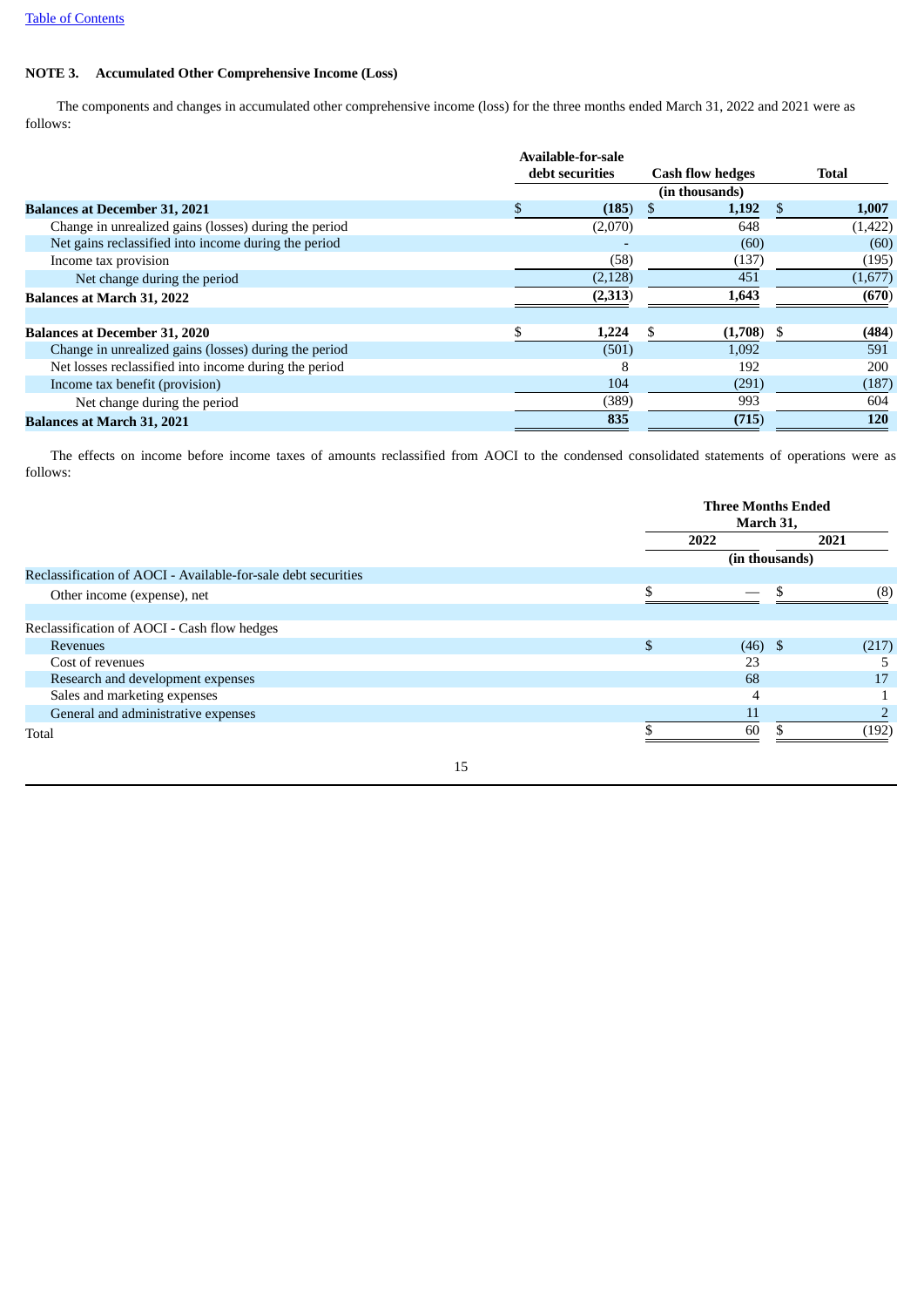## **NOTE 4. Property and Equipment, Net**

Property and equipment, net, consists of the following:

|                                                 | March 31,<br>2022 |                | December 31,<br>2021 |
|-------------------------------------------------|-------------------|----------------|----------------------|
|                                                 |                   | (in thousands) |                      |
| Computer equipment                              | 169,746<br>S      | - \$           | 161,809              |
| Computer software                               | 25,805            |                | 25,807               |
| Leasehold improvements                          | 21,000            |                | 21,092               |
| Scanner appliances                              | 16,939            |                | 16,510               |
| Furniture, fixtures and equipment               | 6,429             |                | 6,479                |
| Total property and equipment                    | 239.919           |                | 231.697              |
| Less: accumulated depreciation and amortization | (176, 542)        |                | (169, 843)           |
| Property and equipment, net                     | 63,377            |                | 61,854               |

As of March 31, 2022 and December 31, 2021, physical scanner appliances and other computer equipment that are or will be subject to leases by customers had a net carrying value of \$7.0 million and \$5.3 million, respectively, including assets that had not been placed in service of \$3.5 million and \$1.3 million, respectively. Depreciation and amortization expenses relating to property and equipment were \$7.1 million and \$7.3 million for the three months ended March 31, 2022 and 2021, respectively.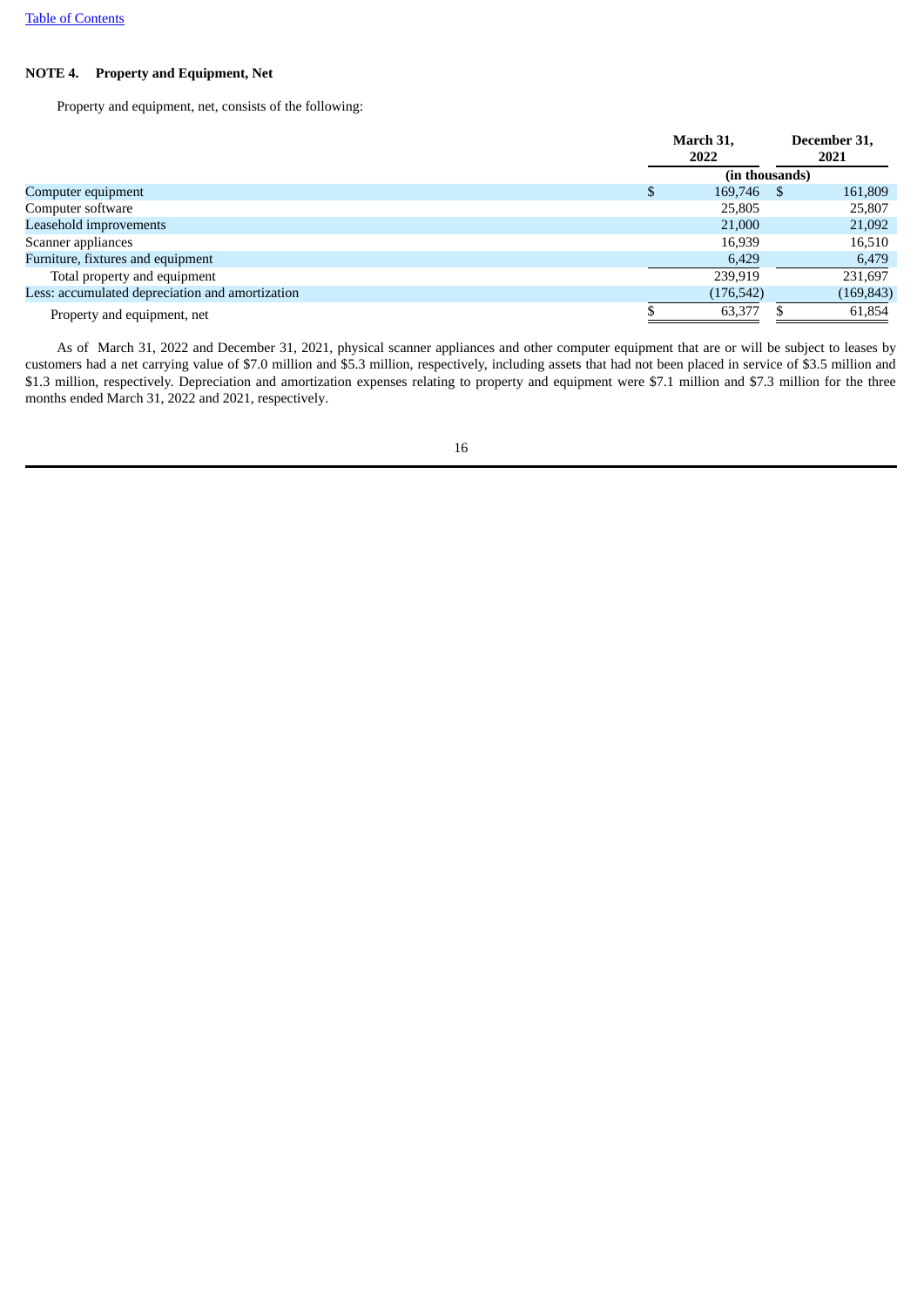### **NOTE 5. Revenue from Contracts with Customers**

The Company records deferred revenue when cash payments are received or due in advance of its performance obligations offset by revenue recognized in the period. Revenues of \$100.0 million and \$83.5 million were recognized during the three months ended March 31, 2022 and 2021, respectively, which amounts were included in the deferred revenue balances as of December 31, 2021 and 2020, respectively.

The Company's payment terms vary by the type and location of its customers. The term between invoicing and when payment is due is not significant. In certain circumstances, based on the credit quality of the customer, the Company requires payment before the products or services are delivered to the customer.

The following table sets forth the expected revenue from all remaining performance obligations as of March 31, 2022:

|                              | (in thousands) |
|------------------------------|----------------|
| 2022 (remaining nine months) | 116,288        |
| 2023                         | 114,911        |
| 2024                         | 45,138         |
| 2025                         | 3,980          |
| 2026                         | 669            |
| 2027 and thereafter          | 167            |
| <b>Total</b>                 | 281,153        |

Revenues allocated to remaining performance obligations represents the transaction price of noncancelable orders for which service has not been performed, which include deferred revenue and the amounts that will be invoiced and recognized as revenues in future periods from open contracts and excludes unexercised renewals. The Company applied the short-term contract exemption to exclude the remaining performance obligations that are part of a contract that has an original expected duration of one year or less.

From time to time, the Company enters into contracts with customers that extend beyond one year, with certain of its customers electing to pay for more than one year of services upon contract execution. The Company concluded that these contracts did not contain a financing component.

Revenues by sales channel are as follows:

|               |    | <b>Three Months Ended</b><br>March 31, |  |        |
|---------------|----|----------------------------------------|--|--------|
|               |    | 2022                                   |  | 2021   |
|               |    | (in thousands)                         |  |        |
| <b>Direct</b> | ۵D | 66,452                                 |  | 57,952 |
| Partner       |    | 46,968                                 |  | 38,804 |
| <b>Total</b>  |    | 113,420                                |  | 96,756 |

The Company utilizes partners to enable and accelerate the adoption of its cloud platform by increasing its distribution capabilities and market awareness of its cloud platform as well as by targeting geographic regions outside the reach of its direct sales force. The Company's channel partners maintain relationships with their customers throughout the territories in which they operate and provide their customers with services and third-party solutions to help meet those customers' evolving security and compliance requirements. As such, these partners may offer the Company's IT security and compliance solutions in conjunction with one or more of their own products or services and act as a conduit through which the Company can connect with these prospective customers to offer its solutions. For sales involving a channel partner, the channel partner engages with the prospective customer directly and involves the Company's sales team as needed to assist in developing and closing an order. When a channel partner secures a sale, the Company sells the associated subscription to the channel partner who in turn resells the subscription to the customer. Sales to channel partners are made at a discount and revenues are recorded at this discounted price over the subscription terms. The Company does not have any influence or specific knowledge of its partners' selling terms with their customers. See Note 12, "Segment Information and Information about Geographic Area" for disaggregation of revenue by geographic area.

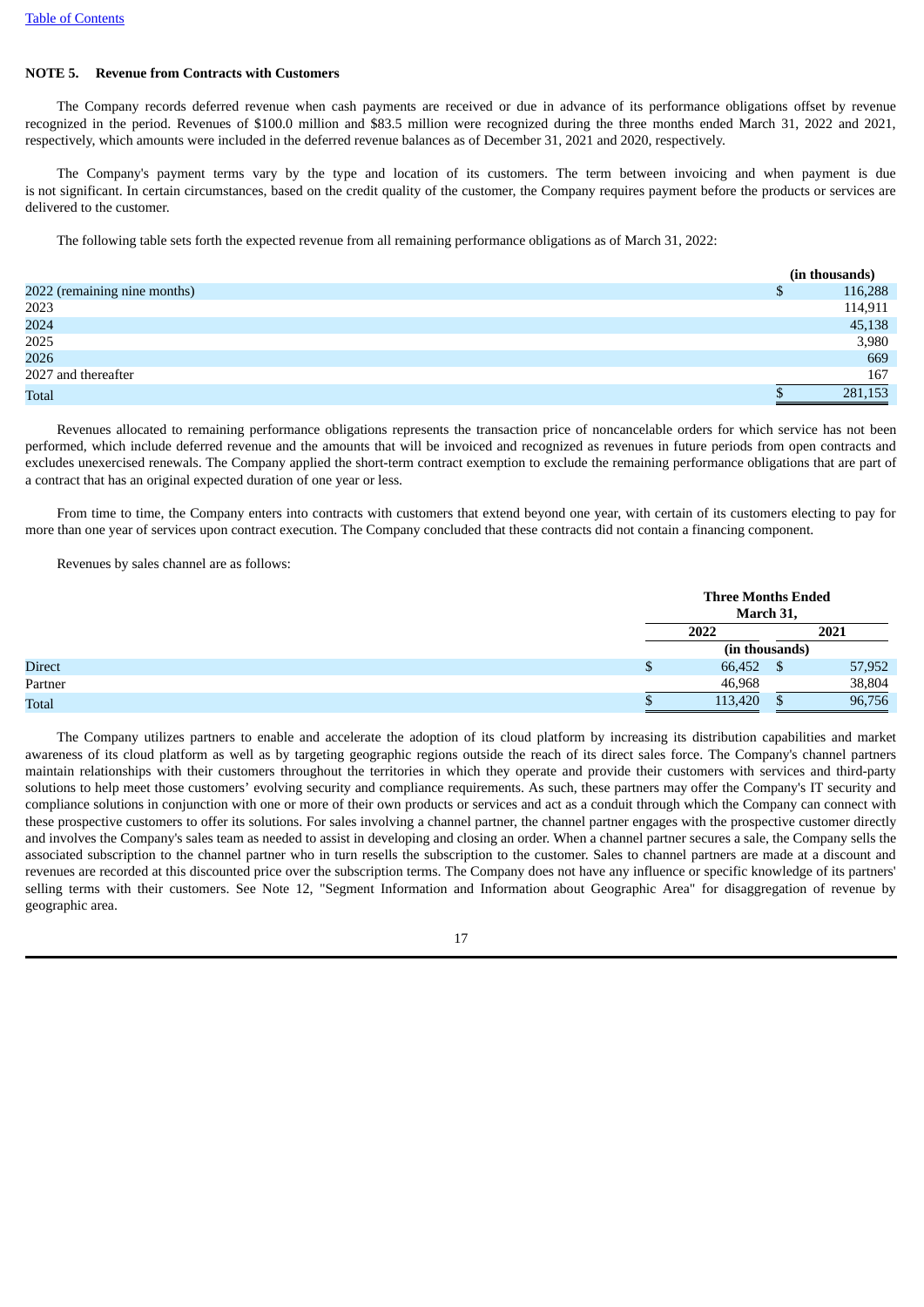Deferred costs to obtain contracts are as follows:

|            |                       | December 31, |
|------------|-----------------------|--------------|
|            | <b>March 31, 2022</b> | 2021         |
|            | (in thousands)        |              |
| Current    | 4,321                 | 4,223        |
| Noncurrent | 8,511                 | 8,391        |

For the three months ended March 31, 2022 and 2021, the Company recognized \$1.2 million and \$0.9 million, respectively, of amortization expense relating to deferred costs to obtain contracts in sales and marketing expense in the condensed consolidated statements of operations. During the same periods, there was no impairment loss related to the deferred costs to obtain contracts.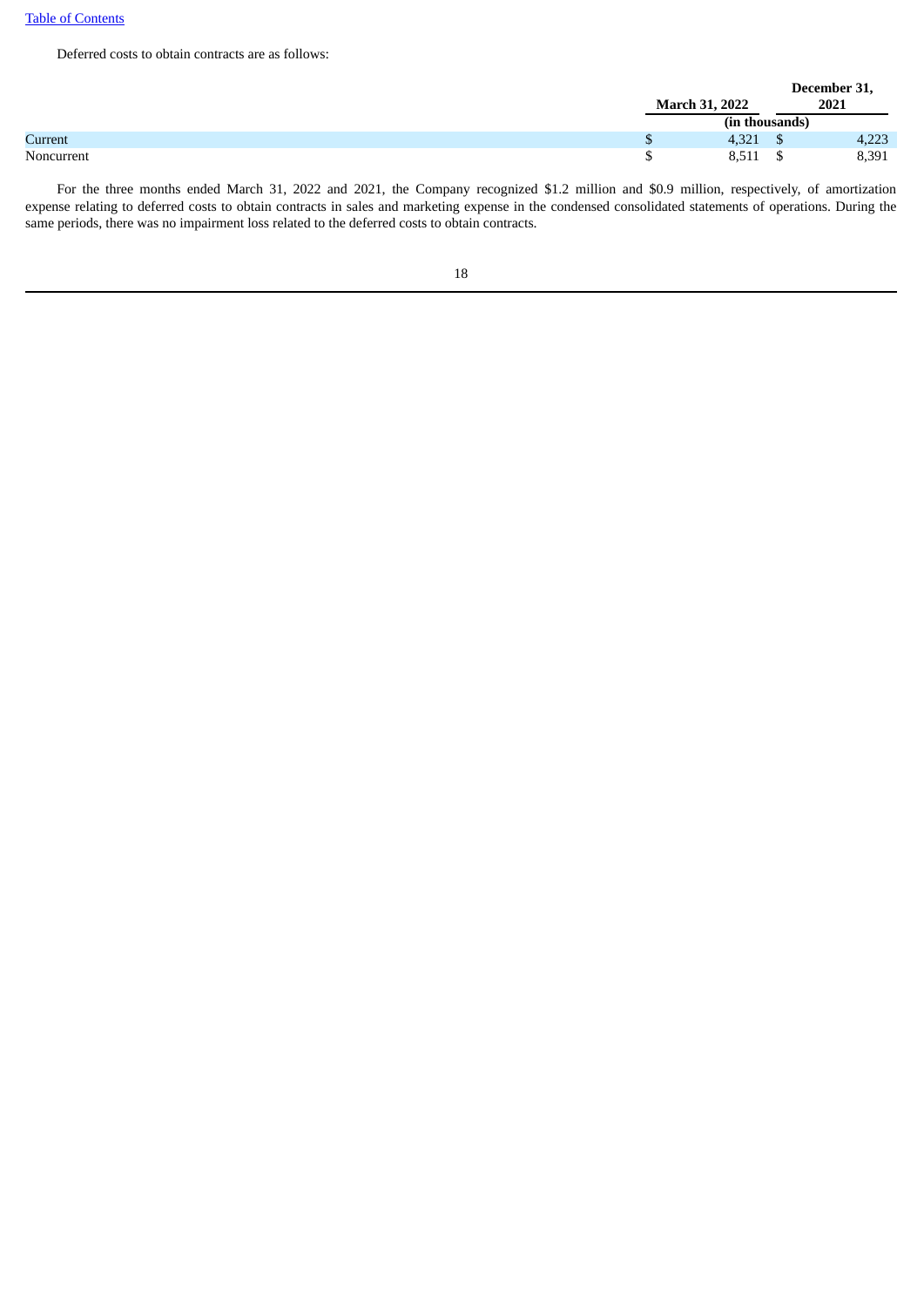## **NOTE 6. Intangible Assets, Net**

Intangible assets consist primarily of developed technology and patent licenses acquired from business or asset acquisitions. Acquired intangibles are amortized on a straight-line basis over the respective estimated useful lives of the assets.

The carrying values of intangible assets are as follows:

|                                               |                             |                                                 |                           |        | March 31, 2022           |                |                                 |
|-----------------------------------------------|-----------------------------|-------------------------------------------------|---------------------------|--------|--------------------------|----------------|---------------------------------|
|                                               | Weighted<br>Average         | Weighted<br>Average<br><b>Remaining</b>         |                           |        |                          |                |                                 |
|                                               | Life                        | Life                                            |                           |        | <b>Accumulated</b>       |                |                                 |
| (in thousands)                                | (Years)                     | (Years)                                         |                           | Cost   | <b>Amortization</b>      |                | <b>Net Book</b><br><b>Value</b> |
| Developed technology                          | 4.5                         | 0.7                                             | $\boldsymbol{\mathsf{S}}$ | 28,556 | \$<br>(24,081)           | $\mathbb S$    | 4,475                           |
| Patent licenses                               | 14.0                        | 2.4                                             |                           | 1,387  | (1, 146)                 |                | 241                             |
| Non-compete agreements                        | 2.0                         | 0.3                                             |                           | 500    | (417)                    |                | 83                              |
| Total intangibles subject to amortization     |                             |                                                 | \$                        | 30,443 | \$<br>(25, 644)          |                | 4,799                           |
| Intangible assets not subject to amortization |                             |                                                 |                           |        |                          |                | 40                              |
| Total intangible assets, net                  |                             |                                                 |                           |        |                          | \$             | 4,839                           |
|                                               |                             |                                                 |                           |        | <b>December 31, 2021</b> |                |                                 |
|                                               | Weighted<br>Average<br>Life | Weighted<br>Average<br><b>Remaining</b><br>Life |                           |        | <b>Accumulated</b>       |                |                                 |
|                                               |                             |                                                 |                           |        |                          |                | <b>Net Book</b>                 |
| (in thousands)                                | (Years)                     | (Years)                                         |                           | Cost   | <b>Amortization</b>      |                | <b>Value</b>                    |
| Developed technology                          | 4.5                         | 0.9                                             | $\boldsymbol{\mathsf{S}}$ | 28,556 | \$<br>(22, 463)          | $\mathfrak{S}$ | 6,093                           |
| <b>Patent licenses</b>                        | 14.0                        | 2.7                                             |                           | 1,387  | (1,121)                  |                | 266                             |
| Non-compete agreements                        | 2.0                         | 0.6                                             |                           | 500    | (354)                    |                | 146                             |
| Total intangibles subject to amortization     |                             |                                                 | S                         | 30,443 | \$<br>(23, 938)          |                | 6,505                           |
| Intangible assets not subject to amortization |                             |                                                 |                           |        |                          |                | 40                              |
| Total intensible accets not                   |                             |                                                 |                           |        |                          | \$             | 6.545                           |

Total intangible assets, net

Intangible asset amortization expense was \$1.7 million and \$1.6 million for the three months ended March 31, 2022 and 2021, respectively. Intangible asset amortization expenses were primarily recorded in cost of revenues in the condensed consolidated statements of operations.

As of March 31, 2022, the Company expects amortization expense in future periods to be as follows:

|                                            | (in thousands) |       |
|--------------------------------------------|----------------|-------|
| 2022 (remaining nine months)               |                | 3,357 |
| 2023                                       |                | 590   |
| 2024                                       |                | 452   |
| 2025                                       |                | 240   |
| 2026                                       |                | 160   |
| Total expected future amortization expense |                | 4.799 |

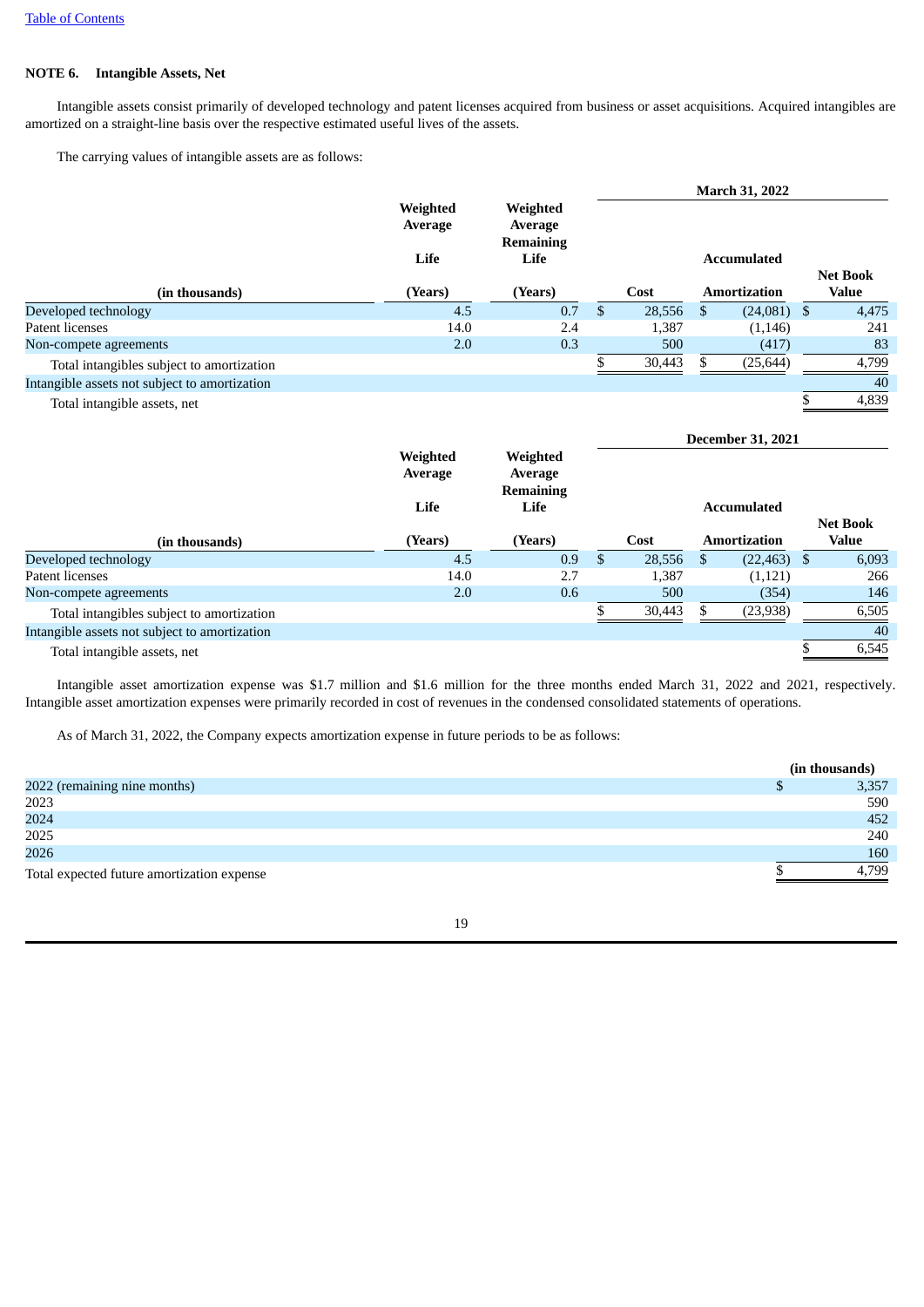### **NOTE 7. Leases**

The Company leases certain offices, computer equipment and its data center facilities under non-cancelable operating leases for varying periods through 2028. While under the Company's lease agreements the Company has options to extend its certain leases, the Company has not included renewal options in determining the lease terms for calculating its lease liabilities, as these options are not reasonably certain of being exercised. Lease expense was \$3.6 million for each of the three months ended March 31, 2022 and 2021.

Supplemental cash flow information related to operating leases was as follows:

|                                                                | <b>Three Months Ended</b><br>March 31. |      |       |
|----------------------------------------------------------------|----------------------------------------|------|-------|
|                                                                | 2022                                   | 2021 |       |
|                                                                | (in thousands)                         |      |       |
| Cash payments included in the measurement of lease liabilities | 4.035                                  |      | 3,308 |
| Lease liabilities arising from obtaining right-of-use assets   | 638                                    |      | 39    |

The weighted average remaining lease term and the weighted average discount rate of the Company's operating leases were as follows:

|                                               |                       | December 31, |
|-----------------------------------------------|-----------------------|--------------|
|                                               | <b>March 31, 2022</b> | 2021         |
| Weighted average remaining lease term (years) |                       | 3.3          |
| Weighted average discount rate                | 4.8%                  | 4.8%         |
|                                               |                       |              |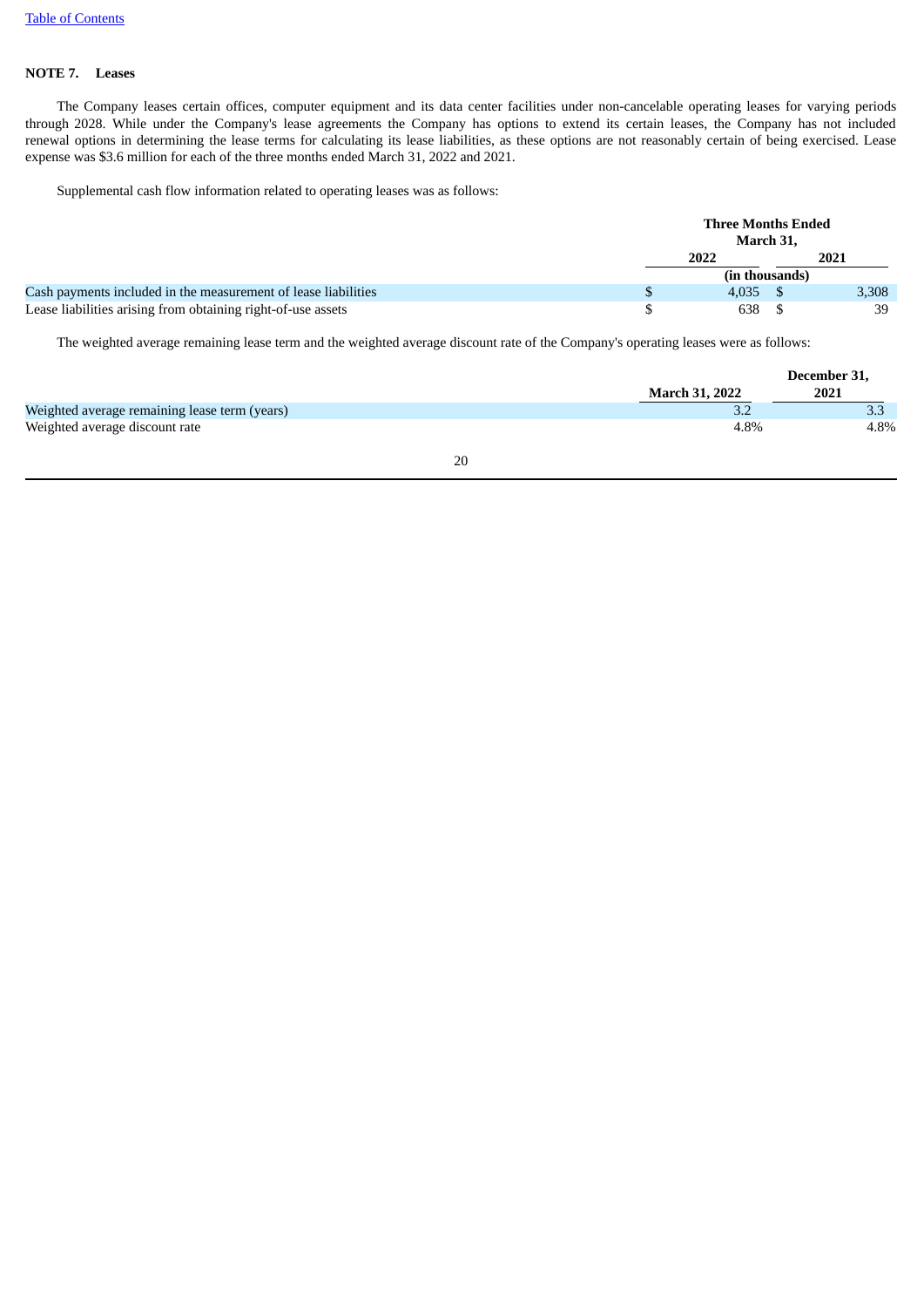## **NOTE 8. Commitments and Contingencies**

## *Purchase Obligation*

The Company has entered into agreements to purchase goods and services in the ordinary course of business. As of March 31, 2022, the remaining purchase commitments for future periods are as follows:

|                              | (in thousands) |        |
|------------------------------|----------------|--------|
| 2022 (remaining nine months) |                | 14,671 |
| 2023                         |                | 14,455 |
| 2024                         |                | 10,943 |
| 2025                         |                | 11,762 |
| 2026                         |                | 11,762 |
| 2027 and thereafter          |                | 14,000 |
| <b>Total</b>                 |                | 77,593 |

## *Indemnifications*

The Company from time to time enters into certain types of contracts that contingently require it to indemnify various parties against claims from third parties. These contracts primarily relate to (i) the Company's bylaws, under which it must indemnify directors and executive officers, and may indemnify other officers and employees, for liabilities arising out of their relationship, (ii) contracts under which the Company must indemnify directors and certain officers for liabilities arising out of their relationship, and (iii) contracts under which the Company may be required to indemnify customers or resellers from certain liabilities arising from potential infringement of intellectual property rights, as well as potential damages caused by limited product defects. To date, the Company has not incurred and has not recorded any liability in connection with such indemnifications.

The Company maintains director and officer insurance, which may cover certain liabilities arising from its obligation to indemnify its directors.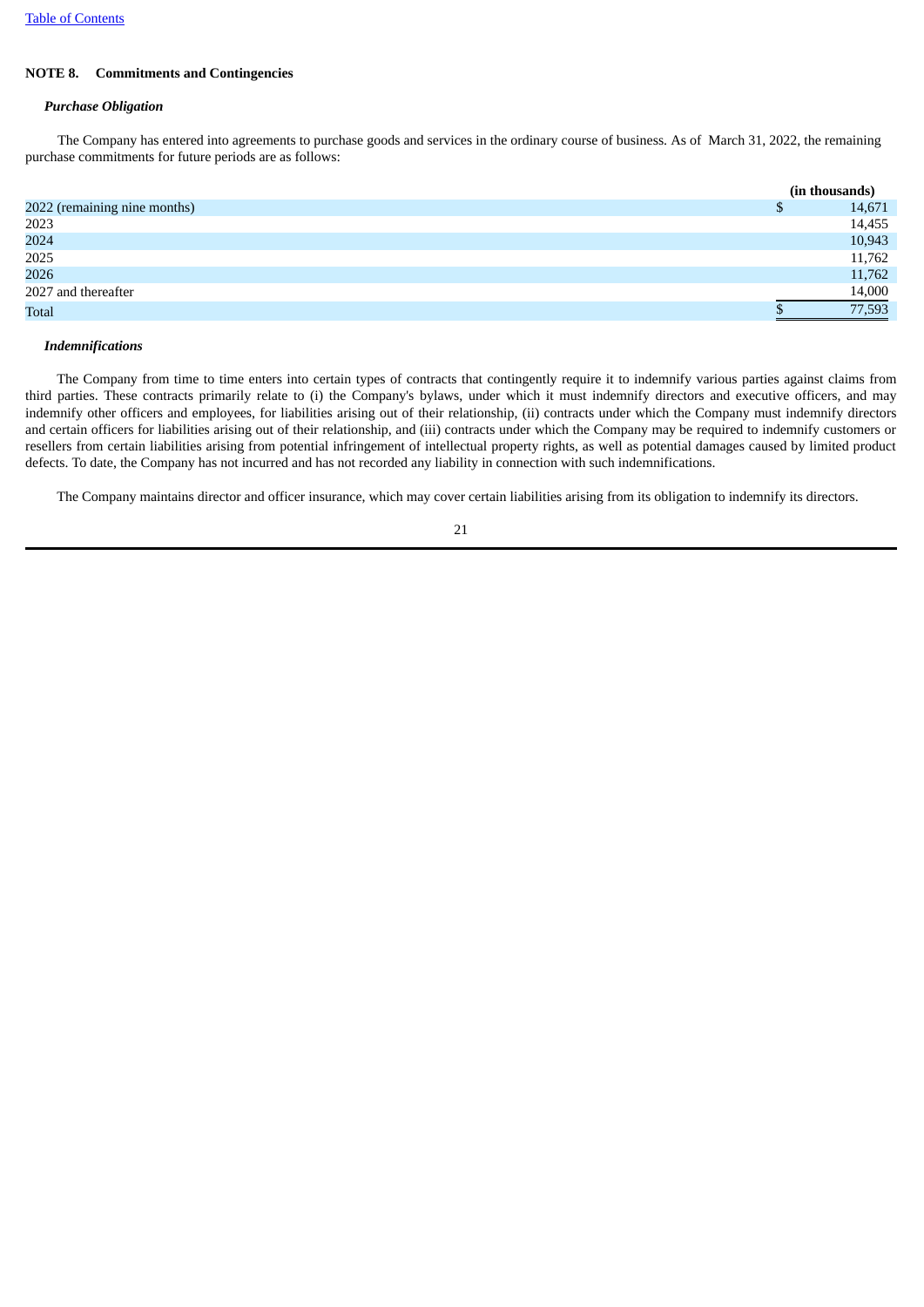## **NOTE 9. Stockholders' Equity and Stock-based Compensation**

## *Equity Incentive Plans*

## *2000 Equity Incentive Plan*

Under the 2000 Equity Incentive Plan (the "2000 Plan"), the Company was authorized to grant to eligible participants either incentive stock options ("ISOs") or non-statutory stock options ("NSOs"). The 2000 Plan was terminated in connection with the closing of the Company's initial public offering, and accordingly, no shares are currently available for grant under the 2000 Plan. The 2000 Plan continues to govern outstanding awards granted thereunder.

## *2012 Equity Incentive Plan*

Under the 2012 Equity Incentive Plan (the "2012 Plan"), the Company is authorized to grant to eligible participants ISOs, NSOs, stock appreciation rights ("SARs"), restricted stock awards ("RSAs"), restricted stock units ("RSUs"), performance units and performance shares. During the three months ended March 31, 2022, 1,956 thousand shares were added to the 2012 Plan pursuant to an automatic annual increase provision in the plan. As of March 31, 2022, 9,981 thousand shares were available for grant under the 2012 Plan.

## *2021 Employee Stock Purchase Plan*

On June 9, 2021, the Company's stockholders approved the 2021 Employee Stock Purchase Plan (the "ESPP"). A total of 600 thousand shares were authorized for issuance to eligible participating employees upon adoption of the ESPP. The ESPP provides for consecutive 6-month offering periods beginning on or about August 16 and February 16 of each year. Eligible employees who elect to participate can contribute from 1% to 15% of their eligible compensation through payroll withholding. During any offering period, contribution rates cannot be changed. However, eligible employees may withdraw from the current offering period. Any contributions made prior to each purchase date in the case of withdrawal or termination of employment will be refunded. On each purchase date, eligible participating employees will purchase the shares at a price per share equal to 85% of the lesser of (i) the fair market value of the Company's stock on the first trading day of the offering period or (ii) the fair market value of the Company's stock on the purchase date (i.e., the last trading day of the offering period).

During the three months ended March 31, 2022, 22.5 thousand shares were issued in connection with the purchase of common stock by participating employees. As of March 31, 2022, 577.5 thousand shares were available for future purchases.

## *Stock-based Compensation*

The following table shows a summary of the stock-based compensation expense included in the condensed consolidated statements of operations:

|                                |     | <b>Three Months Ended</b><br>March 31, |                |        |  |
|--------------------------------|-----|----------------------------------------|----------------|--------|--|
|                                |     | 2022                                   |                |        |  |
|                                |     |                                        | (in thousands) |        |  |
| Cost of revenues               | \$. | 1,080                                  |                | 875    |  |
| Research and development       |     | 3,287                                  |                | 2,215  |  |
| Sales and marketing            |     | 2,031                                  |                | 1,628  |  |
| General and administrative     |     | 5,347                                  |                | 33,484 |  |
| Total stock-based compensation |     | 11,745                                 |                | 38,202 |  |

As of March 31, 2022, the Company had unrecognized stock-based compensation expenses of \$17.7 million, \$67.2 million, \$4.2 million, and \$0.7 million related to options, RSUs, performance-based RSUs, and ESPP purchase rights, respectively, which are expected to be recognized over weighted-average periods of 2.8 years, 2.7 years, 1.9 years, and 0.4 years, respectively.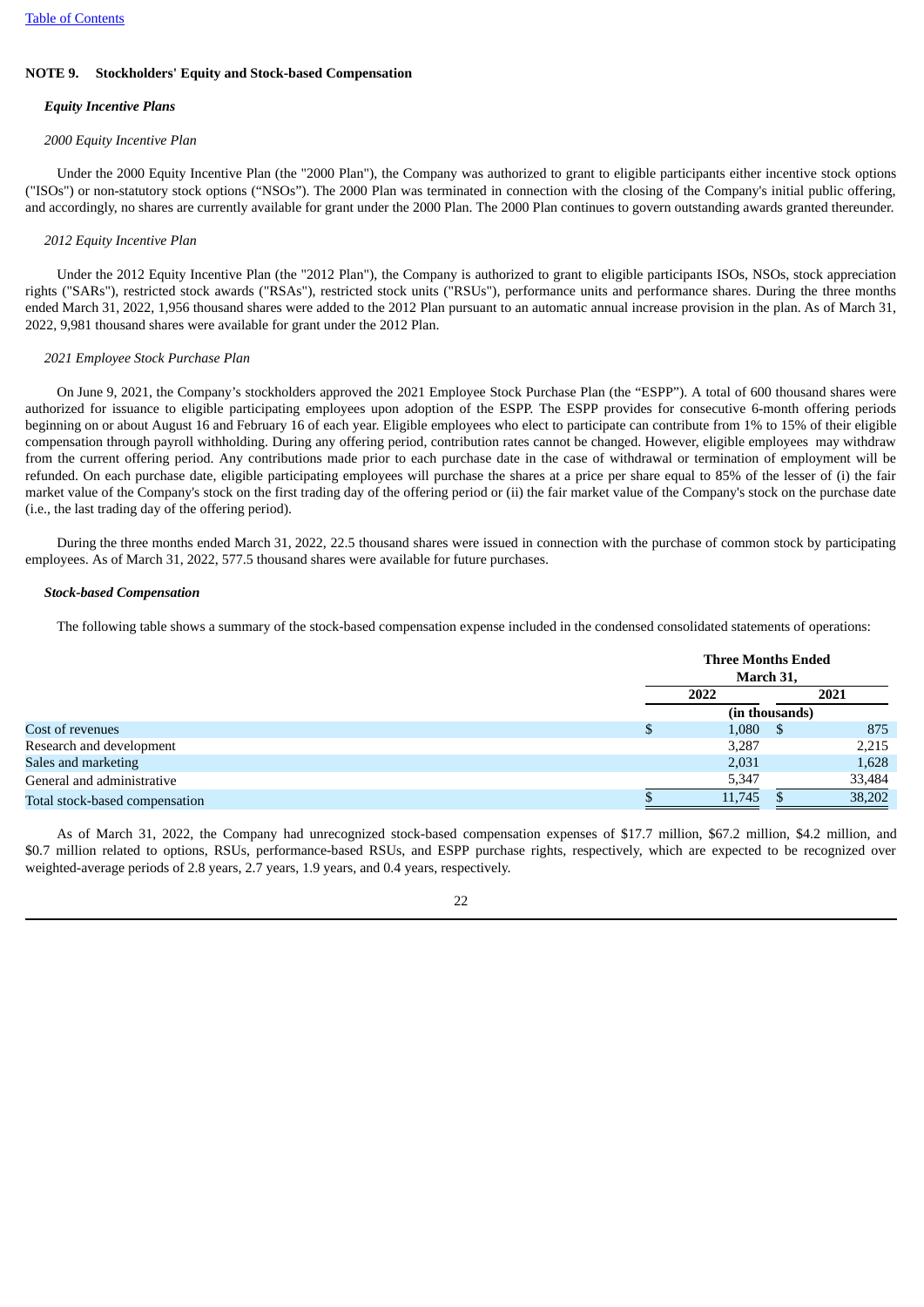*Performance-based Restricted Stock Units ("PSUs") and Performance-based Stock Options*

On October 28, 2021, the compensation committee of the Company's board of directors (Compensation Committee) granted to certain executive officers of the Company equity awards consisting of RSUs and an aggregate number of 73 thousand PSUs, which represents the target number of PSUs allocated to awards that are divided into three equal tranches, with each tranche covering one-year performance period for the calendar years 2022, 2023, and 2024, respectively. The actual number of PSUs eligible to vest each year range from 0% to 200% of the annual target number, depending on the level of achievement of performance metrics related to revenue growth and adjusted EBITDA margin corresponding to that year, which are established by the Compensation Committee before the commencement of each year. The vesting and release of the first and second tranche is capped at 100% of the target number at the end of the first and second year, respectively, with cumulative achievement over 100%, if any, to be vested and released at the end of the third year, together with the vesting of the third tranche. If any of the executive officers is terminated (a) by reason of death or disability or (b) by the Company for reasons other than cause or good reason within 12 months following a change in control, any unvested PSUs eligible to vest pursuant to cumulative achievements over 100% for past tranches along with any target number of unvested PSUs for any remaining tranches will vest immediately. Since the performance metrics for the second and third tranches of these PSUs have not been established as of March 31, 2022, the grant date has not been determined and no expenses have been recognized for the respective tranches.

On April 27, 2021, the Compensation Committee granted to the Company's President and Chief Executive Officer an equity award consisting of RSUs and a target number of 9,671 PSUs. The PSUs are scheduled to vest at the end of the three-year performance period from January 2021 through December 2023. The actual number of PSUs eligible to vest range from 0% to 200% of the target number, depending on the level of achievement of performance metrics related to revenue growth and free cash flow per share growth during the performance period. If the Company's President and Chief Executive Officer is terminated (a) by reason of death or disability or (b) by the Company for reasons other than cause or good reason within 12 months following a change in control, then 100% of any unvested portions of the award will vest, with any vesting in connection with terminations due to change in control conditioned upon the effectiveness of a release of claims in favor of the Company.

The Company recognized \$0.8 million of stock-based compensation expenses related to all PSUs during the three months ended March 31, 2022.

On March 19, 2021, the Company's former chief executive officer, Philippe Courtot ("Mr. Courtot"), resigned from the Company due to health issues. The Compensation Committee determined that Mr. Courtot's termination of employment was on account of disability. In accordance with the equity award agreements of Mr. Courtot's then outstanding awards, all eligible outstanding RSUs, PSUs and performance-based stock options held by Mr. Courtot became immediately vested as of the date of his termination of employment. As a result, the Company recognized \$27.3 million of stock-based compensation expense due to the accelerated vesting in the condensed consolidated statements of operations during the three months ended March 31, 2021.

### *Stock Option Activity*

A summary of the Company's stock option activity is as follows:

|                                              | Outstanding           | Weighted<br>Average |                       |         |     | Aggregate<br><b>Intrinsic</b> |
|----------------------------------------------|-----------------------|---------------------|-----------------------|---------|-----|-------------------------------|
|                                              | <b>Options</b><br>(in |                     | <b>Exercise Price</b> | Life    |     | <b>Value</b><br>(in           |
|                                              | thousands)            |                     |                       | (Years) |     | thousands)                    |
| Balance as of December 31, 2021              | 1,838                 | \$                  | 66.05                 | 6.0     | \$  | 130,791                       |
| Granted                                      | 133                   | \$.                 | 129.01                |         |     |                               |
| Exercised                                    | (66)                  | \$                  | 38.79                 |         |     |                               |
| Canceled                                     | (44)                  | \$                  | 111.66                |         |     |                               |
| Balance as of March 31, 2022                 | 1,861                 | $\mathbb{S}$        | 70.46                 | 6.0     | -\$ | 133,922                       |
| Vested and expected to vest - March 31, 2022 | 1,676                 | \$.                 | 65.63                 | 5.7     | -S  | 128,682                       |
| Exercisable - March 31, 2022                 | 1,163                 | \$                  | 45.89                 | 4.3     | \$  | 112,258                       |
|                                              |                       |                     |                       |         |     |                               |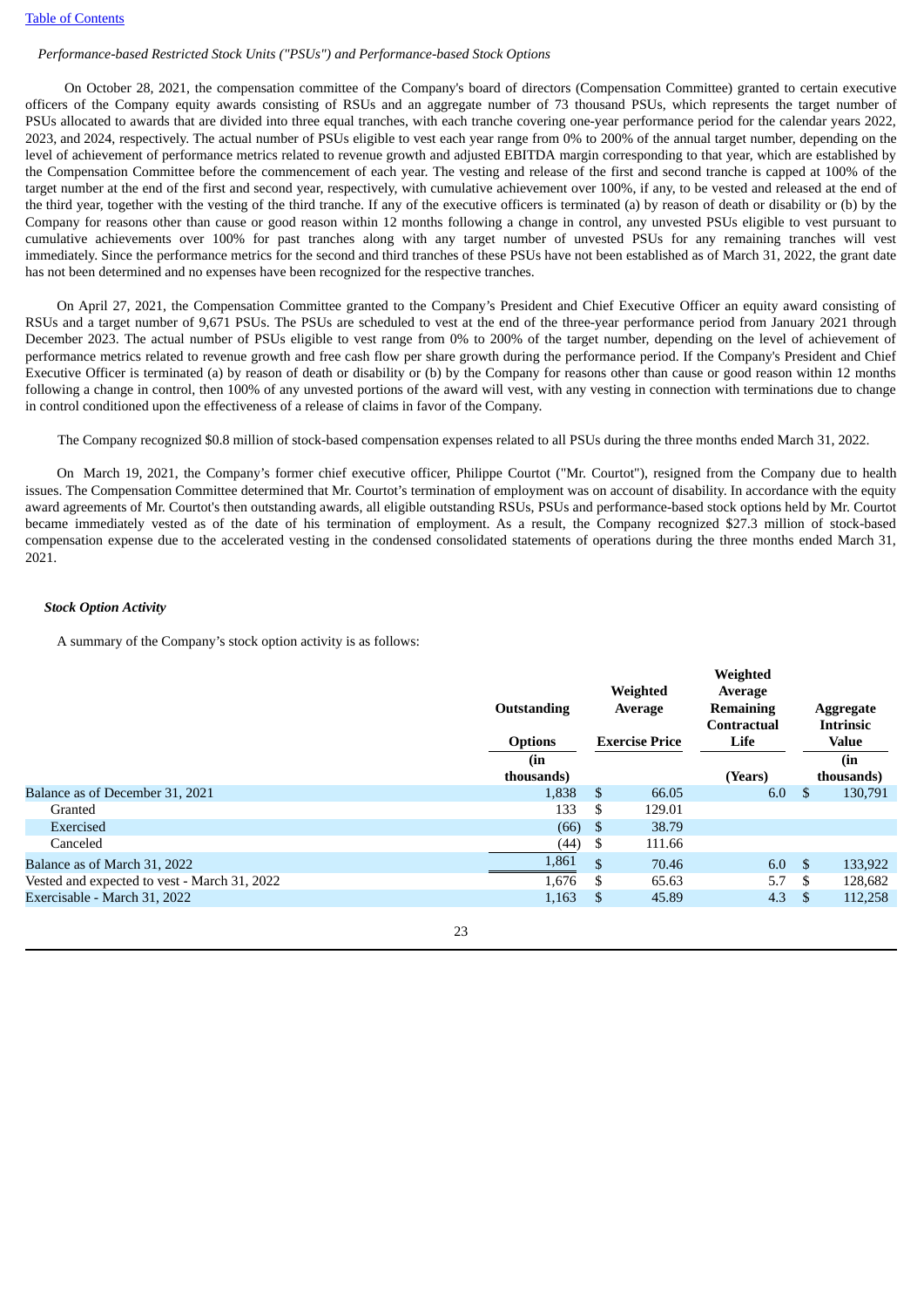## *Restricted Stock Unit Activity*

A summary of the Company's RSU activity is as follows:

|                                                   |                 | <b>Weighted Average</b><br><b>Grant Date</b> |  |  |
|---------------------------------------------------|-----------------|----------------------------------------------|--|--|
|                                                   | Outstanding     | <b>Fair Value</b>                            |  |  |
|                                                   | <b>RSUs</b>     | <b>Per Share</b>                             |  |  |
|                                                   | (in thousands)  |                                              |  |  |
| Balance as of December 31, 2021                   | 917<br>$(1)$ \$ | 104.78                                       |  |  |
| Granted                                           | 47              | 129.01<br>ъ                                  |  |  |
| Vested                                            | (70)            | 97.24<br>\$.                                 |  |  |
| Canceled                                          | (43)            | 108.92<br>.S                                 |  |  |
| Balance as of March 31, 2022                      | 851<br>$(1)$ \$ | 106.12                                       |  |  |
| Outstanding and expected to vest - March 31, 2022 | 758             | 105.23<br>ъĐ.                                |  |  |

(1) Includes 34 thousand PSUs granted to certain executive officers in 2021.

## *Share Repurchase Program*

The Company's share repurchase program was authorized by the board of directors as follows:

|                            |                          |   | <b>Authorized Dollar</b> |
|----------------------------|--------------------------|---|--------------------------|
|                            | <b>Announcement Date</b> |   | Value                    |
|                            |                          |   | (in millions)            |
| <b>February 12, 2018</b>   |                          | S | 100.0                    |
| October 30, 2018           |                          |   | 100.0                    |
| October 30, 2019           |                          |   | 100.0                    |
| May 7, 2020                |                          |   | 100.0                    |
| February 10, 2021          |                          |   | 100.0                    |
| November 3, 2021           |                          |   | 200.0                    |
| Total as of March 31, 2022 |                          |   | 700.0                    |

Shares may be repurchased from time to time on the open market in accordance with Rule 10b-18 of the Exchange Act of 1934, including pursuant to a pre-set trading plan adopted in accordance with Rule 10b5-1 under the Exchange Act. All share repurchases have been made using cash resources. Repurchased shares are retired and reclassified as authorized and unissued shares of common stock. On retirement of the repurchased shares, common stock is reduced by an amount equal to the number of shares being retired multiplied by the par value. The excess amount that is retired over its par value is first allocated as a reduction to additional paid-in capital based on the initial public offering price of the stock, with the remaining excess to retained earnings.

During the three months ended March 31, 2022 and 2021, the Company repurchased 368 thousand shares and 269 thousand shares of its common stock for approximately \$46.6 million and \$31.0 million, respectively. As of March 31, 2022, approximately \$225.2 million remained available for share repurchases pursuant to the Company's share repurchase program.

On May 4, 2022*,* the Company announced that its board of directors authorized an additional \$200.0 million to the original share repurchase program authorization, increasing the total amount of authorized repurchase to \$900.0 million.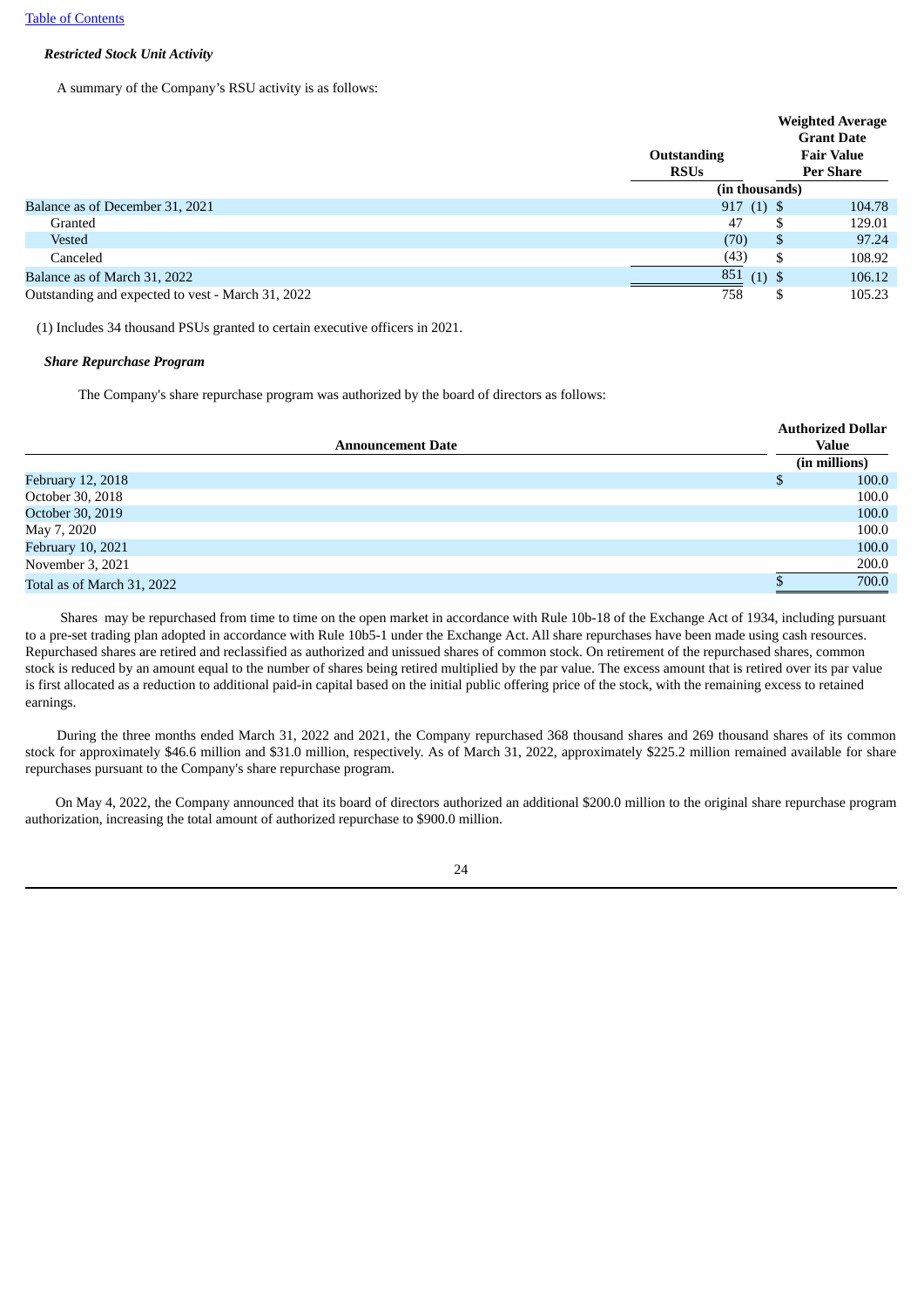## **NOTE 10. Net Income Per Share**

The computations for basic and diluted net income per share are as follows:

|                                        |      | <b>Three Months Ended</b><br>March 31, |    |        |  |
|----------------------------------------|------|----------------------------------------|----|--------|--|
|                                        | 2022 |                                        |    | 2021   |  |
|                                        |      | (in thousands, except per share data)  |    |        |  |
| Numerator:                             |      |                                        |    |        |  |
| Net income                             | \$.  | 25,410                                 | \$ | 228    |  |
| Denominator:                           |      |                                        |    |        |  |
| Basic weighted average shares          |      | 38,992                                 |    | 39,209 |  |
| Effect of potentially dilutive shares: |      |                                        |    |        |  |
| Stock options                          |      | 770                                    |    | 870    |  |
| Restricted stock units                 |      | 236                                    |    | 351    |  |
| Employee stock purchase plan           |      |                                        |    |        |  |
| Diluted weighted average shares        |      | 40,001                                 |    | 40,430 |  |
| Net income per share:                  |      |                                        |    |        |  |
| <b>Basic</b>                           |      | 0.65                                   | \$ | 0.01   |  |
| Diluted                                |      | 0.64                                   |    | 0.01   |  |

Potentially dilutive shares not included in the calculation of diluted net income per share because doing so would be anti-dilutive are as follows:

|                              | <b>Three Months Ended</b><br>March 31, |                |
|------------------------------|----------------------------------------|----------------|
|                              | 2022                                   | 2021           |
|                              |                                        | (in thousands) |
| <b>Stock options</b>         | 601                                    | 373            |
| Restricted stock units       |                                        | 40             |
| Employee stock purchase plan | 8                                      |                |
| Total anti-dilutive shares   | 609                                    | 413            |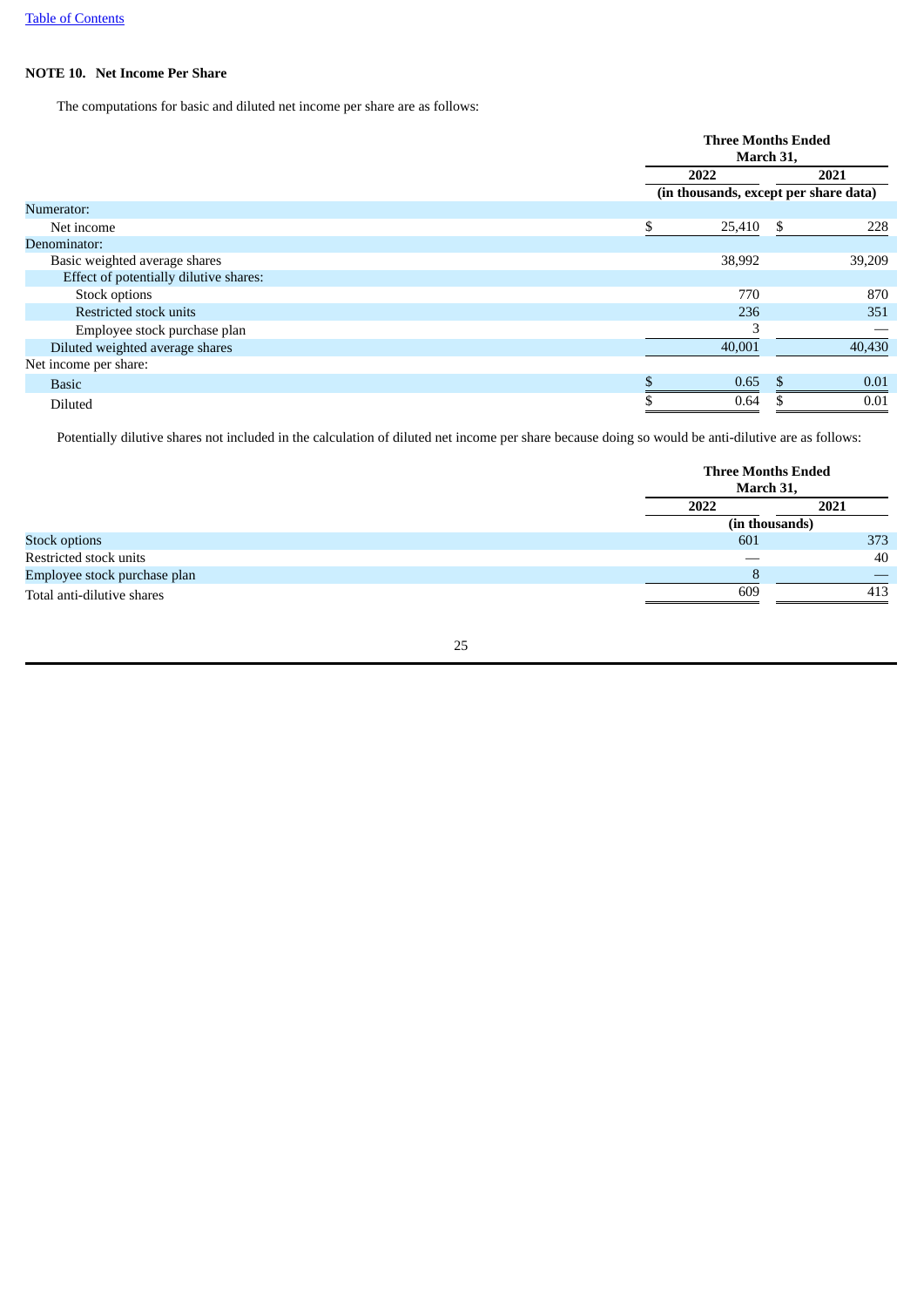#### **NOTE 11. Income Taxes**

The Company's income tax provision for interim periods is determined using an estimate of its annual effective tax rate, adjusted for discrete items, if any, that arise during the period. Each quarter, the Company updates its estimate of the annual effective tax rate, and if the estimated annual effective tax rate changes, the Company makes a cumulative adjustment in such period.

The Company's quarterly tax provision, and estimate of its annual effective tax rate, is subject to variation due to several factors, including variability in pre-tax income (or loss), the mix of jurisdictions to which such income relates, changes in how the Company does business, tax law developments and possible outcomes of audits. The Company's estimated effective tax rate for the year differs from the U.S. statutory rate of 21% primarily due to nondeductible stock-based compensation expense, state taxes, the benefit of U.S. federal income tax credits and the foreign-derived intangible income deduction.

The Company recorded an income tax provision of \$7.9 million and an income tax benefit of \$2.4 million for the three months ended March 31, 2022 and 2021, respectively, resulting in an effective tax rate of 23.8% and 110.3%, respectively. The increase in income tax provision for the three months ended March 31, 2022 compared to the three months ended March 31, 2021 was primarily due to the effects of a tax law change related to mandatory capitalization of research and development expenses starting January 1, 2022 and a decrease in stock-based compensation expense due to the accelerated vesting of Mr. Courtot's equity awards in the three months ended March 31, 2021.

As of March 31, 2022, the Company had unrecognized tax benefits of \$9.9 million, of which \$5.1 million, if recognized, would favorably impact the Company's effective tax rate. As of December 31, 2021, the Company had unrecognized tax benefits of \$9.7 million, of which \$4.9 million, if recognized, would favorably impact the Company's effective tax rate. The Company does not anticipate a material change in its unrecognized tax benefits in the next 12 months.

On June 29, 2020, the California governor signed into law the 2020 Budget Act, which temporarily suspends the utilization of net operating losses and limits the utilization of the research credit to \$5 million annually for 2020, 2021 and 2022. The Company does not expect a material impact to the condensed consolidated financial statements as a result of the 2020 Budget Act.

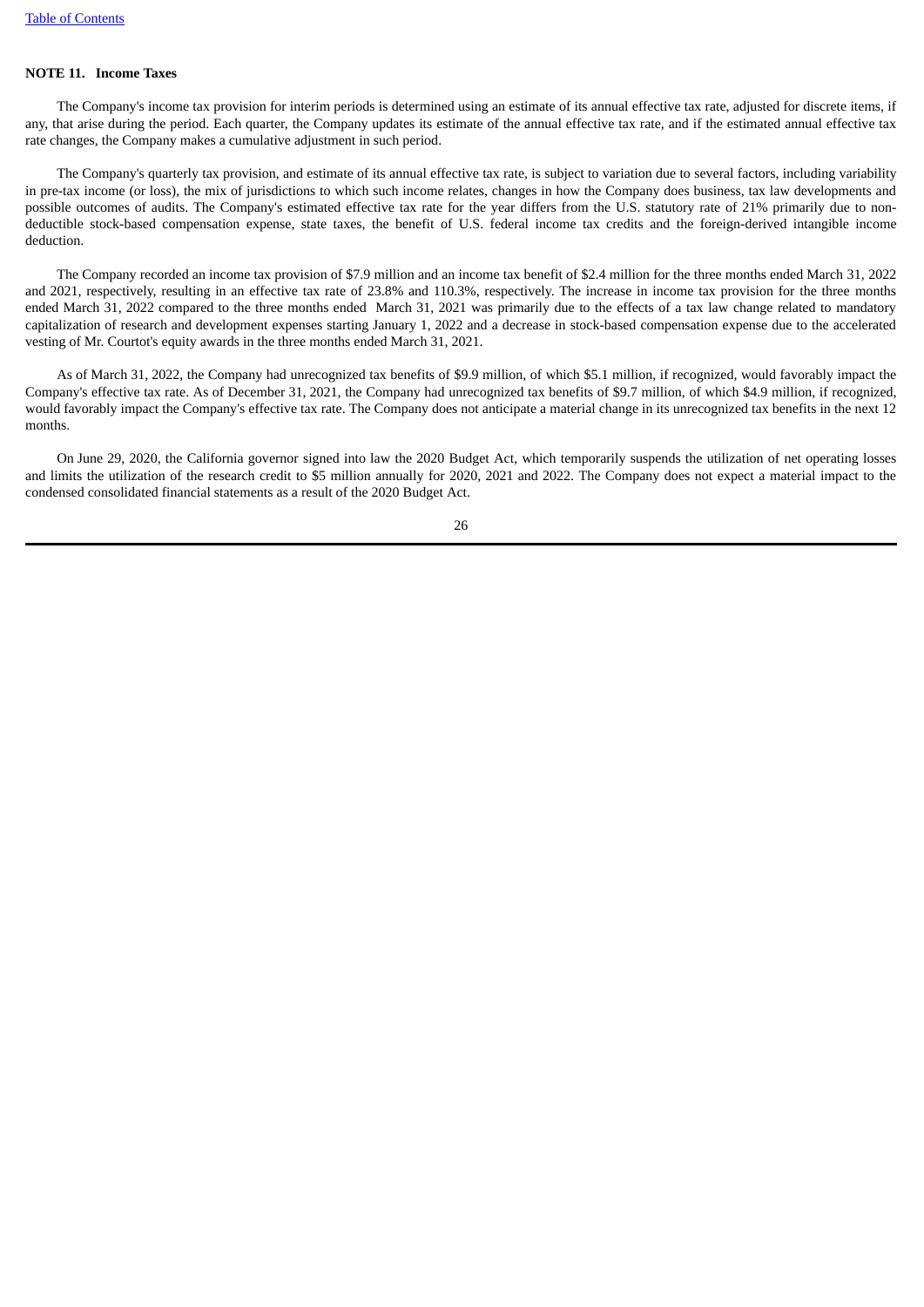### **NOTE 12. Segment Information and Information about Geographic Area**

Under ASC 280 Segment Reporting, operating segments are defined as components of an entity about which separate financial information is evaluated regularly by the chief operating decision maker in deciding how to allocate resources and in assessing performance. The Company operates in one segment and has only one reportable segment. The Company's chief operating decision maker is the Chief Executive Officer, who makes operating decisions, assesses performance and allocates resources on a consolidated basis. All of the Company's principal operations and decision-making functions are located in the United States.

Revenue by geographic area, based on the customer's billing address, is as follows:

|                      |   | <b>Three Months Ended</b><br>March 31, |                |        |  |
|----------------------|---|----------------------------------------|----------------|--------|--|
|                      |   | 2022                                   |                | 2021   |  |
|                      |   |                                        | (in thousands) |        |  |
| <b>United States</b> | J | 67,476 \$                              |                | 60,132 |  |
| Foreign              |   | 45,944                                 |                | 36,624 |  |
| Total revenues       |   | 113,420                                |                | 96,756 |  |

Long-lived assets, which consist of Property and equipment, net and Operating leases - right of use asset, by geographic area, are as follows:

|                      |   | March 31,<br>2022 |    | December 31,<br>2021 |
|----------------------|---|-------------------|----|----------------------|
|                      |   | (in thousands)    |    |                      |
| <b>United States</b> | Φ | 67,394            | \$ | 66,440               |
| India                |   | 19,375            |    | 20,401               |
| Rest of world        |   | 11,177            |    | 12,029               |
| Total                |   | 97,946            |    | 98,870               |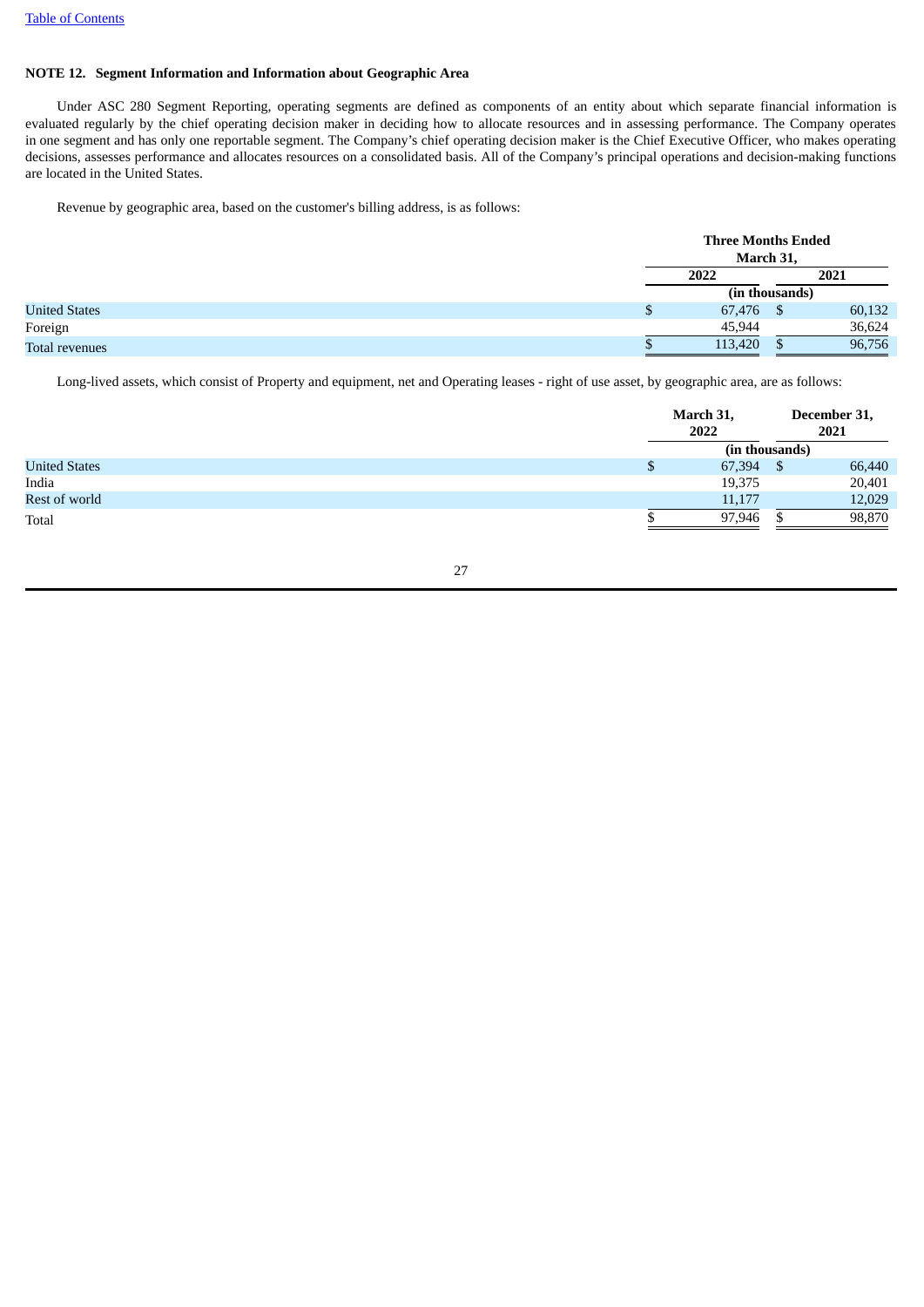### <span id="page-27-0"></span>**Item 2. Management's Discussion and Analysis of Financial Condition and Results of Operations**

This Quarterly Report on Form 10-Q, including this Management's Discussion and Analysis of Financial Condition and Results of Operations, should be read in conjunction with (1) our unaudited condensed consolidated financial statements and the related notes included elsewhere in this report, and (2) the audited consolidated financial statements and the related notes and section titled "Management's Discussion and Analysis of Financial Condition and Results of Operations" included in our Annual Report on Form 10-K for the fiscal year ended December 31, 2021.

In addition to historical information, this Quarterly Report on Form 10-Q contains "forward-looking" statements within the meaning of Section 21E of the Securities Exchange Act of 1934, as amended, or the Exchange Act. Forward-looking statements generally relate to future events or our future financial or operating performance. In some cases, it is possible to identify forward-looking statements because they contain words such as "anticipates," "believes," "contemplates," "continue," "could," "estimates," "expects," "future," "intends," "likely," "may," "plans," "potential," "predicts," "proiects," "seek," "should," "target," or "will," or the negative of these words or other similar terms or expressions that concern our expectations, strategy, plans or intentions. Forward-looking statements contained in this Quarterly Report on Form 10-Q include, but are not limited to, statements *about:*

- our financial performance, including our revenues, costs, expenditures, growth rates, operating expenses and ability to generate positive cash flow to *fund our operations and sustain profitability;*
- *• anticipated technology trends, such as the use of cloud solutions;*
- *• our ability to adapt to changing market conditions;*
- *• the impact of the ongoing COVID-19 pandemic and related public health measures on our business;*
- *• economic and financial conditions, including volatility in foreign exchange rates;*
- our ability to diversify our sources of revenues, including selling additional solutions to our existing customers and our ability to pursue new *customers;*
- *• the effects of increased competition in our market;*
- *• our ability to innovate and enhance our cloud solutions and platform and introduce new solutions;*
- *• our ability to effectively manage our growth;*
- our anticipated investments in sales and marketing, our infrastructure, new solutions, research and development, and acquisitions;
- *• maintaining and expanding our relationships with channel partners;*
- *• our ability to maintain, protect and enhance our brand and intellectual property;*
- *• costs associated with defending intellectual property infringement and other claims;*
- our ability to attract and retain qualified employees and key personnel, including sales and marketing personnel;
- *• our ability to successfully enter new markets and manage our international expansion;*
- our expectations, assumptions and conclusions related to our income tax provision, our deferred tax assets and our effective tax rate; and
- other factors discussed in this Quarterly Report on Form 10-Q in the sections titled "Risk Factors" and "Management's Discussion and Analysis of *Financial Condition and Results of Operations."*

We have based the forward-looking statements contained in this Quarterly Report on Form 10-Q primarily on our current expectations and projections about future events and trends that we believe may affect our business, financial condition, results of operations and prospects. The results, events and circumstances reflected in these forward-looking statements are subject to risks, uncertainties, assumptions, and other factors including those described in Part II, Item 1A (Risk Factors) of this Quarterly Report on Form 10-Q and those discussed in other documents we file with the U.S. Securities and Exchange Commission (SEC). Moreover, we operate in a very competitive and rapidly changing environment. New risks and uncertainties emerge from time to time, and it is not possible for us to predict all risks and uncertainties that could have an impact on the forward-looking statements used herein. We cannot provide assurance that the results, events, and circumstances reflected in the forward-looking statements will be achieved or occur, and actual *results, events or circumstances could differ materially from those described in the forward-looking statements.*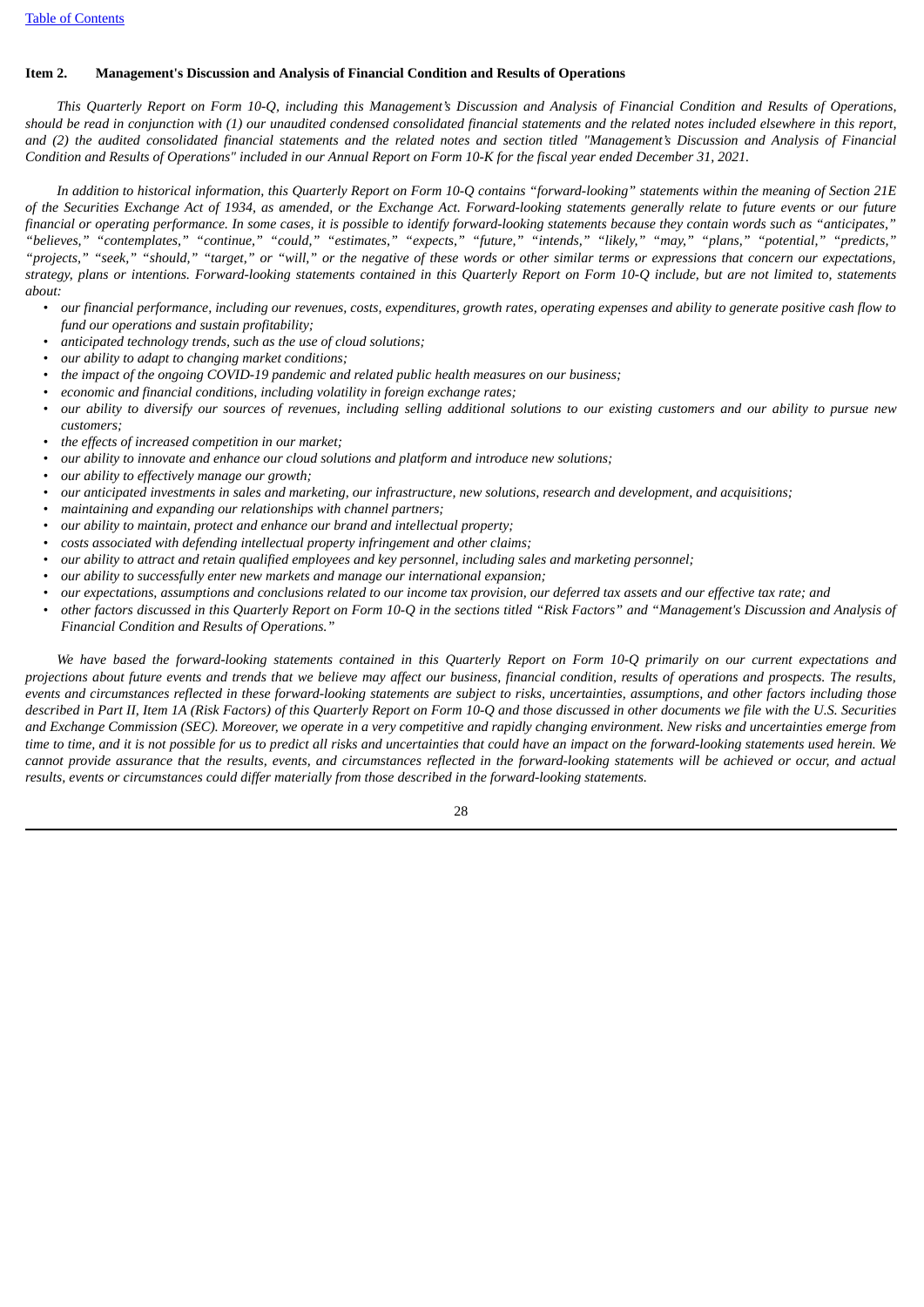### **Overview**

We are a pioneer and leading provider of a cloud-based platform delivering information technology (IT), security and compliance solutions that enable organizations to identify security risks to their IT infrastructures, help protect their IT systems and applications from ever-evolving cyber-attacks and achieve compliance with internal policies and external regulations. Our cloud solutions address the growing security and compliance complexities and risks that are amplified by the dissolving boundaries between internal and external IT infrastructures and web environments, the rapid adoption of cloud computing, containers and serverless IT models, and the proliferation of geographically dispersed IT assets. Our integrated suite of IT, security and compliance solutions delivered on our Qualys Cloud Platform enables our customers to identify and manage their IT assets, collect and analyze large amounts of IT security data, discover and prioritize vulnerabilities, recommend and implement remediation actions and verify the implementation of such actions. Organizations use our integrated suite of solutions to cost-effectively obtain a unified view of their IT asset inventory as well as security and compliance posture across globally-distributed IT infrastructures as our solution offers a single platform for information technology, information security, application security, endpoint, developer security and cloud teams.

We were founded and incorporated in December 1999 with a vision of transforming the way organizations secure and protect their IT infrastructure and applications and initially launched our first cloud solution, Vulnerability Management (VM), in 2000. As VM gained acceptance, we introduced additional solutions to help customers manage increasing IT, security and compliance requirements. Today, the suite of solutions that we offer on our cloud platform and refer to as the Qualys Cloud Apps helps our customers protect a range of assets across on-premises, endpoints, cloud, containers, and mobile environments. These Cloud Apps address and include:

- *• IT Security:* Vulnerability Management (VM), Vulnerability Management, Detection and Response (VMDR), Threat Protection (TP), Continuous Monitoring (CM), Patch Management (PM), Multi-Vector Endpoint Detection and Response (EDR), Certificate Assessment (CRA), SaaS Detection and Response (SaaSDR), Secure Enterprise Mobility (SEM);
- *• Compliance:* Policy Compliance (PC), Security Configuration Assessment (SCA), PCI Compliance (PCI), File Integrity Monitoring (FIM), Security Assessment Questionnaire (SAQ), Out-of-Band Configuration Assessment (OCA);
- *• Web Application Security:* Web Application Scanning (WAS), Web Application Firewall (WAF);
- *• Asset Management:* Global Asset View (GAV), Cybersecurity Asset Management (CSAM), Certificate Inventory (CRI); and
- *• Cloud/Container Security:* Cloud Inventory (CI), Cloud Security Assessment (CSA), Container Security (CS).

We provide our solutions through a software-as-a-service model, primarily with renewable annual subscriptions. These subscriptions require customers to pay a fee in order to access each of our cloud solutions. We generally invoice our customers for the entire subscription amount at the start of the subscription term, and the invoiced amounts are treated as deferred revenues and are recognized ratably over the term of each subscription. We continue to experience revenue growth from our existing customers as they renew and purchase additional subscriptions, as well as from the addition of new customers to our cloud platform.

We market and sell our solutions to enterprises, government entities and small and medium-sized businesses across a broad range of industries, including education, financial services, government, healthcare, insurance, manufacturing, media, retail, technology and utilities. For the three months ended March 31, 2022 and 2021, approximately 59% and 62%, respectively, of our revenues were derived from customers in the United States based on our customers' billing addresses. We sell our solutions to enterprises and government entities primarily through our field sales force and to small and medium-sized businesses through our inside sales force. We generate a significant portion of sales through our channel partners, including managed security service providers, value-added resellers and consulting firms in the United States and internationally.

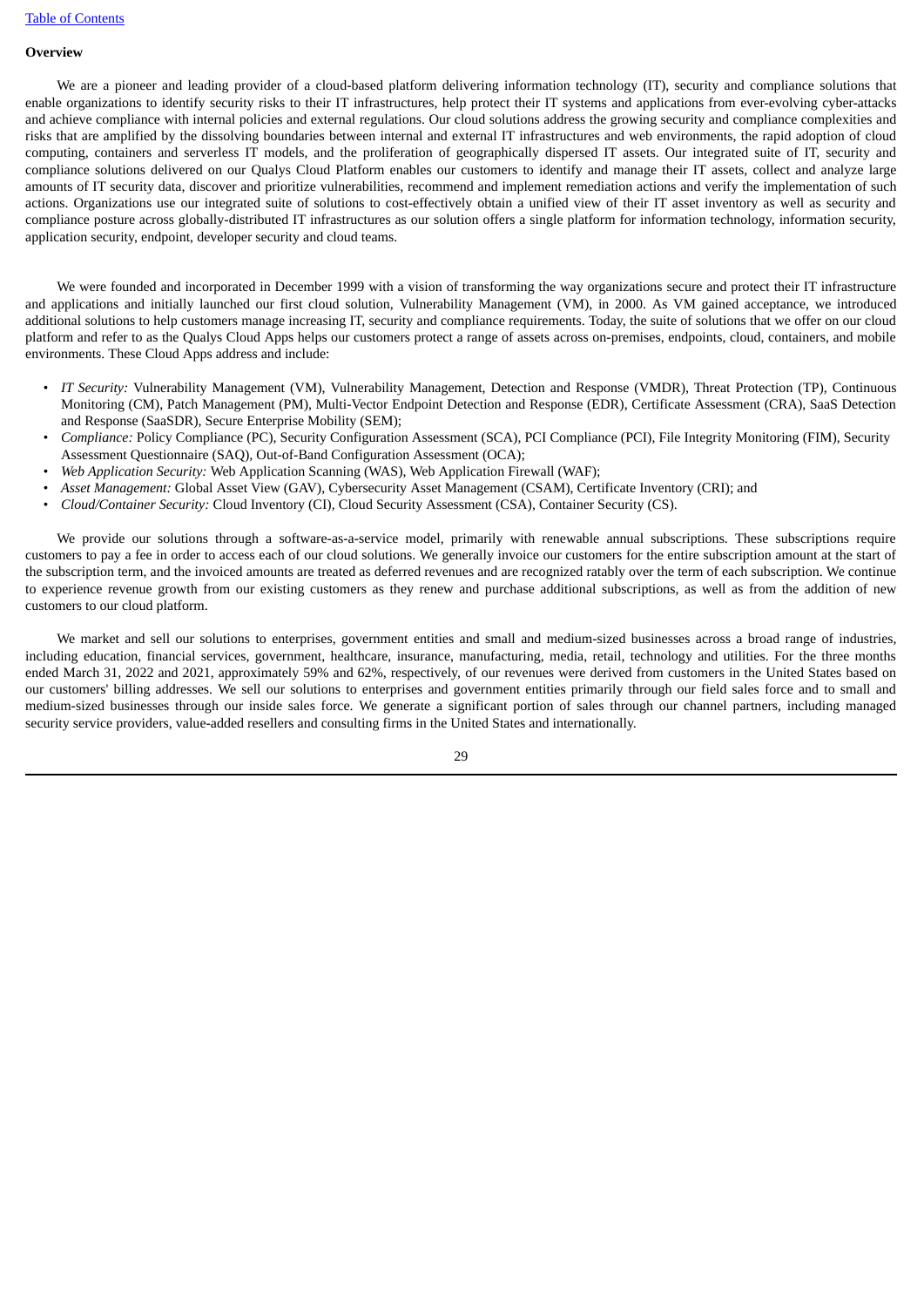### *Impacts of COVID-19*

In March 2020, the World Health Organization declared the outbreak of COVID-19 as a pandemic. As a result of COVID-19, we temporarily modified certain aspects of our business, including restricting employee travel, requiring employees to work from home, and canceling certain events and meetings, among other modifications. While we have resumed in-office work, employee travel, and in-person events and meetings, we will continue to actively monitor the situation and may take actions that alter our business operations as may be required by federal, state or local authorities or that we determine are in the best interests of our employees, customers, partners, suppliers and stockholders. While we have not incurred significant disruptions from the COVID-19 pandemic to date and do not expect the pandemic will have a significant impact on our business in 2022, we are unable to accurately predict the full impact that COVID-19 will have due to numerous uncertainties, including the duration of the outbreak, actions that may be taken by governmental authorities and the impact to the business of the Company's customers and partners. We will continue to evaluate the nature and extent of the impact to our business, financial position, results of operations and cash flows.

### **Key Components of Results of Operations**

#### *Revenues*

We derive revenues from the sale of subscriptions to our IT, security and compliance solutions, which are delivered on our cloud platform. Subscriptions to our solutions allow customers to access our cloud-based IT, security and compliance solutions through a unified, web-based interface. Customers generally enter into one-year renewable subscriptions. The subscription fee entitles the customer to an unlimited number of scans for a specified number of devices or web applications and, if requested by a customer as part of their subscription, a specified number of physical or virtual scanner appliances. Our physical and virtual scanner appliances are requested by certain customers as part of their subscriptions in order to scan IT infrastructures within their firewalls and do not function without, and are not sold separately from, subscriptions for our solutions. In some cases, we also provide certain computer equipment used to extend our Qualys Cloud Platform into our customers' private cloud environment. Customers are required to return physical scanner appliances and computer equipment if they do not renew their subscriptions.

We typically invoice our customers for the entire subscription amount at the start of the subscription term. Invoiced amounts are reflected on our condensed consolidated balance sheets as accounts receivable or as cash when collected, and as deferred revenues until earned and recognized ratably over the subscription period. Accordingly, deferred revenues represent the amount billed to customers that has not yet been earned or recognized as revenues, pursuant to subscriptions entered into in current and prior periods.

#### *Cost of Revenues*

Cost of revenues consists primarily of personnel expenses, comprised of salaries, benefits, performance-based compensation and stock-based compensation, for employees who operate our data centers and provide support services to our customers. Other expenses include depreciation of data center equipment, physical scanner appliances and computer hardware provided to certain customers as part of their subscriptions, expenses related to the use of third-party data centers and cloud infrastructures, amortization of software and license fees, amortization of intangibles related to acquisitions, maintenance support, fees paid to contractors who supplement or support our operations center personnel and overhead allocations. We expect to continue to make capital investments to expand and support our data center and cloud infrastructure operations, which will increase the cost of revenues in absolute dollars.

#### *Operating Expenses*

#### *Research and Development*

Research and development expenses consist primarily of personnel expenses, comprised of salaries, benefits, performance-based compensation and stock-based compensation, for our research and development teams. Other expenses include third-party contractor fees, software and license fees, amortization of intangibles related to acquisitions and overhead allocations.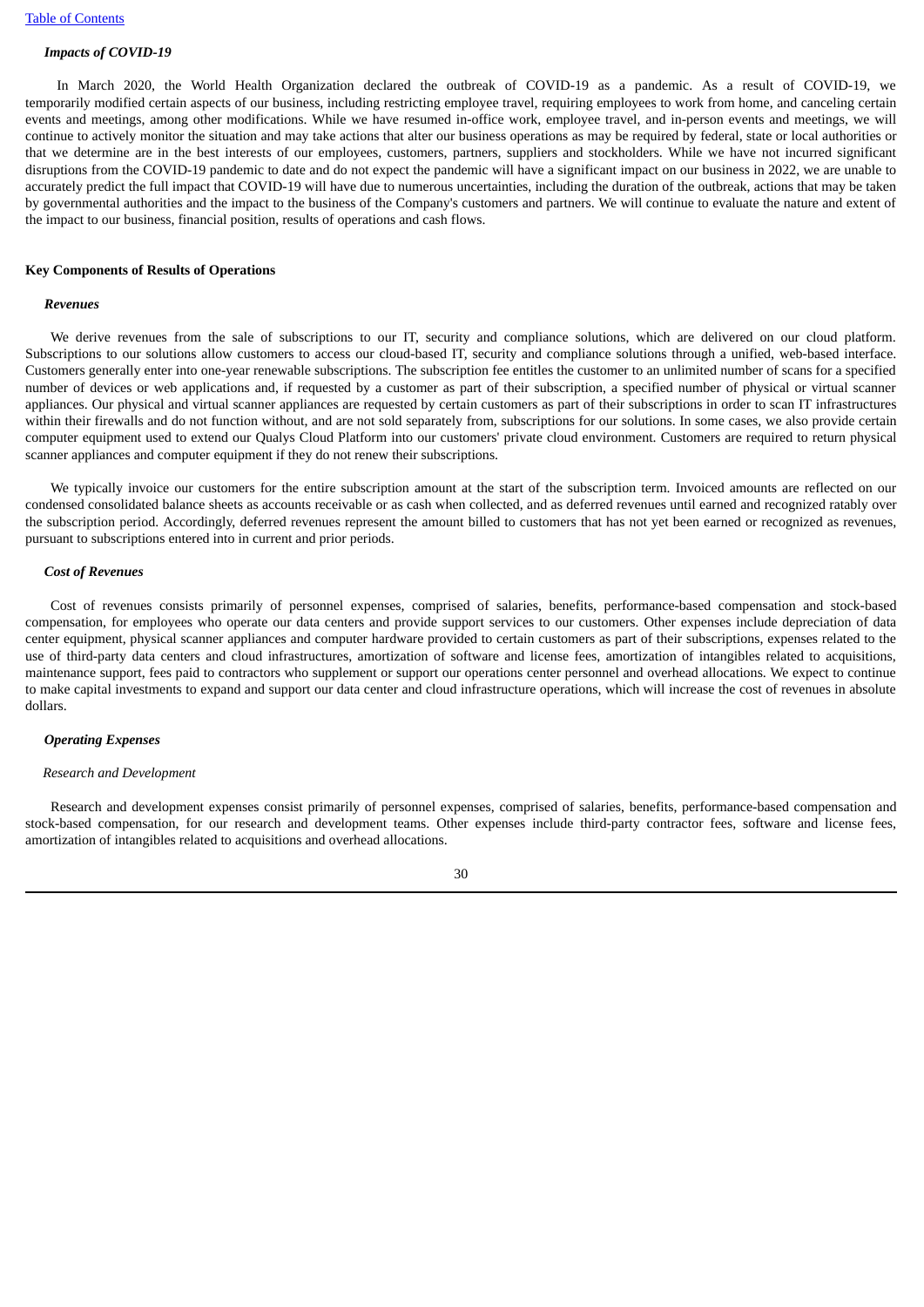### *Sales and Marketing*

Sales and marketing expenses consist primarily of personnel expenses, comprised of salaries, benefits, sales commissions, performance-based compensation and stock-based compensation for our worldwide sales and marketing teams. Other expenses include marketing and promotional events, lead-generation marketing programs, public relations, travel, software licenses and overhead allocations. Sales commissions related to new business and upsells are capitalized as an asset. We amortize the capitalized commission cost as a selling expense on a straight-line basis over a period of five years. We expense sales commissions related to contract renewals as incurred. Our new sales personnel are typically not immediately productive, and the resulting increase in sales and marketing expenses we incur when we add new personnel may not result in increased revenues if these new sales personnel fail to become productive. The timing of our hiring of sales personnel, or the participation in new marketing events or programs, and the rate at which these generate incremental revenues, may affect our future operating results. We expect to continue to significantly invest in additional sales personnel worldwide and also in more marketing programs to support new solutions on our platform, which will increase sales and marketing expenses in absolute dollars.

#### *General and Administrative*

General and administrative expenses consist primarily of personnel expenses, comprised of salaries, benefits, performance-based compensation and stock-based compensation for our executive, finance and accounting, IT, legal and human resources teams, as well as professional services, fees, software licenses and overhead allocations. We expect that general and administrative expenses will increase in absolute dollars, as we continue to add personnel and incur professional services to support our growth and compliance with legal requirements.

#### *Other Income (Expense), Net*

Our other income (expense), net consists primarily of interest and investment income from our short-term and long-term marketable securities and foreign exchange gains and losses, the majority of which result from fluctuations between the U.S. Dollar and the Euro, GBP and INR.

#### *Income Tax Provision*

We are subject to federal, state and foreign income taxes for jurisdictions in which we operate, and we use estimates in determining our income tax provision and deferred tax assets. Earnings from our non-U.S. activities are subject to income taxes in the local countries at rates which were generally similar to the U.S. statutory tax rate.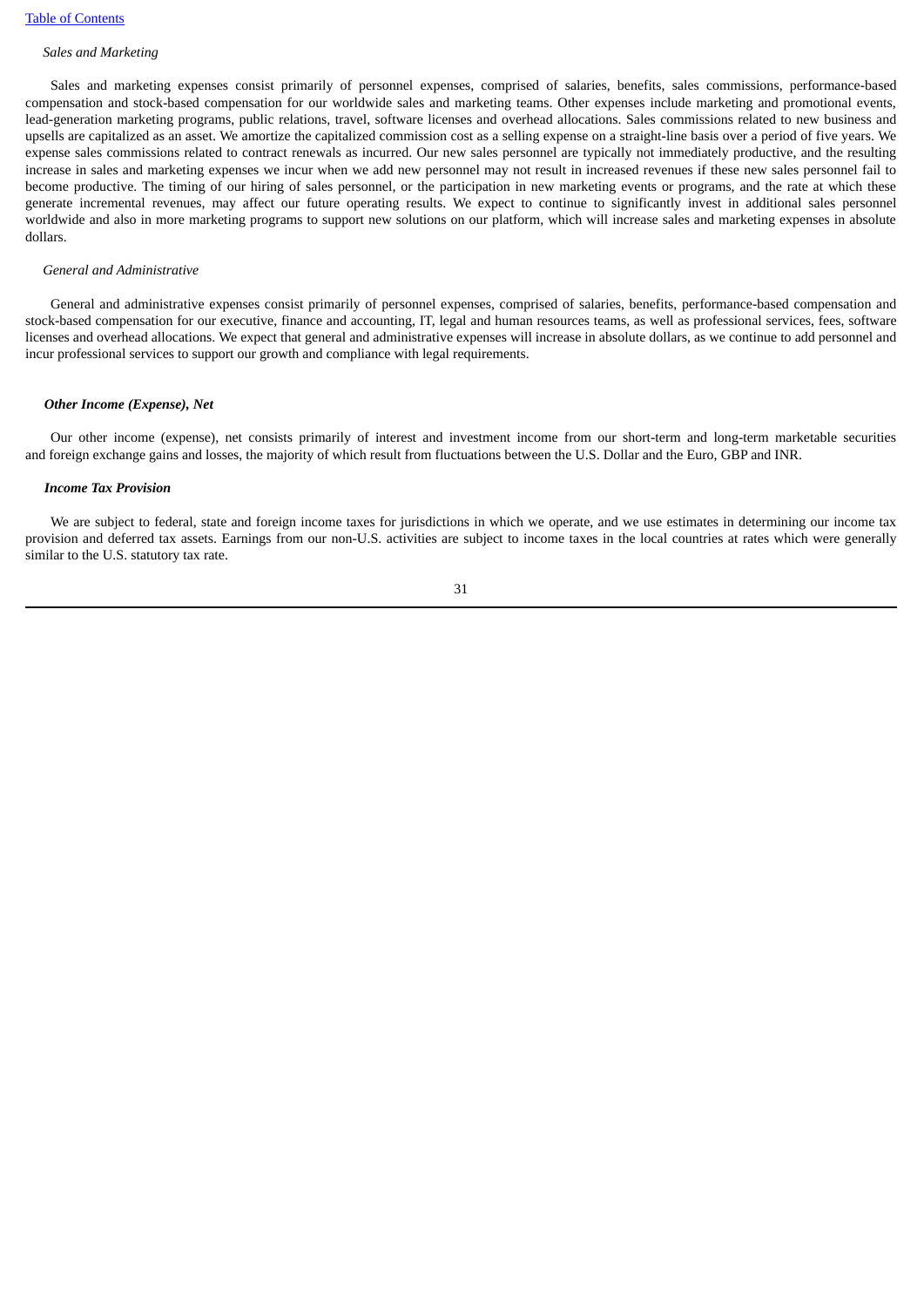## **Results of Operations**

The following table sets forth selected condensed consolidated statements of operations data for each of the periods presented as a percentage of revenues.

|                                   |      | <b>Three Months Ended</b><br>March 31. |  |  |
|-----------------------------------|------|----------------------------------------|--|--|
|                                   | 2022 | 2021                                   |  |  |
| <b>Revenues</b>                   | 100% | 100%                                   |  |  |
| Cost of revenues                  | 21   | 22                                     |  |  |
| Gross profit                      | 79   | 78                                     |  |  |
| Operating expenses:               |      |                                        |  |  |
| Research and development          | 21   | 18                                     |  |  |
| Sales and marketing               | 18   | 19                                     |  |  |
| General and administrative        | 11   | 44                                     |  |  |
| Total operating expenses          | 50   | 81                                     |  |  |
| Income (loss) from operations     | 29   | (3)                                    |  |  |
| Total other income (expense), net |      |                                        |  |  |
| Income (loss) before income taxes | 29   | (2)                                    |  |  |
| Income tax provision (benefit)    |      | (2)                                    |  |  |
| Net income                        | 22%  | $0\%$                                  |  |  |

### **Comparison of Three Months Ended March 31, 2022 and 2021**

*Revenues*

|              |  |                      |                           | <b>Change</b> |                                    |
|--------------|--|----------------------|---------------------------|---------------|------------------------------------|
| 2021<br>2022 |  |                      |                           |               | $\%$                               |
|              |  |                      |                           |               |                                    |
|              |  | 96.756               |                           | 16,664        | 17.2%                              |
|              |  | March 31,<br>113,420 | <b>Three Months Ended</b> |               | (in thousands, except percentages) |

Revenues increased by \$16.7 million for the three months ended March 31, 2022 compared to the same period in 2021, due to an increase in IT Security, Compliance, Web Application Security, Asset Management, Container Security, and Vulnerability Management subscriptions. The revenue growth was primarily from an increase in renewal and sales to new customers in the three months ended March 31, 2022 compared to the same period in 2021. Of the total increase of \$16.7 million, \$7.4 million was from customers in the United States and \$9.3 million was from customers in foreign countries. Of the total increase of \$16.7 million, \$8.5 million was direct and \$8.2 million was from partners. In the three months ended March 31, 2022, 59% of total revenue was direct and 41% of total revenue was through partners. In the three months ended March 31, 2021, 60% of total revenue was direct and 40% of total revenue was through partners. With our strong market position driving further demand for our solutions, we expect revenue growth from new and existing customers to continue.

### *Cost of Revenues*

|                  | <b>Three Months Ended</b> |  |        |                                    |       |  |
|------------------|---------------------------|--|--------|------------------------------------|-------|--|
|                  | March 31.                 |  |        | Change                             |       |  |
|                  | 2021<br>2022              |  |        | $\frac{0}{0}$                      |       |  |
|                  |                           |  |        | (in thousands, except percentages) |       |  |
|                  | 24,002                    |  | 21.680 | 2,322                              | 10.7% |  |
| Cost of revenues |                           |  |        |                                    |       |  |

Cost of revenues increased by \$2.3 million for the three months ended March 31, 2022 compared to the same period in 2021, due to an increase in personnel costs, including stock-based compensation, of \$1.4 million, an increase in allocated IT and facility costs of \$0.4 million, driven by additional employees hired to support the growth of our business, and an increase in professional service expense of \$0.4 million.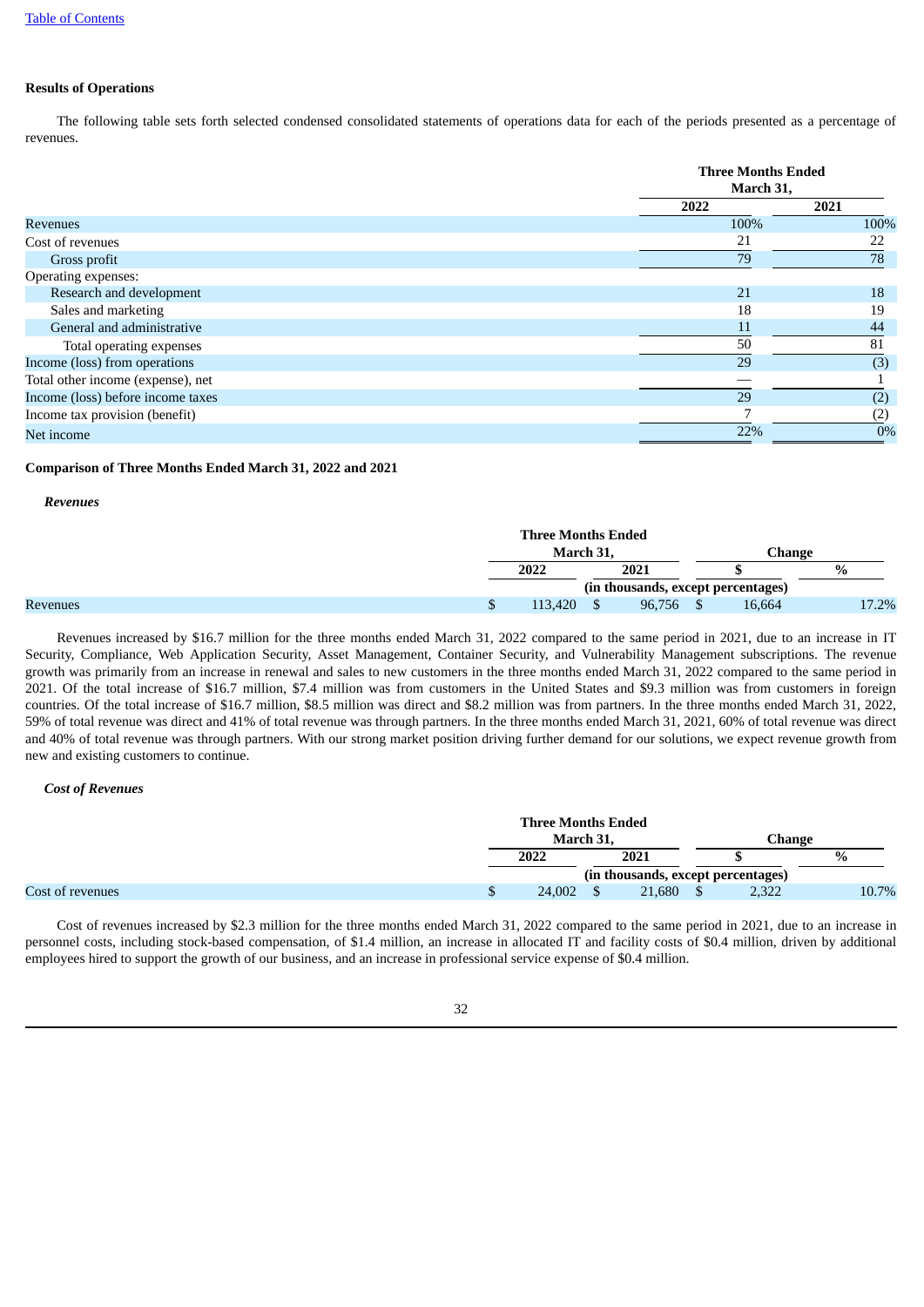## *Research and Development Expenses*

|                          | <b>Three Months Ended</b> |      |                                    |        |       |  |
|--------------------------|---------------------------|------|------------------------------------|--------|-------|--|
|                          | March 31.                 |      |                                    | Change |       |  |
|                          | 2022                      | 2021 |                                    |        | $\%$  |  |
|                          |                           |      | (in thousands, except percentages) |        |       |  |
| Research and development | 23.107                    |      | 17.749                             | 5,358  | 30.2% |  |

Research and development expenses increased by \$5.4 million for the three months ended March 31, 2022 compared to the same period in 2021, due to an increase in personnel costs, including stock-based compensation, of \$4.3 million driven by increased headcounts including hiring in senior management, and an increase in allocated IT and facility costs of \$0.7 million, subscribed license and software costs of \$0.2 million, and professional service expense of \$0.2 million, driven by higher level of research and development efforts.

## *Sales and Marketing Expenses*

|                     | <b>Three Months Ended</b> |  |                                    |        |       |       |
|---------------------|---------------------------|--|------------------------------------|--------|-------|-------|
|                     | March 31.                 |  |                                    | Change |       |       |
|                     | 2021<br>2022              |  |                                    |        | $\%$  |       |
|                     |                           |  | (in thousands, except percentages) |        |       |       |
| Sales and marketing | 20,142                    |  | 17.989                             |        | 2,153 | 12.0% |

Sales and marketing expenses increased by \$2.2 million for the three months ended March 31, 2022 compared to the same period in 2021, primarily due to an increase in marketing related expense of \$1.2 million as result of increased marketing activities, an increase in commission expense of \$0.4 million driven by higher revenues, and an increase in professional service expense of \$0.4 million and subscribed license and software costs of \$0.2 million, driven by increased level of sales and marketing efforts.

## *General and Administrative Expenses*

|                            | <b>Three Months Ended</b> |  |        |  |                                    |            |
|----------------------------|---------------------------|--|--------|--|------------------------------------|------------|
|                            | March 31.                 |  |        |  | Change                             |            |
|                            | 2022<br>2021              |  |        |  | $\frac{0}{0}$                      |            |
|                            |                           |  |        |  | (in thousands, except percentages) |            |
| General and administrative | 12,634                    |  | 42,043 |  | (29, 409)                          | $(69.9)\%$ |

General and administrative expenses decreased by \$29.4 million for the three months ended March 31, 2022 compared to the same period in 2021, primarily due to the decrease in stock-based compensation expense of \$27.3 million as a result of accelerated vesting of Mr. Courtot's equity awards in the first quarter of 2021 and a decrease in legal fees of \$1.9 million.

## *Total other income (expense), net*

|                                   | <b>Three Months Ended</b> |     |  |                                    |             |
|-----------------------------------|---------------------------|-----|--|------------------------------------|-------------|
|                                   | March 31.                 |     |  | Change                             |             |
|                                   | 2022<br>2021              |     |  |                                    | $\%$        |
|                                   |                           |     |  | (in thousands, except percentages) |             |
| Total other income (expense), net | (192)                     | 498 |  | (690)                              | $(138.6)\%$ |

Total other income (expense), net decreased by \$0.7 million for the three months ended March 31, 2022, respectively, compared to the same periods in 2021, due to a decrease in interest income driven by lower yield and an increase in foreign exchange loss.

## *Income tax provision (benefit)*

|                                | <b>Three Months Ended</b> |  |                                    |  |        |             |  |
|--------------------------------|---------------------------|--|------------------------------------|--|--------|-------------|--|
|                                | March 31,                 |  |                                    |  | Change |             |  |
|                                | 2022                      |  | 2021                               |  |        | $\%$        |  |
|                                |                           |  | (in thousands, except percentages) |  |        |             |  |
| Income tax provision (benefit) | 7,933                     |  | (2, 435)                           |  | 10,368 | $(425.8)\%$ |  |
| Effective tax rate             | 23.8%                     |  | 110.3%                             |  |        |             |  |

Income tax provision increased by \$10.4 million for the three months ended March 31, 2022 compared to the same period in 2021, primarily due to the effects of tax law change related to mandatory capitalization of research and development expenses starting January 1, 2022 and a decrease in stock-based compensation expense due to the accelerated vesting of Mr. Courtot's equity awards in the three months ended March 31, 2021.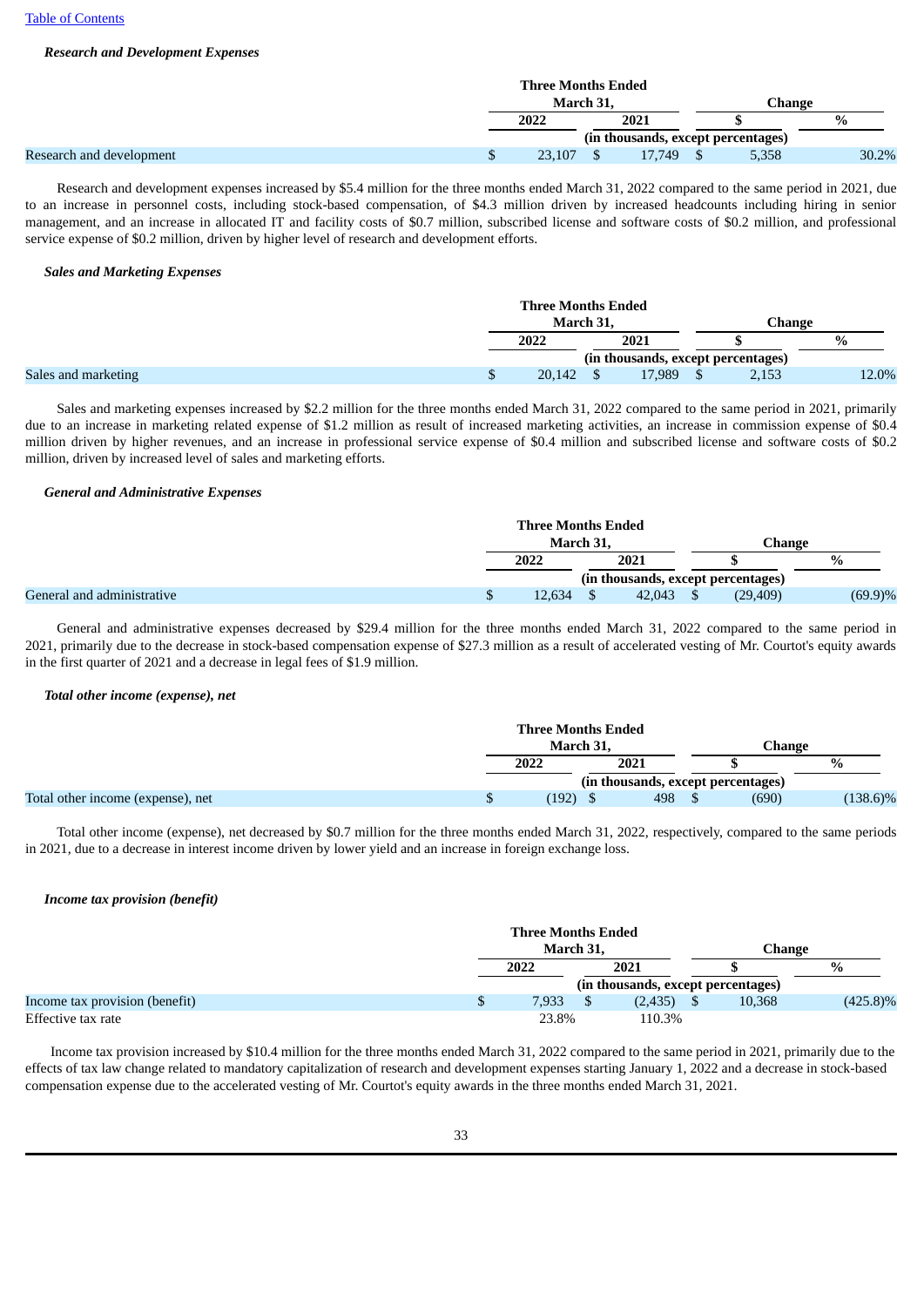## **Key Non-GAAP Metric**

In addition to measures of financial performance presented in our condensed consolidated financial statements, we monitor the non-GAAP key metric set forth below to help us evaluate growth trends, establish budgets, measure the effectiveness of our sales and marketing efforts and assess operational efficiencies.

### *Adjusted EBITDA*

We monitor Adjusted EBITDA, a non-GAAP financial measure, to analyze our financial results and believe that it is useful to investors, as a supplement to U.S. GAAP measures, in evaluating our ongoing operational performance and enhancing an overall understanding of our past financial performance. We believe that Adjusted EBITDA helps illustrate underlying trends in our business that could otherwise be masked by the effect of the income or expenses that we exclude in Adjusted EBITDA. Furthermore, we use this measure to establish budgets and operational goals for managing our business and evaluating our performance. We also believe that Adjusted EBITDA provides an additional tool for investors to use in comparing our recurring core business operating results over multiple periods with other companies in our industry.

Adjusted EBITDA should not be considered in isolation from, or as a substitute for, financial information prepared in accordance with U.S. GAAP. We calculate Adjusted EBITDA as net income before (1) other (income) expense, net, which includes interest income, interest expense and other income and expense, (2) income tax provision (benefit), (3) depreciation and amortization of property and equipment, (4) amortization of intangible assets, (5) stockbased compensation and (6) non-recurring expenses that do not reflect ongoing costs of operating the business.

Adjusted EBITDA has limitations as an analytical tool and should not be considered in isolation from or as a substitute for the measures presented in accordance with U.S. GAAP. Some of these limitations are:

- Adjusted EBITDA does not reflect certain cash and non-cash charges that are recurring;
- Adjusted EBITDA does not reflect income tax payments that reduce cash available to us;
- Adjusted EBITDA excludes depreciation and amortization of property and equipment and amortization of intangible assets, although these are non-cash charges, the assets being depreciated and amortized may have to be replaced in the future; and
- Other companies, including companies in our industry, may calculate Adjusted EBITDA differently or not at all, which reduces its usefulness as a comparative measure.

Because of these limitations, Adjusted EBITDA should be considered alongside other financial performance measures, including revenues, net income, cash flows from operating activities and our financial results presented in accordance with U.S. GAAP. The following unaudited table presents the reconciliation of net income to Adjusted EBITDA for the three months ended March 31, 2022 and 2021:

|                                                         |   | <b>Three Months Ended</b><br>March 31, |                |          |  |
|---------------------------------------------------------|---|----------------------------------------|----------------|----------|--|
|                                                         |   | 2022                                   |                | 2021     |  |
|                                                         |   |                                        | (in thousands) |          |  |
| Net income                                              | S | 25,410                                 | $\sqrt{s}$     | 228      |  |
| Depreciation and amortization of property and equipment |   | 7.276                                  |                | 7,433    |  |
| Amortization of intangible assets                       |   | 1,706                                  |                | 1,645    |  |
| Income tax provision (benefit)                          |   | 7,933                                  |                | (2, 435) |  |
| Stock-based compensation                                |   | 11,745                                 |                | 38,202   |  |
| Total other income (expense), net                       |   | 192                                    |                | (498)    |  |
| <b>Adjusted EBITDA</b>                                  |   | 54,262                                 |                | 44,575   |  |
| Percentage of revenues                                  |   | 48%                                    |                | 46%      |  |

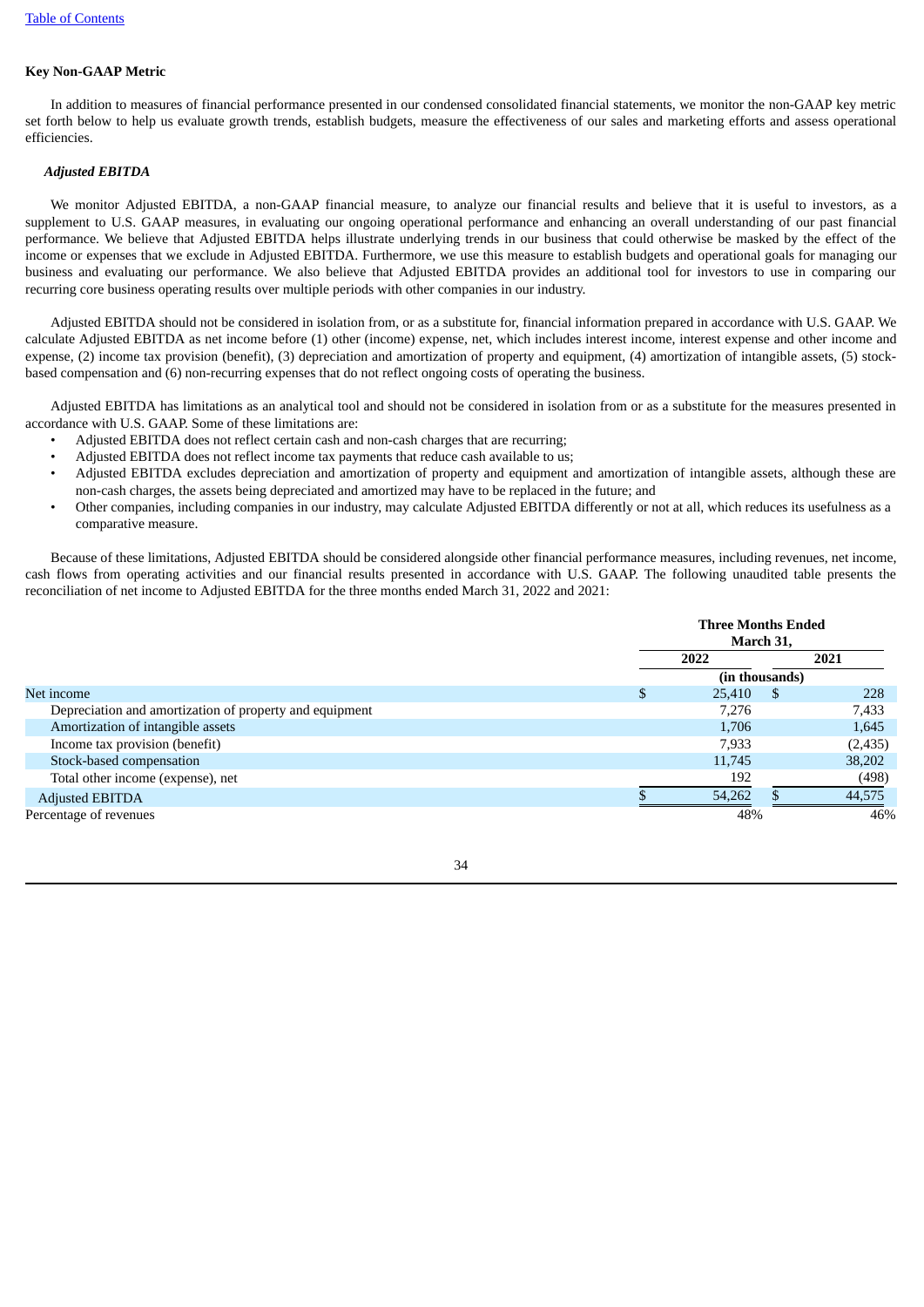## **Liquidity and Capital Resources**

As of March 31, 2022, our principal source of liquidity was cash, cash equivalents and marketable securities of \$539.5 million, including \$86.2 million of cash held outside of the United States. The following summary of cash flows for the periods indicated has been derived from our condensed consolidated financial statements included elsewhere in this report:

|                                                            |      | <b>Three Months Ended</b><br>March 31, |  |           |  |
|------------------------------------------------------------|------|----------------------------------------|--|-----------|--|
|                                                            | 2022 |                                        |  | 2021      |  |
|                                                            |      | (in thousands)                         |  |           |  |
| Cash provided by operating activities                      |      | 79,040 \$                              |  | 57,854    |  |
| Cash provided by (used in) investing activities            |      | (4,524)                                |  | 23,175    |  |
| Cash used in financing activities                          |      | (45, 557)                              |  | (46, 408) |  |
| Net increase in cash, cash equivalents and restricted cash |      | 28.959                                 |  | 34.621    |  |

#### *Operating Activities*

During the three months ended March 31, 2022, we generated \$41.9 million of cash from our net income, as adjusted for non-cash items mainly related to stock-based compensation expense, depreciation and amortization expense and deferred taxes, as compared to \$43.5 million during the three months ended March 31, 2021. In addition, we also generated \$37.1 million of cash from working capital change during the three months ended March 31, 2022, of which \$27.0 million was related to net increase in deferred revenue and net decrease in accounts receivable as a result of our continued growth in billing and collection and \$9.6 million was related to income tax overpayments in the prior year that were applied to the current year income tax liabilities. During the three months ended March 31, 2021, we generated \$14.4 million of cash from working capital change, which was also mainly related to deferred revenue and accounts receivable due to continued growth in billing and collection, partially offset by an increase of cash flow hedge receivable and higher prepaid expenses.

#### *Investing Activities*

During the three months ended March 31, 2022, we generated \$3.1 million of cash from maturity of marketable securities investment net of purchase, and used \$7.6 million of cash in capital expenditures mainly related to computer equipment to support our growth and development, as compared to \$29.4 million of cash provided by maturity of marketable securities investment net of purchase, and \$6.2 million of cash used in capital expenditures during the three months ended March 31, 2021.

#### *Financing Activities*

During the three months ended March 31, 2022, we used \$46.6 million of cash for share repurchases and \$3.6 million of cash in payment of employee withholding taxes upon vesting of restricted stock units, and received \$2.6 million of proceeds from employee exercise of stock options and \$2.1 million of proceeds from issuance of common stock through our ESPP, as compared to \$31.0 million of cash used for share repurchases, \$17.6 million of cash used in payment of employee withholding taxes upon vesting of restricted stock units, and \$2.2 million of cash received from employee exercise of stock options during the three months ended March 31, 2021.

We believe our existing cash and cash equivalents, marketable securities and our expected cash flow generated from operations will be sufficient to fund our operations for the next twelve months and beyond. We do not anticipate that we will need funds generated from foreign operations to fund our domestic operations. However, if we repatriate these funds, we could be subject to foreign withholding taxes.

#### *Share Repurchases*

We expect to continue to use cash to repurchase shares under our share repurchase program authorized by our board of directors on February 5, 2018. On May 4, 2022, we announced that our board of directors authorized an additional \$200.0 million to the share repurchase program authorization, increasing the total amount of authorized repurchase to \$900.0 million. As of March 31, 2022, approximately \$225.2 million remained available under our share repurchase program. Shares will be repurchased from time to time on the open market in accordance with Rule 10b-18 of the Exchange Act of 1934, including pursuant to a pre-set trading plan adopted in accordance with Rule 10b5-1 under the Exchange Act.

#### *Purchase Commitments*

Our cash requirements from purchase commitments were included in the purchase obligations disclosed in Note 8 to the unaudited condensed consolidated financial statements in Part I, Item 1 of this Quarterly Report on Form 10-Q.

As of March 31, 2022, other than the changes previously described in the "Liquidity and Capital Resources" in this Quarterly Report on Form 10-Q, there have been no other material changes to our cash requirements as described in "Part II, Item 7. Management's Discussion and Analysis of Financial Condition and Results of Operations" of our Annual Report on Form 10-K for the fiscal year ended December 31, 2021.

### **Recent Accounting Pronouncements**

See Note 1 to the unaudited condensed consolidated financial statements in Part I, Item 1 of this Quarterly Report on Form 10-Q for a discussion of recent accounting pronouncements.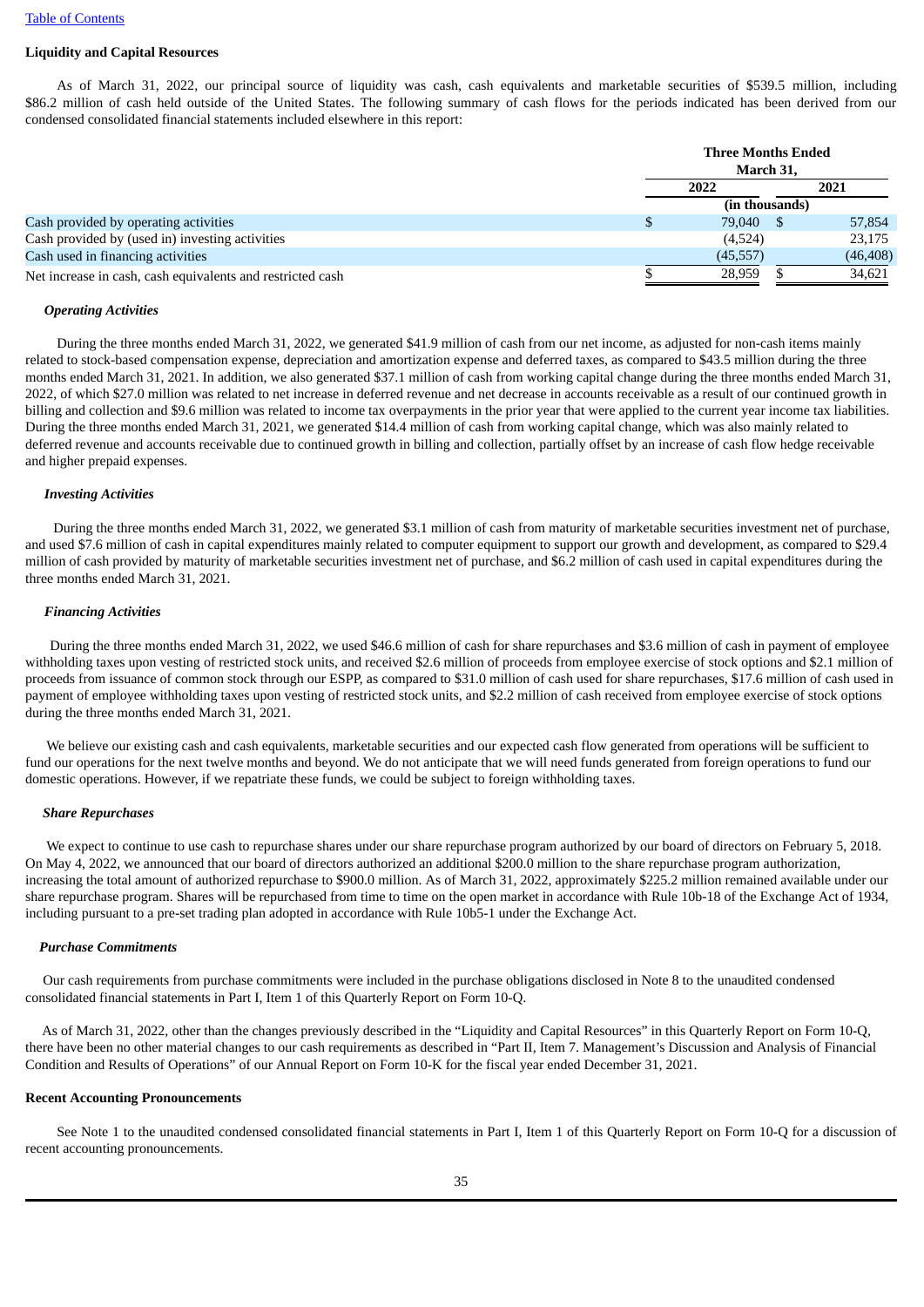## **Critical Accounting Estimates**

There have been no material changes to our critical accounting estimates as described in our Annual Report on Form 10-K for the fiscal year ended December 31, 2021.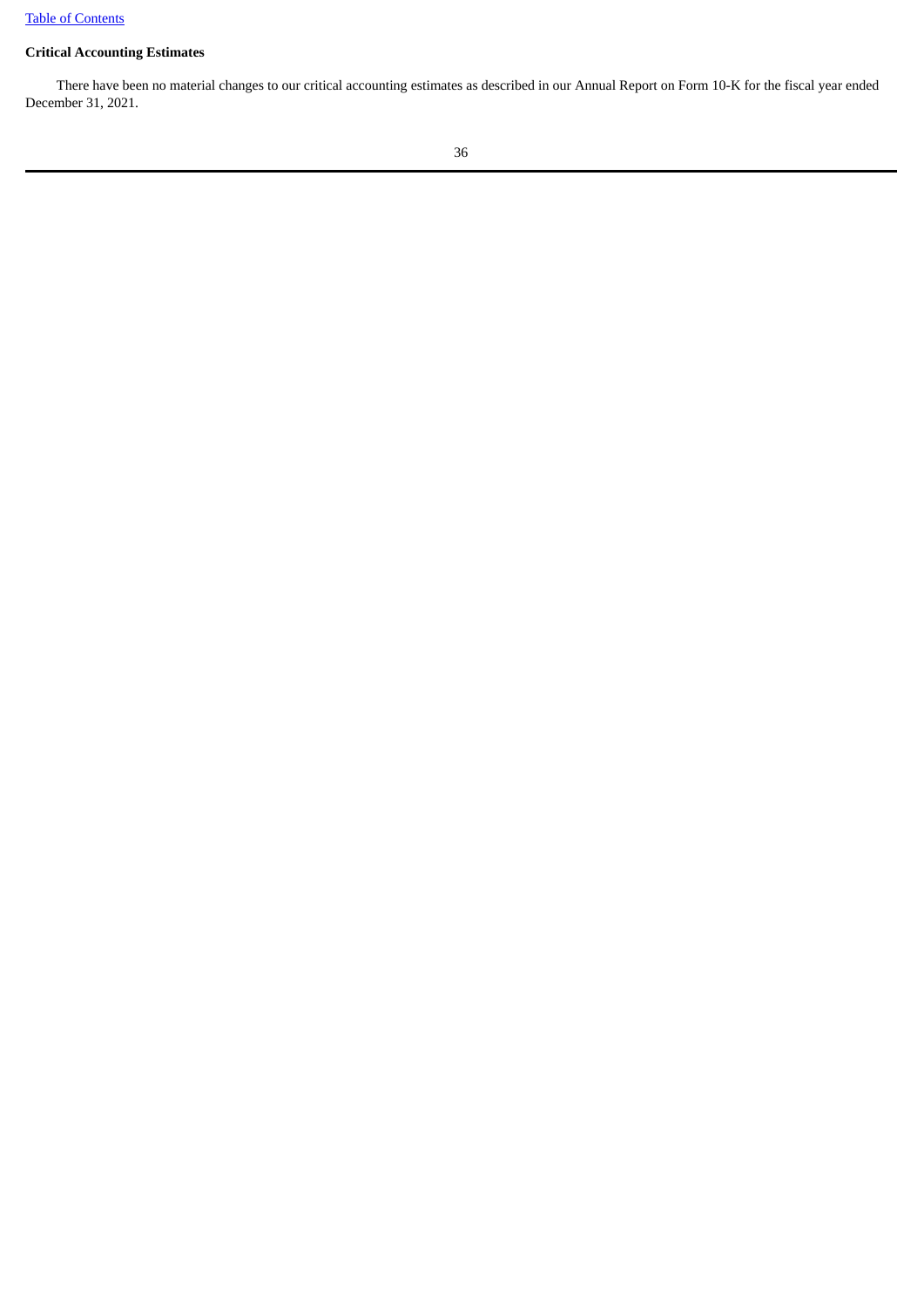## <span id="page-36-0"></span>**Item 3. Quantitative and Qualitative Disclosures about Market Risk**

We have domestic and international operations and we are exposed to market risks in the ordinary course of our business. These risks primarily include interest rate, foreign exchange and inflation risks, as well as risks relating to changes in the general economic conditions in the countries where we conduct business. To reduce certain of these risks, we monitor the financial condition of our large customers and limit credit exposure by collecting subscription fees in advance.

### *Foreign Currency Risk*

Our results of operations and cash flows have been and will continue to be subject to fluctuations because of changes in foreign currency exchange rates, particularly changes in exchange rates between the U.S. dollar and the Euro, GBP, INR, Canadian Dollar and CHF, the currencies of countries where we currently have our most significant international operations. We enter into foreign currency forward contracts to reduce our exposure to foreign currency exchange rate fluctuations related to forecasted subscription revenue, operation expenses and foreign currency denominated assets or liabilities. As of March 31, 2022, we had designated cash flow hedge forward contracts with notional amounts of €28.8 million, £9.4 million and Rs.3,116.4 million and non-designated forward contracts with notional amounts of €38.2 million, £18.4 million, Rs.147.6 million, C\$3.6 million and CHF1.0 million. With our hedging strategy applied, the effect of an immediate 10% adverse change in foreign exchange rates would not be material to our financial condition, operating results or cash flows.

#### *Interest Rate Sensitivity*

We had \$539.5 million in cash, cash equivalents and short-term and long-term marketable securities as of March 31, 2022. Cash and cash equivalents include cash held in banks, highly liquid money market funds and commercial paper. Marketable securities consist of fixed-income U.S. Treasury and government agency securities, commercial paper corporate bonds, asset-backed securities and foreign government securities. The primary objectives of our investment activities are the preservation of principal and support of our liquidity requirements. We do not invest for trading or speculative purposes. Our marketable securities are subject to market risk due to changes in interest rates, which may affect the interest income we earn and the fair market value. As of March 31, 2022, a hypothetical 100 basis point increase in interest rate would result in a decrease in the fair value of our marketable securities by \$2.1 million.

### <span id="page-36-1"></span>**Item 4. Controls and Procedures**

### *Evaluation of Disclosure Controls and Procedures*

Our management, with the participation of our Chief Executive Officer, Chief Financial Officer and our Principal Accounting Officer, evaluated the effectiveness of our disclosure controls and procedures as of March 31, 2022. The term "disclosure controls and procedures," as defined in Rules 13a-15(e) and 15d-15(e) under the Exchange Act, means controls and other procedures of a company that are designed to ensure that information required to be disclosed by a company in the reports that it files or submits under the Exchange Act is recorded, processed, summarized and reported, within the time periods specified in the Securities and Exchange Commission's rules and forms. Disclosure controls and procedures include, without limitation, controls and procedures designed to ensure that information required to be disclosed by a company in the reports that it files or submits under the Exchange Act is accumulated and communicated to the company's management, including its principal executive and principal financial officers, as appropriate to allow timely decisions regarding required disclosure. Management recognizes that any controls and procedures, no matter how well designed and operated, can provide only reasonable assurance of achieving their objectives and management necessarily applies its judgment in evaluating the cost-benefit relationship of possible controls and procedures. Based on the evaluation of our disclosure controls and procedures as of March 31, 2022, our Chief Executive Officer and Chief Financial Officer concluded that, as of such date, our disclosure controls and procedures were effective at the reasonable assurance level.

#### *Changes in Internal Control over Financial Reporting*

There were no changes in our internal control over financial reporting identified in connection with the evaluation required by Rules 13a-15(d) and 15d-15(d) of the Exchange Act that occurred during the period covered by this report that have materially affected, or are reasonably likely to materially affect, our internal control over financial reporting.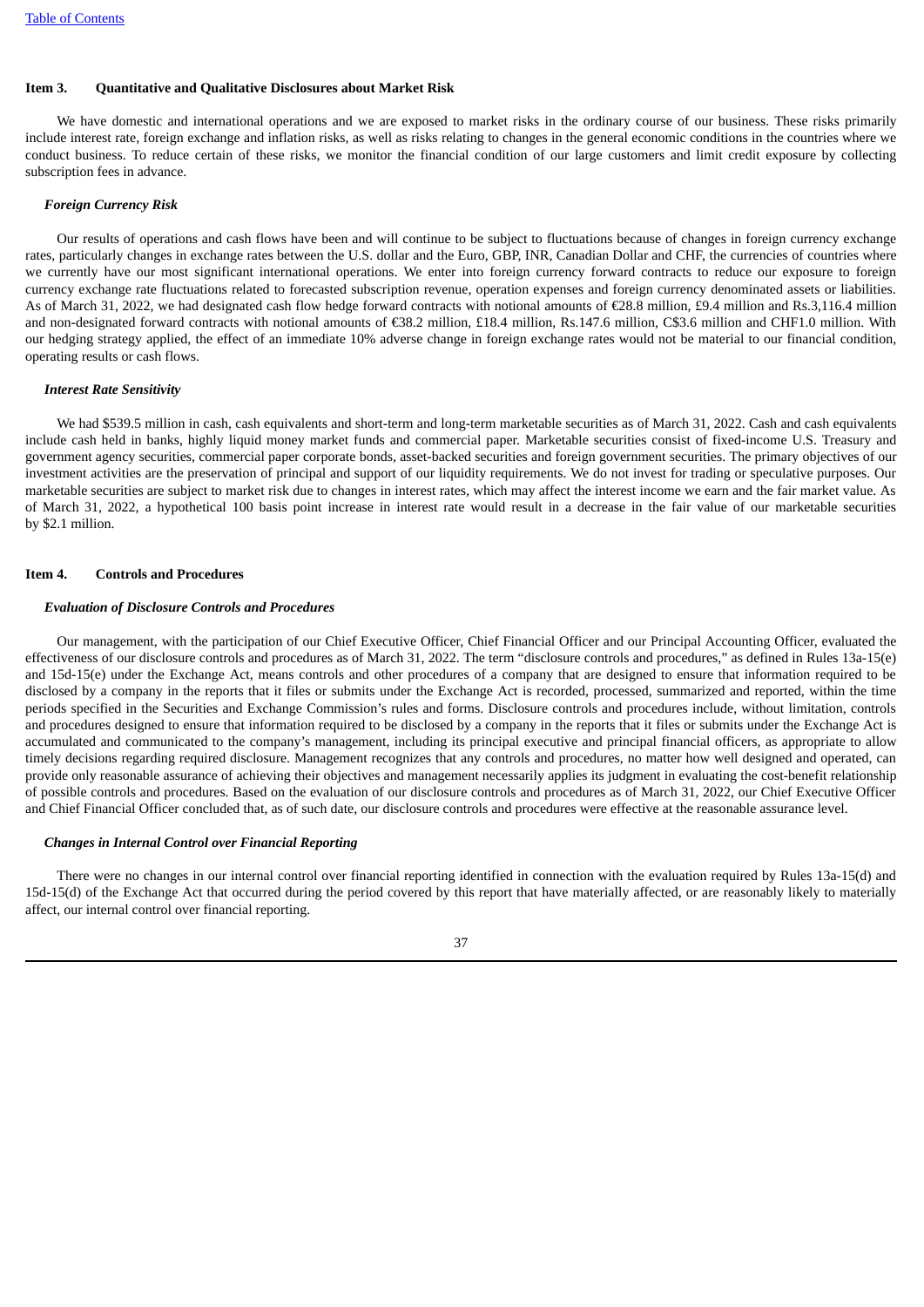### **PART II. OTHER INFORMATION**

## <span id="page-37-0"></span>**Item 1. Legal Proceedings**

From time to time the Company may become involved in legal proceedings or be subject to claims arising in the ordinary course of our business. As of March 31, 2022, there has not been at least a reasonable possibility that the Company has incurred a material loss from any ongoing legal proceedings, individually or taken together. However, litigation is inherently unpredictable and is subject to significant uncertainties, some of which are beyond the Company's control. Should any of these estimates and assumptions change or prove to have been incorrect, the Company could incur significant charges related to legal matters which could have a material impact on its results of operations, financial position and cash flows.

### <span id="page-37-1"></span>**Item 1A. Risk Factors**

You should carefully consider the risks and uncertainties described below, and all other information contained in this Quarterly Report on Form 10-Q, including our condensed consolidated financial statements and the related notes, before making a decision to invest in our common stock. Our business, operating results, financial condition, or prospects could be materially and adversely affected by any of these risks and uncertainties. In that case, the trading price of our common stock could decline, and you might lose all or part of your investment. In addition, the risks and uncertainties discussed below are not the only ones we face. Our business, operating results, financial performance or prospects could also be harmed by risks and uncertainties not *currently known to us or that we currently do not believe are material.*

### **Risks Related to Our Business and Industry**

### The continued spread of COVID-19, or any similar widespread infectious disease outbreak, could harm our business, financial condition and results of *operations.*

In December 2019, an outbreak of COVID-19 originated in Wuhan, China and has since spread to countries around the world. On March 11, 2020, the World Health Organization characterized COVID-19 as a pandemic. The continued spread of COVID-19 and the resurgence of infection rates in certain regions has resulted in authorities imposing, and businesses and individuals implementing, numerous unprecedented measures to try to contain the virus, such as travel bans and restrictions, quarantines, shelter-in-place/stay-at-home and social distancing orders, and shutdowns. These measures have impacted and may further impact our workforce and operations, the operations of our customers, and those of our respective vendors, suppliers, and partners. The pandemic has significantly increased economic and demand uncertainty and disrupted the global supply chain. The pandemic has caused, and will like continue to contribute to, an economic slowdown, and it is possible that it could cause a global recession, which could decrease demand for our solutions and negatively impact our operating results. There is a significant degree of uncertainty and lack of visibility as to the extent and duration of any such slowdown or recession.

The ultimate extent of the impact of COVID-19 on our business, financial position, results of operations and cash flows will depend on future developments, which are highly uncertain and cannot be predicted at this time, including but not limited to, the duration and geographic spread of the pandemic, its severity, the actions to contain the virus or treat its impact, future spikes of COVID-19 infections resulting in additional preventative measures to contain or mitigate the spread of the virus, the effectiveness, distribution and acceptance of COVID-19 vaccines, including the vaccines' efficacy against emerging COVID-19 variants, and how quickly and to what extent normal economic and operating conditions can resume. These impacts, individually or in the aggregate, could have a material and adverse effect on our business, financial position, results of operations and cash flows. Such effect may be exacerbated in the event the pandemic and the measures taken in response to it continue to persist for an extended period of time. Under any of these circumstances, the resumption of normal business operations may be delayed or hampered by lingering effects of COVID-19 on our operations, partners, and customers.

## Our quarterly operating results may vary from period to period, which could result in our failure to meet expectations with respect to operating results *and cause the trading price of our stock to decline.*

Our operating results have historically varied from period to period, and we expect that they will continue to do so as a result of a number of factors, many of which are outside of our control, including:

- the level of demand for our solutions;
- publicity regarding security breaches generally and the level of perceived threats to IT security;
- expenses associated with our existing and new products and services;
- changes in customer renewals of our solutions;
- the extent to which customers subscribe for additional solutions;
- seasonal buying patterns of our customers;
- actual or perceived security breaches, technical difficulties or interruptions with our service;
- changes in the growth rate of the IT, security and compliance market;
- the timing and success of new product or service introductions by us or our competitors or any other changes in the competitive landscape of our industry, including consolidation among our competitors;
- the introduction or adoption of new technologies that compete with our solutions;
- decisions by potential customers to purchase IT, security and compliance products or services from other vendors;
- the amount and timing of operating costs and capital expenditures related to the operations and expansion of our business;
- the timing of sales commissions relative to the recognition of revenues;
- the announcement or adoption of new regulations and policy mandates or changes to existing regulations and policy mandates;
- failure of our products and services to operate as designed;
- price competition;
- the length of our sales cycle for our products and services;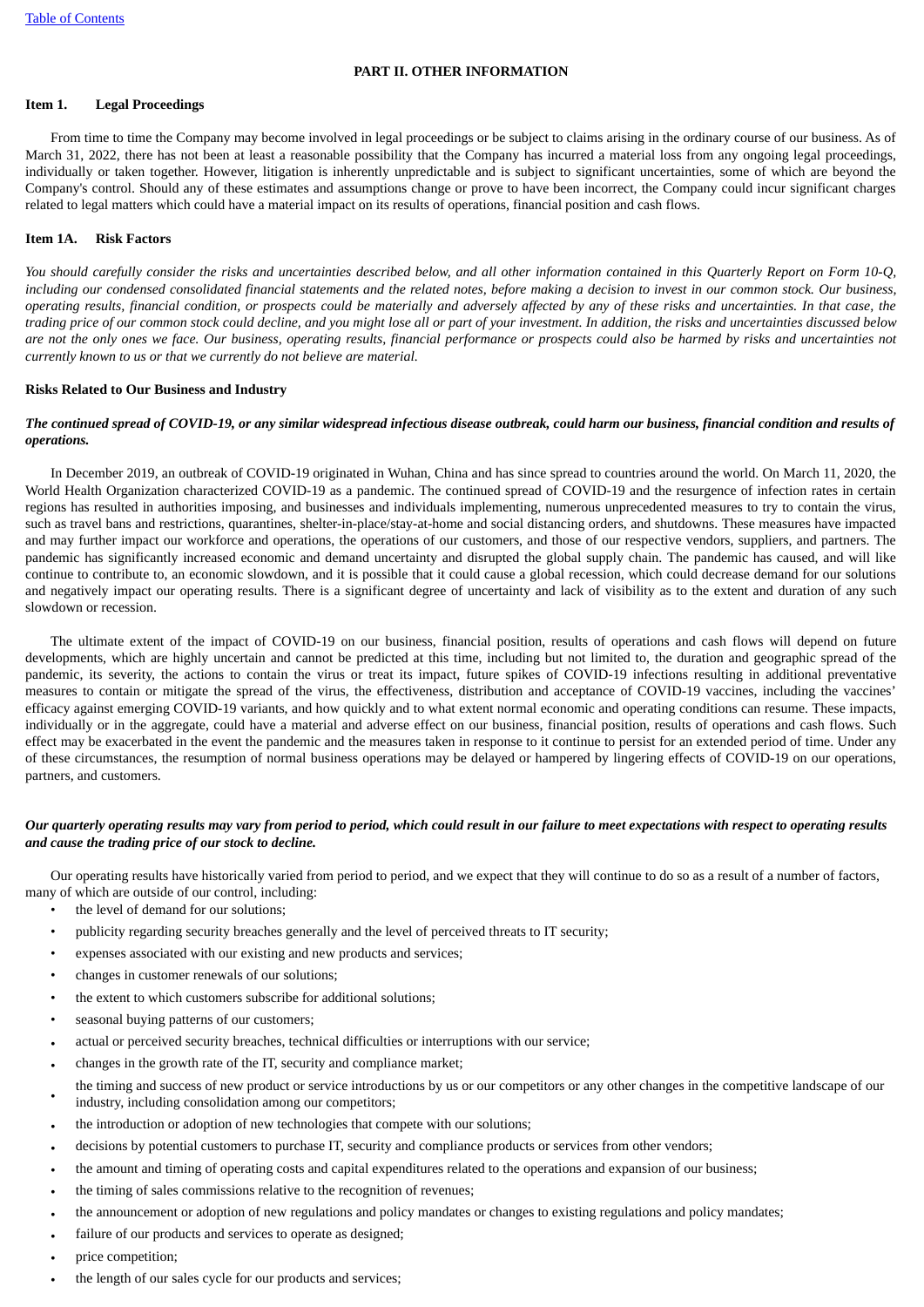- insolvency or credit difficulties confronting our customers, affecting their ability to purchase or pay for our solutions;
- timely invoicing or changes in billing terms of customers;
- timing of deals signed within the quarter;
- pace and cost of hiring employees;
- changes in foreign currency exchange rates;
- general economic conditions, both domestically and in the foreign markets in which we sell our solutions;
- future accounting pronouncements or changes in our accounting policies;
- our ability to integrate any products or services that we may acquire in the future into our product suite or migrate existing customers of any companies that we may acquire in the future to our products and services;
- our effective tax rate, changes in tax rules, tax effects of infrequent or unusual transactions, and tax audit settlements;
- the amount and timing of income tax that we recognize resulting from stock-based compensation;
- the timing of expenses related to the development or acquisition of technologies, services or businesses; and
- potential goodwill and intangible asset impairment charges associated with acquired businesses.

Further, the interpretation and application of international laws and regulations in many cases is uncertain, and our legal and regulatory obligations in foreign jurisdictions are subject to frequent and unexpected changes, including the potential for various regulatory or other governmental bodies to enact new or additional laws or regulations or to issue rulings that invalidate prior laws or regulations.

Each factor above or discussed elsewhere in this Quarterly Report on Form 10-Q or the cumulative effect of some of these factors may result in fluctuations in our operating results. This variability and unpredictability could result in our failure to meet expectations with respect to operating results, or those of securities analysts or investors, for a particular period. In addition, a significant percentage of our operating expenses are fixed in nature and based on forecasted trends in revenues. Accordingly, in the event of shortfalls in revenues, we are generally unable to mitigate the negative impact on margins in the short term by reducing our operating expenses. If we fail to meet or exceed expectations for our operating results for these or any other reasons, the trading price of our common stock could fall and we could face costly lawsuits, including securities class action suits.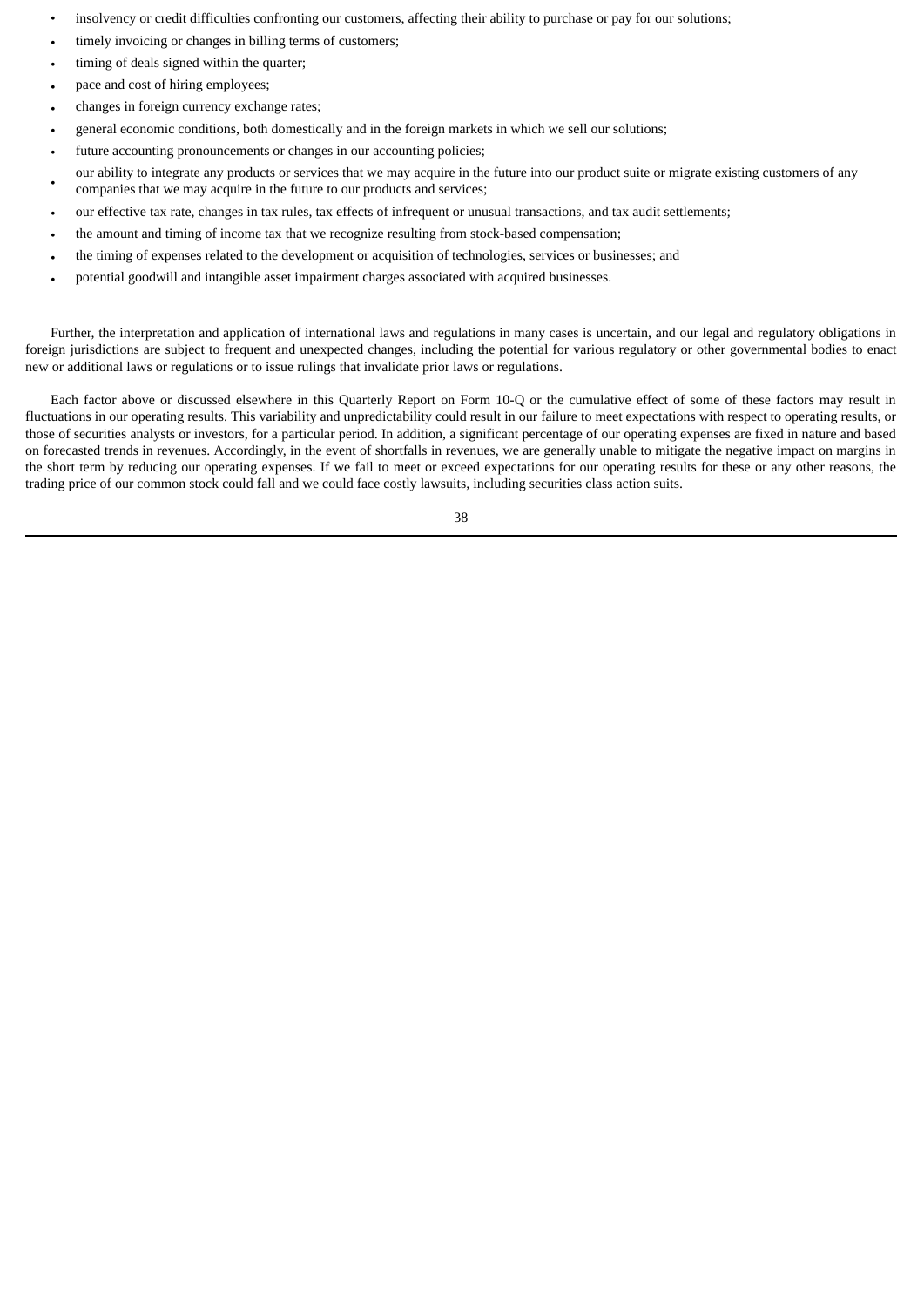If we do not successfully anticipate market needs and opportunities or are unable to enhance our solutions and develop new solutions that meet those needs and opportunities on a timely or cost-effective basis, we may not be able to compete effectively and our business and financial condition may be *harmed.*

The IT, security and compliance market is characterized by rapid technological advances, customer price sensitivity, short product and service life cycles, intense competition, changes in customer requirements, frequent new product introductions and enhancements and evolving industry standards and regulatory mandates. Any of these factors could create downward pressure on pricing and gross margins, and could adversely affect our renewal rates, as well as our ability to attract new customers. Our future success will depend on our ability to enhance existing solutions, introduce new solutions on a timely and cost-effective basis, meet changing customer needs, extend our core technology into new applications, and anticipate and respond to emerging standards and business models. We must also continually change and improve our solutions in response to changes in operating systems, application software, computer and communications hardware, networking software, data center architectures, programming tools and computer language technology.

We may not be able to anticipate future market needs and opportunities or develop enhancements or new solutions to meet such needs or opportunities in a timely manner or at all. The market for cloud solutions for IT, security and compliance continues to evolve, and it is uncertain whether our new solutions will gain market acceptance.

Our solution enhancements or new solutions could fail to attain sufficient market acceptance for many reasons, including:

- failure to timely meet market demand for product functionality;
- inability to identify and provide intelligence regarding the attacks or techniques used by cyber-attackers;
- inability to inter-operate effectively with the database technologies, file systems or web applications of our prospective customers;
- defects, errors or failures;
- delays in releasing our enhancements or new solutions;
- negative publicity about their performance or effectiveness;
- introduction or anticipated introduction of products by our competitors;
- poor business conditions, causing customers to delay IT, security and compliance purchases;
- easing or changing of external regulations related to IT, security and compliance; and
- reluctance of customers to purchase cloud solutions for IT, security and compliance.

Furthermore, diversifying our solutions and expanding into new IT, security and compliance markets will require significant investment and planning, require that our research and development and sales and marketing organizations develop expertise in these new markets, bring us more directly into competition with IT, security compliance providers that may be better established or have greater resources than we do, require additional investment of time and resources in the development and training of our channel partners and entail significant risk of failure.

If we fail to anticipate market requirements or fail to develop and introduce solution enhancements or new solutions to satisfy those requirements in a timely manner, such failure could substantially decrease or delay market acceptance and sales of our present and future solutions and cause us to lose existing customers or fail to gain new customers, which would significantly harm our business, financial condition and results of operations.

## If we fail to continue to effectively scale and adapt our platform to meet the performance and other requirements of our customers, our operating *results and our business would be harmed.*

Our future growth depends upon our ability to continue to meet the expanding needs of our customers as their use of our cloud platform grows. As these customers gain more experience with our solutions, the number of users and the number of locations where our solutions are being accessed may expand rapidly in the future. In order to ensure that we meet the performance and other requirements of our customers, we intend to continue to make significant investments to develop and implement new proprietary and third-party technologies at all levels of our cloud platform. These technologies, which include databases, applications and server optimizations, and network and hosting strategies, are often complex, new and unproven. We may not be successful in developing or implementing these technologies. To the extent that we do not effectively scale our platform to maintain performance as our customers expand their use of our platform, our operating results and our business may be harmed.

### If we are unable to renew existing subscriptions for our IT, security and compliance solutions, sell additional subscriptions for our solutions and attract *new customers, our operating results would be harmed.*

We offer our Qualys Cloud Platform and integrated suite of solutions pursuant to a software-as-a-service model, and our customers purchase subscriptions from us that are generally one year in length. Our customers have no obligation to renew their subscriptions after their subscription period expires, and they may not renew their subscriptions at the same or higher levels or at all. As a result, our ability to grow depends in part on customers renewing their existing subscriptions and purchasing additional subscriptions and solutions. Our customers may choose not to renew their subscriptions to our solutions or purchase additional solutions due to a number of factors, including their satisfaction or dissatisfaction with our solutions, the prices of our solutions, the prices of products or services offered by our competitors, reductions in our customers' spending levels due to the macroeconomic environment or other factors. If our customers do not renew their subscriptions to our solutions, renew on less favorable terms, or do not purchase additional solutions or subscriptions, our revenues may grow more slowly than expected or decline and our operating results would be harmed.

In addition, our future growth depends in part upon increasing our customer base. Our ability to achieve significant growth in revenues in the future will depend, in large part, upon continually attracting new customers and obtaining subscription renewals to our solutions from those customers. If we fail to attract new customers, our revenues may grow more slowly than expected and our operating results would be harmed.

### If the market for cloud solutions for IT, security and compliance does not evolve as we anticipate, our revenues may not grow and our operating results *would be harmed.*

Our success depends to a significant extent on the willingness of organizations to increase their use of cloud solutions for their IT, security and compliance. To date, some organizations have been reluctant to use cloud solutions because they have concerns regarding the risks associated with the reliability or security of the technology delivery model associated with these solutions. If other cloud service providers experience security incidents, loss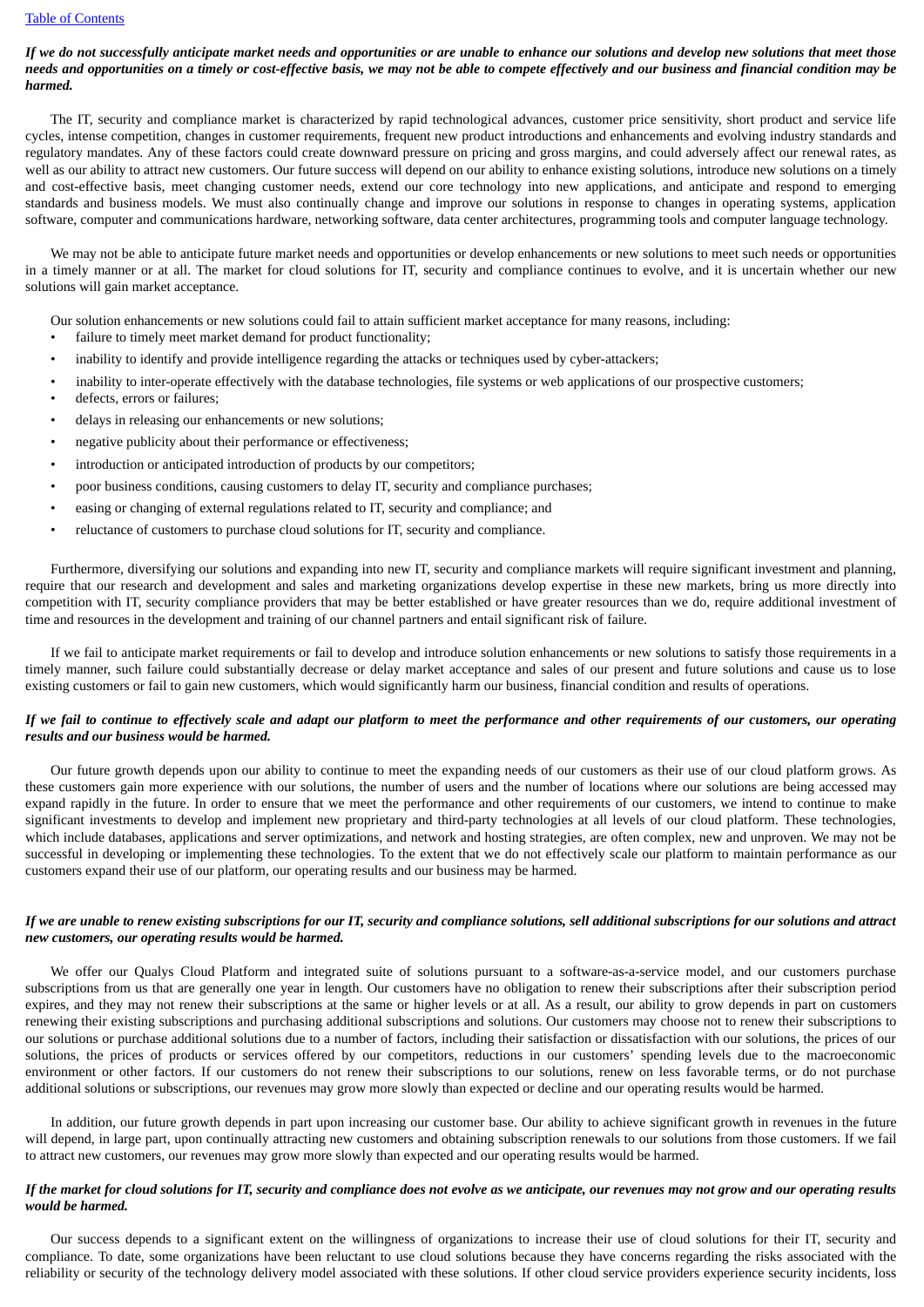of customer data, disruptions in service delivery or other problems, the market for cloud solutions as a whole, including our solutions, may be negatively impacted. Moreover, many organizations have invested substantial personnel and financial resources to integrate on-premise software into their businesses, and as a result may be reluctant or unwilling to migrate to a cloud solution. Organizations that use on-premise security products, such as network firewalls, security information and event management products or data loss prevention solutions, may also believe that these products sufficiently protect their IT infrastructure and deliver adequate security. Therefore, they may continue spending their IT security budgets on these products and may not adopt our IT, security and compliance solutions in addition to or as a replacement for such products.

If customers do not recognize the benefits of our cloud solutions over traditional on-premise enterprise software products, and as a result we are unable to increase sales of subscriptions to our solutions, then our revenues may not grow or may decline, and our operating results would be harmed.

## Our current research and development efforts may not produce successful products or enhancements to our platform that result in significant revenue, *cost savings or other benefits in the near future.*

We must continue to dedicate significant financial and other resources to our research and development efforts if we are to maintain our competitive position. However, developing products and enhancements to our platform is expensive and time consuming, and there is no assurance that such activities will result in significant new marketable products or enhancements to our platform, design improvements, cost savings, revenue or other expected benefits. If we spend significant resources on research and development and are unable to generate an adequate return on our investment, our business and results of operations may be materially and adversely affected.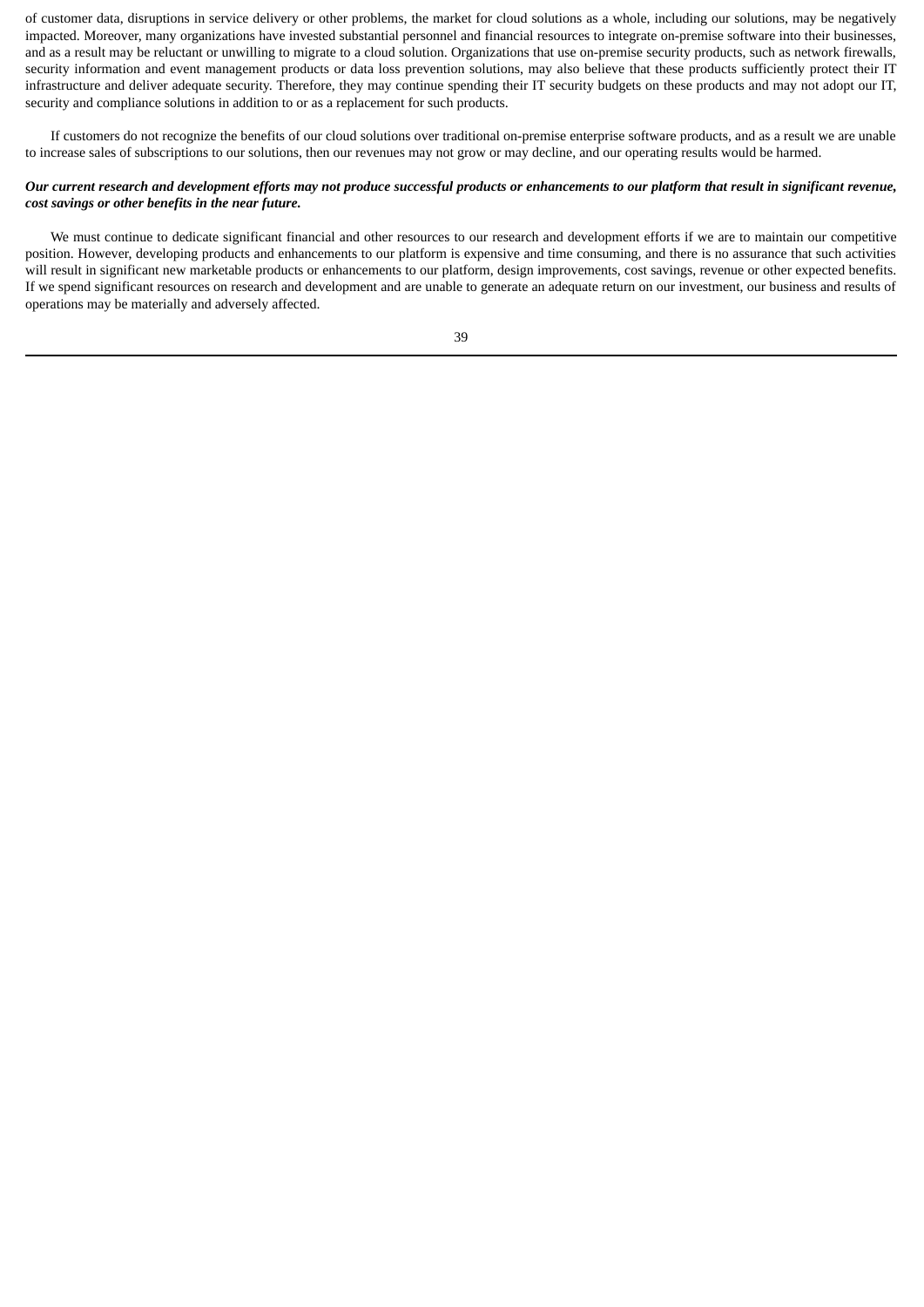### Our platform, website and internal systems may be subject to intentional disruption or other security incidents that could result in liability and *adversely impact our reputation and future sales.*

We and our service providers face threats from a variety of sources, including attacks on our networks and systems from numerous sources, including traditional "hackers," sophisticated nation-state and nation-state supported actors, other sources of malicious code (such as viruses and worms), ransomware, social engineering, denial of service attacks, and phishing attempts. We and our service providers could be a target of cyber-attacks or other malfeasance designed to impede the performance of our solutions, penetrate our network security or the security of our cloud platform or our internal systems, misappropriate proprietary information and/or cause interruptions to our services. We and our service providers have experienced and may continue to experience security incidents and attacks of varying degrees from time to time. For example, in December 2020, we were notified by a service provider, Accellion, of a zero-day vulnerability affecting an Accellion FTA server that we deployed to transfer information as part of our customer support system. In response to this incident, we engaged third-party forensic experts to investigate and determined that attackers illegally obtained certain information from the Accellion FTA server. We notified affected customers, as we deemed was required or appropriate. We have incurred costs to respond to this incident and may continue to incur costs to support our efforts to enhance our security measures. Additionally, due to political uncertainty and military actions associated with Russia's invasion of Ukraine, we and our service providers are vulnerable to heightened risks of cybersecurity incidents and security and privacy breaches from or affiliated with nation-state actors, including attacks that could materially disrupt our systems, operations and services.

Our solutions, platforms, and system, and those of our service providers, may also suffer security incidents as a result of non-technical issues, including intentional or inadvertent acts or omissions by our employees or service providers. With the increase in personnel working remotely during the current COVID-19 pandemic, we and our service providers are at increased risk for security breaches. We have taken and intend to continue to take steps to monitor and enhance the security of our solutions, cloud platform, and other relevant systems, IT infrastructure, networks, and data; however, the unprecedented scale of remote work may require additional personnel and resources, which nevertheless cannot be guaranteed to fully safeguard our solutions, our cloud platform, or any systems, IT infrastructure networks, or data upon which we rely. Further, because our operations involve providing IT security solutions to our customers, we may be targeted for cyber-attacks and other security incidents. A breach in our data security or an attack against our service availability, or that of our third-party service providers, could impact our networks or networks secured by our solutions, creating system disruptions or slowdowns and exploiting security vulnerabilities of our solutions, and the information stored on our networks or those of our third-party service providers could be accessed, used, publicly disclosed, altered, lost, or stolen, which could subject us to liability and cause us financial harm. If an actual or perceived disruption in the availability of our solutions or the breach of our security measures or those of our service providers occurs, it could adversely affect the market perception of our solutions, result in a loss of competitive advantage, have a negative impact on our reputation, or result in the loss of customers, channel partners and sales, and it may expose us to the loss or alteration of information, litigation, regulatory actions and investigations and possible liability. Any such actual or perceived security breach or disruption could also divert the efforts of our technical and management personnel. We also may incur significant costs and operational consequences of investigating, remediating, eliminating and putting in place additional tools and devices designed to prevent actual or perceived security incidents, as well as the costs to comply with any notification obligations resulting from any security incidents. In addition, any such actual or perceived security breach could impair our ability to operate our business and provide solutions to our customers. If this happens, our reputation could be harmed, our revenues could decline and our business could suffer.

Although we maintain insurance coverage that may be applicable to certain liabilities in the event of a security breach or other security incident, we cannot be certain that our insurance coverage will be adequate for liabilities that actually are incurred, that insurance will continue to be available to us on economically reasonable terms, or at all, or that any insurer will not deny coverage as to any future claim. The successful assertion of one or more large claims against us that exceed available insurance coverage or the occurrence of changes in our insurance policies, including premium increases or the imposition of large deductible or co-insurance requirements, could have a material and adverse effect on our business, including our financial condition, operating results and reputation.

## Our sales cycle can be long and unpredictable, and our sales efforts require considerable time and expense. As a result, revenues may vary from period *to period, which may cause our operating results to fluctuate and could harm our business.*

The timing of sales of subscriptions for our solutions can be difficult to forecast because of the length and unpredictability of our sales cycle, particularly with large transactions. We sell subscriptions to our IT, security and compliance solutions primarily to IT departments that are managing a growing set of user and compliance demands, which has increased the complexity of customer requirements to be met and confirmed during the sales cycle and prolonged our sales cycle. Further, the length of time that potential customers devote to their testing and evaluation, contract negotiation and budgeting processes varies significantly, which has also made our sales cycle long and unpredictable. The length of the sales cycle for our solutions typically ranges from six to twelve months but can be more than eighteen months. In addition, we might devote substantial time and effort to a particular unsuccessful sales effort, and as a result we could lose other sales opportunities or incur expenses that are not offset by an increase in revenues, which could harm our business.

#### *Adverse economic conditions or reduced IT spending may adversely impact our business.*

Our business depends on the overall demand for IT and on the economic health of our current and prospective customers. Economic weakness, customer financial difficulties, and constrained spending on IT security may result in decreased revenue and earnings. Such factors could make it difficult to accurately forecast our sales and operating results and could negatively affect our ability to provide accurate forecasts to our contract manufacturers. In addition, continued governmental budgetary challenges in the United States and Europe and geopolitical turmoil in many parts of the world, including the ongoing military conflict between Russia and Ukraine, have and may continue to put pressure on global economic conditions and overall spending on IT security. Further, current or future governmental policies may further increase inflation, both in the U.S. and globally, which could increase our operating costs in the future and reduce overall spending on IT security. General economic weakness may also lead to longer collection cycles for payments due from our customers, an increase in customer bad debt, restructuring initiatives and associated expenses, and impairment of investments. Furthermore, the continued weakness and uncertainty in worldwide credit markets, including the sovereign debt situation in certain countries in the European Union, may adversely impact our customers' available budgetary spending, which could lead to delays in planned purchases of our solutions.

Additionally, uncertainties related to changes in public policies such as domestic and international regulations, taxes or international trade agreements, as well as geopolitical turmoil and other disruptions to global and regional economies and markets in many parts of the world, have and may continue to put pressure on global economic conditions and overall spending on IT security. We have operations, as well as current and potential customers, throughout most of Europe. If economic conditions in Europe and other key markets for our platform continue to remain uncertain or deteriorate further, many customers may delay or reduce their IT spending.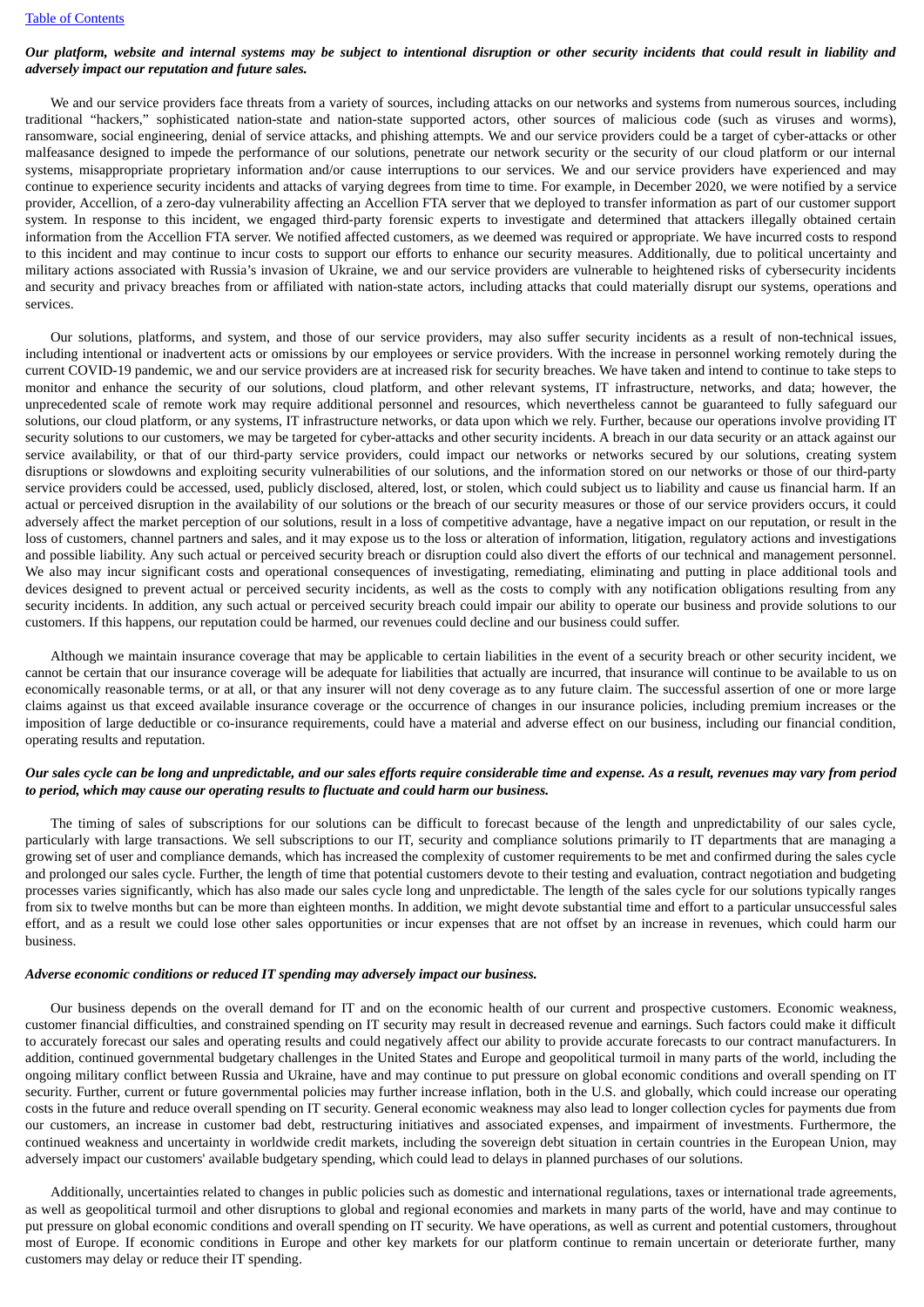Uncertainty about future economic conditions also makes it difficult to forecast operating results and to make decisions about future investments. Future or continued economic weakness for us or our customers, failure of our customers and markets to recover from such weakness, customer financial difficulties, and reductions in spending on IT security could have a material adverse effect on demand for our platform and consequently on our business, financial condition and results of operations.

## Our IT, security and compliance solutions are delivered from 11 shared cloud platforms, and any disruption of service at these facilities would interrupt or delay our ability to deliver our solutions to our customers which could reduce our revenues and harm our operating results.

We currently host substantially all of our solutions from third-party shared cloud platforms located in the United States, Canada, Switzerland, the Netherlands, United Arab Emirates, Australia, United Kingdom and India. These facilities are vulnerable to damage or interruption from earthquakes, hurricanes, floods, fires, cybersecurity attacks, terrorist attacks, employee negligence, power losses, telecommunications failures and similar events. The facilities also could be subject to break-ins, sabotage, intentional acts of vandalism and other misconduct. The occurrence of a natural disaster, an act of terrorism or misconduct, a decision to close the facilities without adequate notice or other unanticipated problems could result in interruptions in our services.

Some of our shared cloud platforms are not currently redundant and we may not be able to rapidly move our customers from one shared cloud platform to another, which may increase delays in the restoration of our service for our customers if an adverse event occurs. We have added shared cloud platforms to provide additional capacity and to enable disaster recovery. We continue to build out these facilities; however, these additional facilities may not be operational in the anticipated time-frame and we may incur unplanned expenses.

Additionally, our existing shared cloud platform providers have no obligations to renew their agreements with us on commercially reasonable terms, or at all. If we are unable to renew our agreements with the facilities providers on commercially reasonable terms or if in the future we add additional shared cloud platform providers, we may experience costs or downtime in connection with the loss of an existing facility or the transfer to, or addition of, new facilities.

Any disruptions or other performance problems with our solutions could harm our reputation and business and may damage our customers' businesses. Interruptions in our service delivery might reduce our revenues, cause us to issue credits to customers, subject us to potential liability and cause customers to terminate their subscriptions or not renew their subscriptions.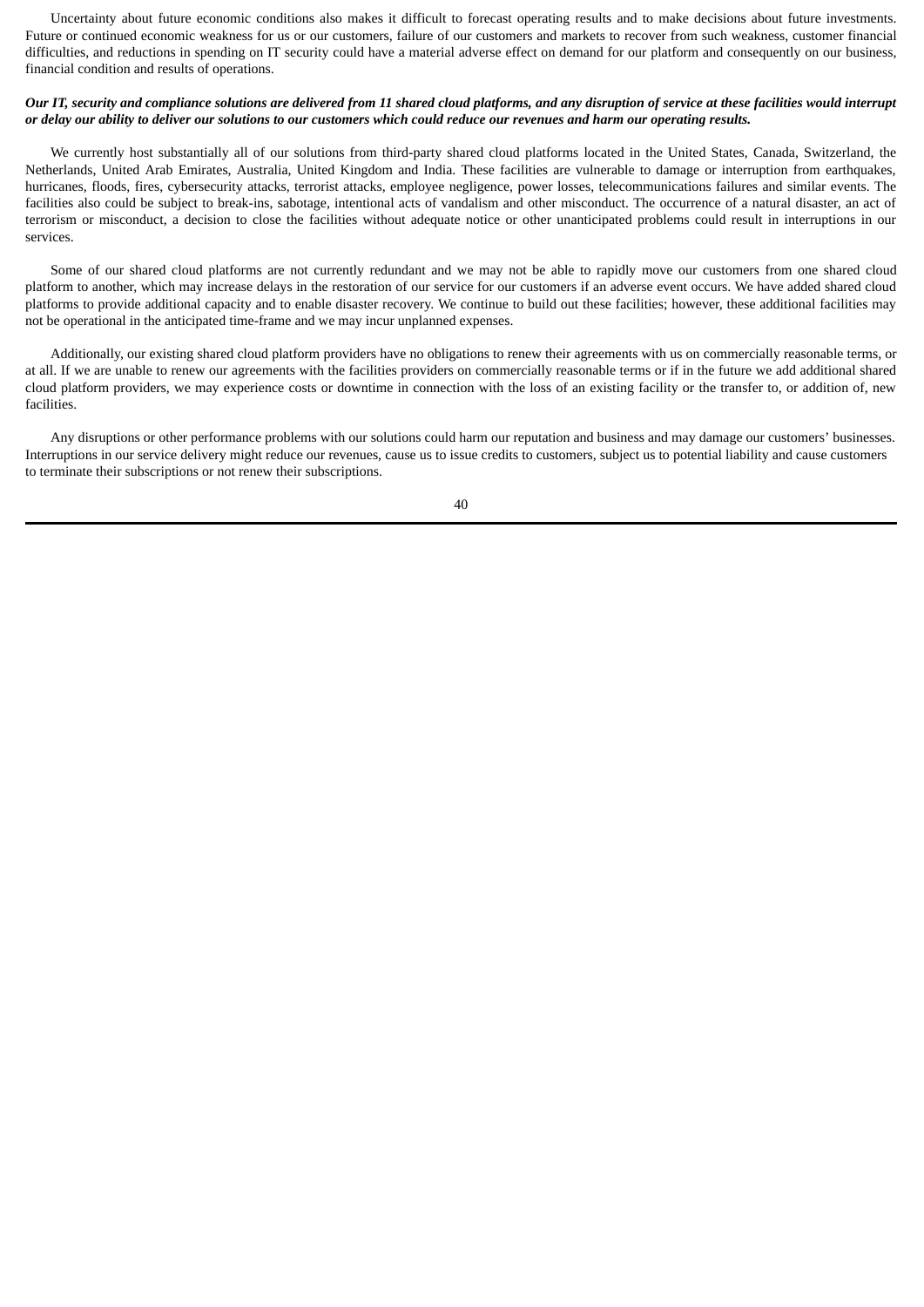#### We face competition in our markets, and we may lack sufficient financial or other resources to maintain or improve our competitive position.

We compete with a large range of established and emerging vulnerability management vendors, compliance vendors and data security vendors in a highly fragmented and competitive environment. We face significant competition for each of our solutions from companies with broad product suites and greater name recognition and resources than we have, as well as from small companies focused on specialized security solutions.

We compete with large and small public companies, such as Belden (Tripwire), Broadcom (Symantec Enterprise Security), CrowdStrike, Palo Alto Networks, Rapid7, Tenable Holdings, as well as privately held security providers including Axonius, Checkmarx, Flexera, Invicti, Ivanti, Tanium, Trustwave Holdings and Veracode. We also seek to replace IT, security and compliance solutions that organizations have developed internally. As we continue to extend our cloud platform's functionality by further developing IT, security and compliance solutions, such as web application scanning and firewalls, we expect to face additional competition in these new markets. Our competitors may also attempt to further expand their presence in the IT, security and compliance market and compete more directly against one or more of our solutions.

We believe that the principal competitive factors affecting our markets include product functionality, breadth of offerings, flexibility of delivery models, ease of deployment and use, total cost of ownership, scalability and performance, customer support and extensibility of platform. Many of our existing and potential competitors have competitive advantages, including:

- greater brand name recognition;
- larger sales and marketing budgets and resources;
- broader distribution networks and more established relationships with distributors and customers;
- access to larger customer bases;
- greater customer support resources;
- greater resources to make acquisitions;
- greater resources to develop and introduce products that compete with our solutions;
- greater resources to meet relevant regulatory requirements; and
- substantially greater financial, technical and other resources.

As a result, our competitors may be able to respond more quickly and effectively than we can to new or changing opportunities, technologies, standards or customer requirements. With the introduction of new technologies, the evolution of our service and new market entrants, we expect competition to intensify in the future.

In addition, some of our larger competitors have substantially broader product offerings and can bundle competing products and services with other software offerings. As a result, customers may choose a bundled product offering from our competitors, even if individual products have more limited functionality than our solutions. These competitors may also offer their products at a lower price as part of this larger sale, which could increase pricing pressure on our solutions and cause the average sales price for our solutions to decline. These larger competitors are also often in a better position to withstand any significant reduction in capital spending and will therefore not be as susceptible to economic downturns.

Furthermore, our current and potential competitors may establish cooperative relationships among themselves or with third parties that may further enhance their resources and product and services offerings in the markets we address. In addition, current or potential competitors may be acquired by third parties with greater available resources. As a result of such relationships and acquisitions, our current or potential competitors might be able to adapt more quickly to new technologies and customer needs, devote greater resources to the promotion or sale of their products and services, initiate or withstand substantial price competition, take advantage of other opportunities more readily or develop and expand their product and service offerings more quickly than we do. For all of these reasons, we may not be able to compete successfully against our current or future competitors.

## The sales prices of our solutions are subject to competitive pressures and may decrease, which may reduce our gross profits and adversely impact our *financial results.*

The sales prices for our solutions may decline for a variety of reasons, including competitive pricing pressures, discounts, a change in our mix of solutions and subscriptions, anticipation of the introduction of new solutions or subscriptions, or promotional programs. Competition continues to increase in the market segments in which we participate, and we expect competition to further increase in the future, thereby leading to increased pricing pressures. Larger competitors with more diverse product and service offerings may reduce the price of products or subscriptions that compete with ours or may bundle them with other products and subscriptions. Additionally, although we price our products and subscriptions worldwide in U.S. Dollars, Euros, British Pounds, Canadian Dollars, Japanese Yen and Indian Rupee, currency fluctuations in certain countries and regions may negatively impact actual prices that partners and customers are willing to pay in those countries and regions, or the effective prices we realize in our reporting currency. We cannot assure you that we will be successful in developing and introducing new offerings with enhanced functionality on a timely basis, or that our new product and subscription offerings, if introduced, will enable us to maintain our prices and gross profits at levels that will allow us to maintain positive gross margins and profitability.

### If our solutions fail to help our customers achieve and maintain compliance with regulations and industry standards, our revenues and operating *results could be harmed.*

We generate a portion of our revenues from solutions that help organizations achieve and maintain compliance with regulations and industry standards. For example, many of our customers subscribe to our IT, security and compliance solutions to help them comply with the security standards developed and maintained by the Payment Card Industry Security Standards Council, or the PCI Council, which apply to companies that store cardholder data. Industry organizations like the PCI Council may significantly change their security standards with little or no notice, including changes that could make their standards more or less onerous for businesses. Governments may also adopt new laws or regulations, or make changes to existing laws or regulations, that could impact the demand for or value of our solutions.

If we are unable to adapt our solutions to changing regulatory standards in a timely manner, or if our solutions fail to assist with or expedite our customers' compliance initiatives, our customers may lose confidence in our solutions and could switch to products offered by our competitors. In addition, if regulations and standards related to data security, vulnerability management and other IT, security and compliance requirements are relaxed or the penalties for non-compliance are changed in a manner that makes them less onerous, our customers may view government and industry regulatory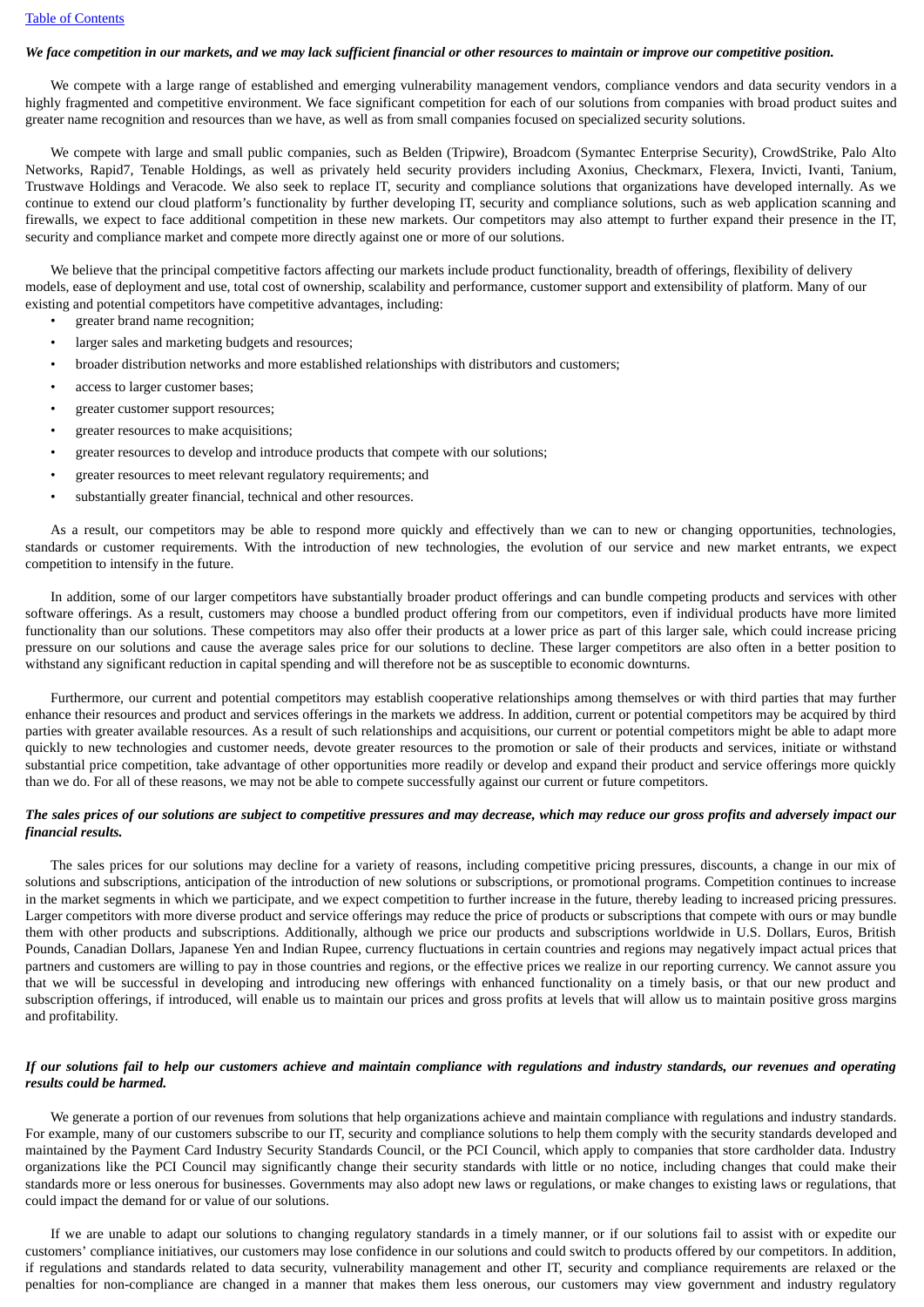compliance as less critical to their businesses, and our customers may be less willing to purchase our solutions. In any of these cases, our revenues and operating results could be harmed.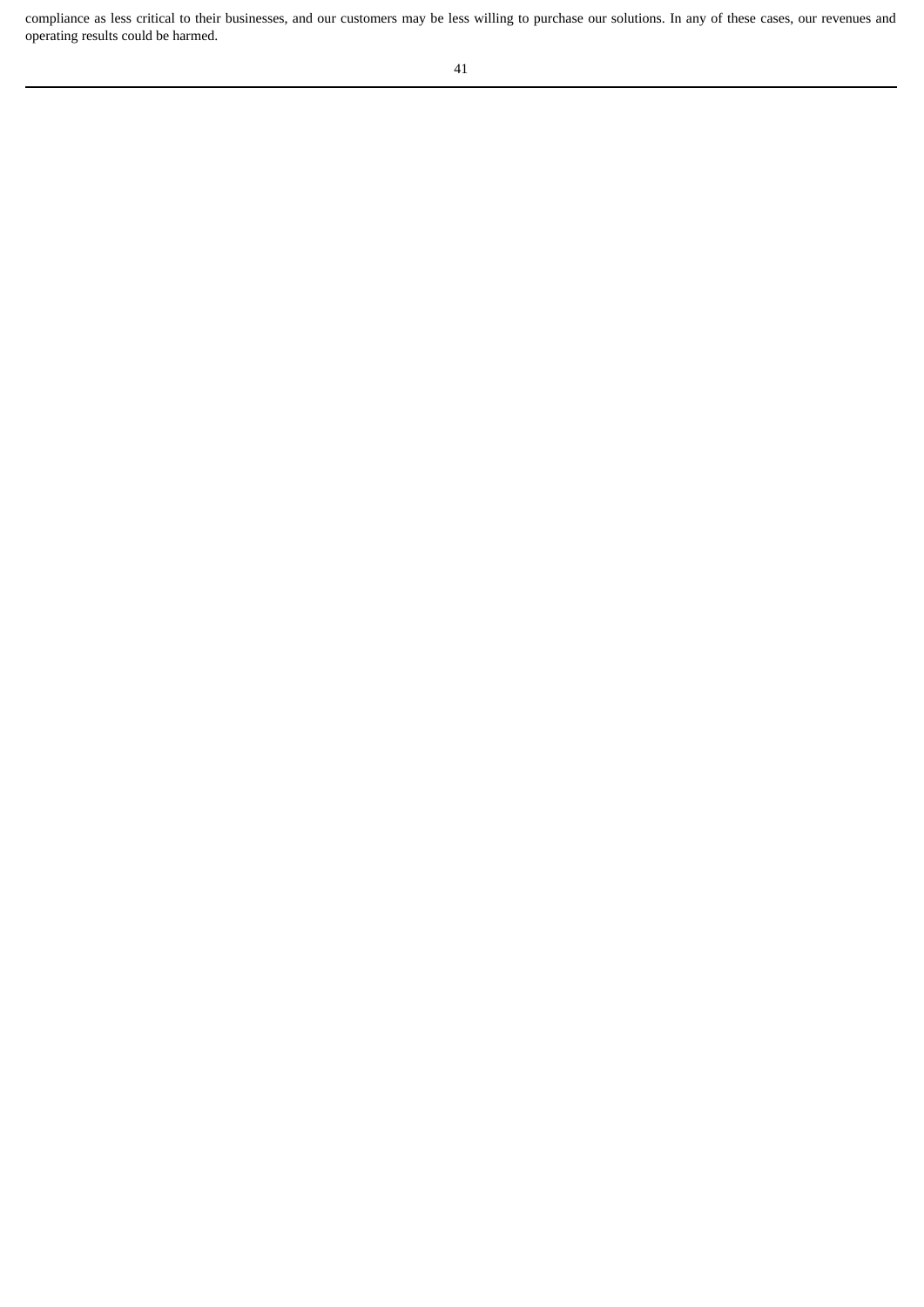## If our solutions fail to detect vulnerabilities or incorrectly detect vulnerabilities, our brand and reputation could be harmed, which could have an *adverse effect on our business and results of operations.*

If our solutions fail to detect vulnerabilities in our customers' IT infrastructures, or if our solutions fail to identify and respond to new and increasingly complex methods of attacks, our business and reputation may suffer. There is no guarantee that our solutions will detect all vulnerabilities. Additionally, our IT, security and compliance solutions may falsely detect vulnerabilities or threats that do not actually exist. For example, some of our solutions rely on information on attack sources aggregated from third-party data providers who monitor global malicious activity originating from a variety of sources, including anonymous proxies, specific IP addresses, botnets and phishing sites. If the information from these data providers is inaccurate, the potential for false indications of security vulnerabilities increases. These false positives, while typical in the industry, may impair the perceived reliability or usability of our solutions and may therefore adversely impact market acceptance of our solutions and could result in negative publicity, loss of customers and sales, increased costs to remedy any incorrect information or problem, or claims by aggrieved parties. Similar issues may be generated by the misuse of our tools to identify and exploit vulnerabilities.

Further, our solutions sometimes are tested against other security products, and may fail to perform as effectively, or to be perceived as performing as effectively, as competitive products for any number of reasons, including misconfiguration. To the extent current or potential customers, channel partners, or others believe there has been an occurrence of an actual or perceived failure of our solutions to detect a vulnerability or otherwise to function as effectively as competitive products in any particular test, or indicates our solutions do not provide significant value, our business, competitive position, and reputation could be harmed.

In addition, our solutions do not currently extend to cover all mobile and personal devices that employees may bring into an organization. As such, our solutions would not identify or address vulnerabilities in all mobile and personal devices, and our customers' IT infrastructures may be compromised by attacks that infiltrate their networks through such devices.

An actual or perceived security breach or theft of the sensitive data of one of our customers, regardless of whether the breach is attributable to the failure of our solutions, could adversely affect the market's perception of our security solutions.

## If we are unable to continue the expansion of our sales force, sales of our solutions and the arowth of our business would be harmed.

We believe that our growth will depend, to a significant extent, on our success in recruiting and retaining a sufficient number of qualified sales personnel and their ability to obtain new customers, manage our existing customer base and expand the sales of our newer solutions. We plan to continue to expand our sales force and make a significant investment in our sales and marketing activities. Our recent hires and planned hires may not become as productive as quickly as we would like, and we may be unable to hire or retain sufficient numbers of qualified individuals in the future in the competitive markets where we do business. Competition for highly skilled personnel is frequently intense and we may not be able to compete for these employees. If we are unable to recruit and retain a sufficient number of productive sales personnel, sales of our solutions and the growth of our business may be harmed. Additionally, if our efforts do not result in increased revenues, our operating results could be negatively impacted due to the upfront operating expenses associated with expanding our sales force.

## We rely on third-party channel partners to generate a substantial amount of our revenues, and if we fail to expand and manage our distribution *channels, our revenues could decline and our growth prospects could suffer.*

Our success significantly depends upon establishing and maintaining relationships with a variety of channel partners and we anticipate that we will continue to depend on these partners in order to grow our business. For the three months ended March 31, 2022, we derived approximately 41% of our revenues from sales of subscriptions for our solutions through channel partners, and the percentage of revenues derived from channel partners may increase in future periods. Our agreements with our channel partners are generally non-exclusive and do not prohibit them from working with our competitors or offering competing solutions, and many of our channel partners have more established relationships with our competitors. If our channel partners choose to place greater emphasis on products of their own or those offered by our competitors, do not effectively market and sell our solutions, or fail to meet the needs of our customers, then our ability to grow our business and sell our solutions may be adversely affected. In addition, the loss of one or more of our larger channel partners, who may cease marketing our solutions with limited or no notice, and our possible inability to replace them, could adversely affect our sales. Moreover, our ability to expand our distribution channels depends in part on our ability to educate our channel partners about our solutions, which can be complex. Our failure to recruit additional channel partners, or any reduction or delay in their sales of our solutions or conflicts between channel sales and our direct sales and marketing activities may harm our results of operations. Even if we are successful, these relationships may not result in greater customer usage of our solutions or increased revenues.

In addition, the financial health of our channel partners and our continuing relationships with them are important to our success. Some of these channel partners may be unable to withstand adverse changes in economic conditions, which could result in insolvency and/or the inability of such distributors to obtain credit to finance purchases of our products and services. In addition, weakness in the end-user market could negatively affect the cash flows of our channel partners who could, in turn, delay paying their obligations to us, which would increase our credit risk exposure. Our business could be harmed if the financial condition of some of these channel partners substantially weakened and we were unable to timely secure replacement channel partners.

## A significant portion of our customers, channel partners and employees are located outside of the United States, which subjects us to a number of risks associated with conducting international operations, and if we are unable to successfully manage these risks, our business and operating results could *be harmed.*

We market and sell subscriptions to our solutions throughout the world and have personnel in many parts of the world. In addition, we have sales offices and research and development facilities outside the United States and we conduct, and expect to continue to conduct, a significant amount of our business with organizations that are located outside the United States, particularly in Europe and Asia. Therefore, we are subject to risks associated with having international sales and worldwide operations, including:

- foreign currency exchange fluctuations;
- trade and foreign exchange restrictions;
- economic or political instability in foreign markets, including as a result of increasing tensions between India and China;
- greater difficulty in enforcing contracts, accounts receivable collection and longer collection periods;
- changes in regulatory requirements;
- tax laws (including U.S. taxes on foreign subsidiaries);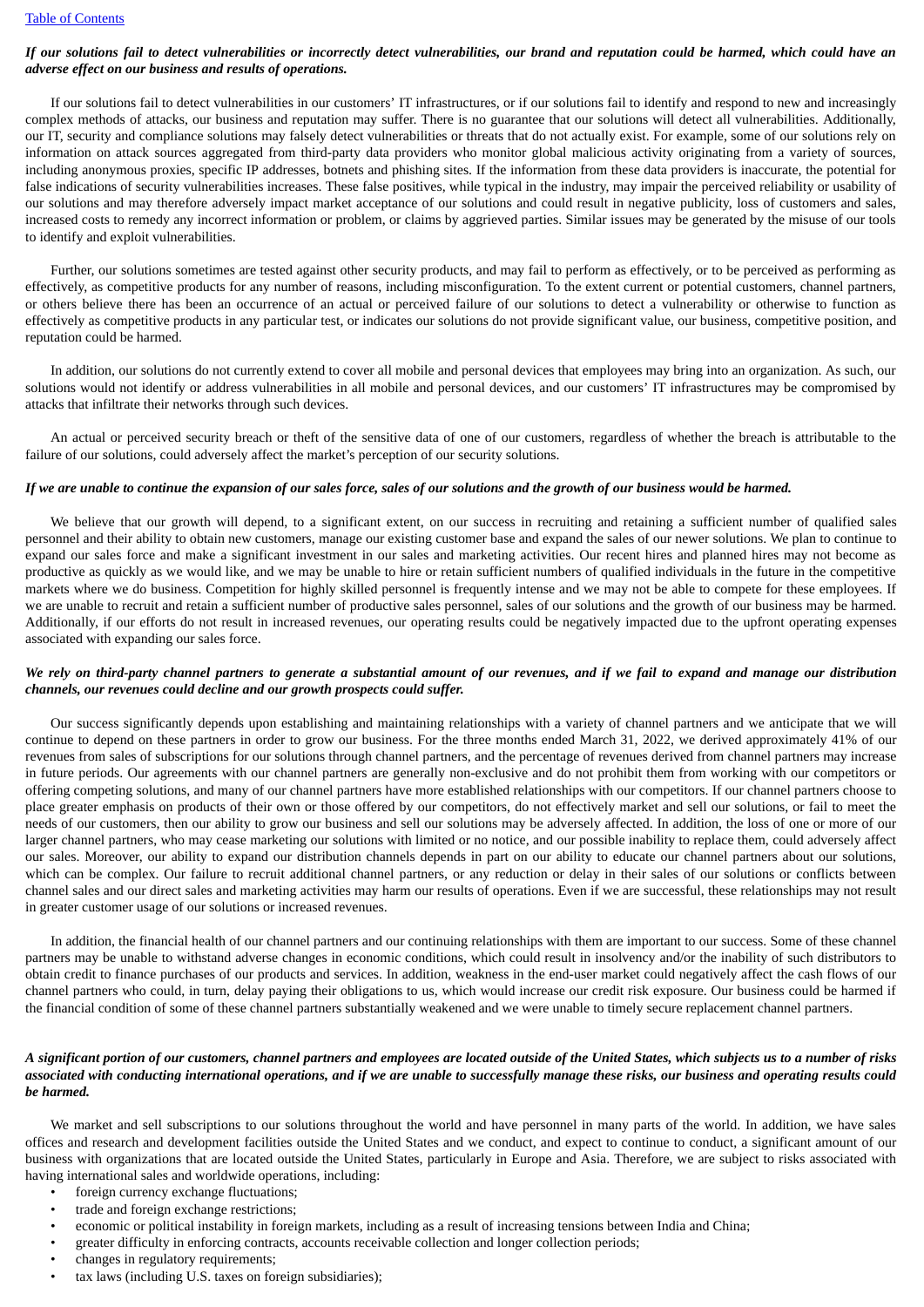- difficulties and costs of staffing and managing foreign operations;
- the uncertainty and limitation of protection for intellectual property rights in some countries;
- costs of compliance with foreign laws and regulations and the risks and costs of non-compliance with such laws and regulations;
- costs of complying with U.S. laws and regulations for foreign operations, including the Foreign Corrupt Practices Act, import and export control laws, tariffs, trade barriers, economic sanctions and other regulatory or contractual limitations on our ability to sell our solutions in certain foreign markets, and the risks and costs of non-compliance;
- heightened risks of unfair or corrupt business practices in certain geographies and of improper or fraudulent sales arrangements that may impact financial results and result in restatements of, and irregularities in, financial statements;
- the potential for political unrest, acts of terrorism, hostilities or war;
- management communication and integration problems resulting from cultural differences and geographic dispersion; and
- multiple and possibly overlapping tax structures.

Our business, including the sales of subscriptions of our solutions, may be subject to foreign governmental regulations, which vary substantially from country to country and change from time to time. Failure to comply with these regulations could adversely affect our business. Further, in many foreign countries it is common for others to engage in business practices that are prohibited by our internal policies and procedures or U.S. regulations applicable to us. Although we have implemented policies and procedures designed to ensure compliance with these laws and policies, there can be no assurance that all of our employees, contractors, channel partners and agents have complied or will comply with these laws and policies. Violations of laws or key control policies by our employees, contractors, channel partners or agents could result in delays in revenue recognition, financial reporting misstatements, fines, penalties or the prohibition of the importation or exportation of our solutions and could have a material adverse effect on our business and results of operations. If we are unable to successfully manage the challenges of international operations, our business and operating results could be adversely affected.

In addition, as of March 31, 2022, approximately 76% of our employees were located outside of the United States, with 67% of our employees located in Pune, India. Accordingly, we are exposed to changes in laws governing our employee relationships in various U.S. and foreign jurisdictions, including laws and regulations regarding wage and hour requirements, fair labor standards, employee data privacy, unemployment tax rates, workers' compensation rates, citizenship requirements and payroll and other taxes which may have a direct impact on our operating costs. We may continue to expand our international operations and international sales and marketing activities. Expansion in international markets has required, and will continue to require, significant management attention and resources. We may be unable to scale our infrastructure effectively or as quickly as our competitors in these markets and our revenues may not increase to offset any increased costs and operating expenses, which would cause our results to suffer.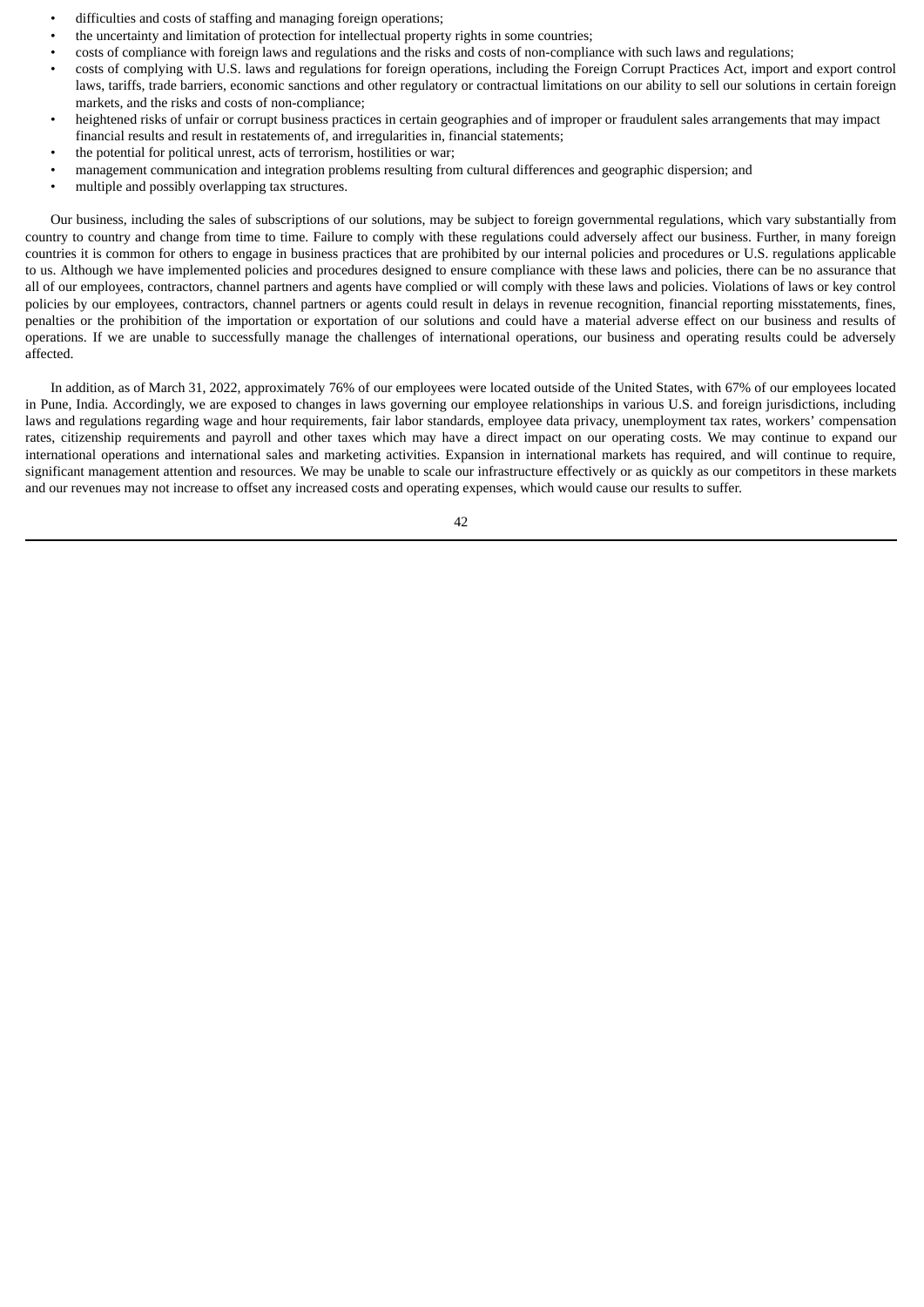#### We are exposed to fluctuations in currency exchange rates, which could negatively affect our financial condition and results of operations.

Our reporting currency is the U.S. dollar and we generate a majority of our revenues in U.S. dollars. However, for the three months ended March 31, 2022, we incurred approximately 28% of our expenses in foreign currencies, primarily Euros, British Pounds, and Indian Rupee, principally with respect to salaries and related personnel expenses associated with our European and Indian operations. Additionally, for the three months ended March 31, 2022, approximately 24% of our revenues were generated in foreign currencies. Accordingly, changes in exchange rates may have a material adverse effect on our business, operating results and financial condition. The exchange rate between the U.S. dollar and foreign currencies has fluctuated substantially in recent years and may continue to fluctuate substantially in the future. We expect that a majority of our revenues will continue to be generated in U.S. dollars for the foreseeable future and that a significant portion of our expenses, including personnel costs, as well as capital and operating expenditures, will continue to be denominated in the Euro, British Pound and Indian Rupee. The results of our operations may be adversely affected by foreign exchange fluctuations.

We use derivative financial instruments to reduce our foreign currency exchange risks. We use foreign currency forward contracts to mitigate the impact of foreign currency fluctuations of certain non-U.S. dollar denominated net asset positions, to date primarily cash, accounts receivable and operating lease liabilities (non-designated), as well as to manage foreign currency fluctuation risk related to forecasted transactions (designated). However, we may not be able to purchase derivative instruments that are adequate to insulate ourselves from foreign currency exchange risks. Additionally, our hedging activities may contribute to increased losses as a result of volatility in foreign currency markets.

#### Our business and operations have experienced significant growth, and if we do not appropriately manage any future growth, or are unable to improve *our systems and processes, our operating results may be negatively affected.*

We have experienced significant growth over the last several years. Our revenues grew from \$321.6 million in 2019 to \$411.2 million in 2021, and our headcount increased from 1,194 employees at the beginning of 2019 to 1,876 employees as of March 31, 2022. We rely on information technology systems to help manage critical functions such as order processing, revenue recognition and financial forecasts. To manage any future growth effectively we must continue to improve and expand our IT systems, financial infrastructure, and operating and administrative systems and controls, and continue to manage headcount, capital and processes in an efficient manner. We may not be able to successfully implement improvements to these systems and processes in a timely or efficient manner.

Our failure to improve our systems and processes, or their failure to operate in the intended manner, may result in our inability to manage the growth of our business and to accurately forecast our revenues, expenses and earnings, or to prevent certain losses. In addition, as we continue to grow, our productivity and the quality of our solutions may also be adversely affected if we do not integrate and train our new employees quickly and effectively. Any future growth would add complexity to our organization and require effective coordination across our organization. Failure to manage any future growth effectively could result in increased costs, harm our results of operations and lead to investors losing confidence in our internal systems and processes.

## We depend on the continued services and performance of our senior management and other key employees, the loss of any of whom could adversely *affect our business, operating results and financial condition.*

Our future performance depends on the continued services and continuing contributions of our senior management and other key employees, to execute on our business plan and to identify and pursue new opportunities and product innovations. We do not maintain key-man insurance for any member of our senior management team. Our senior management and key employees are generally employed on an at-will basis, which means that they could terminate their employment with us at any time. From time to time, there may be changes in our senior management team resulting from the termination or departure of executives. For example, our former chief executive officer resigned for health reasons in March 2021, and our current chief executive officer was appointed to the role in April 2021. The loss of the services of our senior management or other key employees for any reason could significantly delay or prevent the achievement of our development and strategic objectives and harm our business, financial condition and results of operations.

### *If we are unable to hire, retain and motivate qualified personnel, our business may suffer.*

Our future success depends, in part, on our ability to continue to attract and retain highly skilled personnel. The loss of the services of any of our key personnel, the inability to attract or retain qualified personnel or delays in hiring required personnel, particularly in engineering and sales, may seriously harm our business, financial condition and results of operations. Any of our employees may terminate their employment at any time. Competition for highly skilled personnel is frequently intense, especially within our industry, and we may not be able to compete for such personnel.

We are required under accounting principles generally accepted in the United States (U.S. GAAP) to recognize compensation expense in our operating results for employee stock-based compensation under our equity grant programs, which may negatively impact our operating results and may increase the pressure to limit stock-based compensation that we might otherwise offer to current or potential employees, thereby potentially harming our ability to attract or retain highly skilled personnel. In addition, to the extent we hire personnel from competitors, we may be subject to allegations that they have been improperly solicited or divulged proprietary or other confidential information, which could result in a diversion of management's time and our resources.

#### A portion of our revenues are generated by sales to government entities, which are subject to a number of challenges and risks.

Government entities have historically been particularly concerned about adopting cloud-based solutions for their operations, including security solutions, and increasing sales of subscriptions for our solutions to government entities may be more challenging than selling to commercial organizations. Selling to government entities can be highly competitive, expensive and time-consuming, often requiring significant upfront time and expense without any assurance that we will win a sale. We have invested in the creation of a cloud offering certified under the Federal Information Security Management Act for government usage but we cannot be sure that we will continue to sustain or renew this certification, that the government will continue to mandate such certification or that other government agencies or entities will use this cloud offering. Government demand and payment for our solutions may be impacted by public sector budgetary cycles and funding authorizations, with funding reductions or delays adversely affecting public sector demand for our solutions. Government entities may have contractual or other legal rights to terminate contracts with our channel partners for convenience or due to a default, and any such termination may adversely impact our future results of operations. Governments routinely investigate and audit government contractors' administrative processes, and any unfavorable audit could result in the government refusing to continue buying our solutions, a reduction of revenues or fines or civil or criminal liability if the audit uncovers improper or illegal activities. Any such penalties could adversely impact our results of operations in a material way.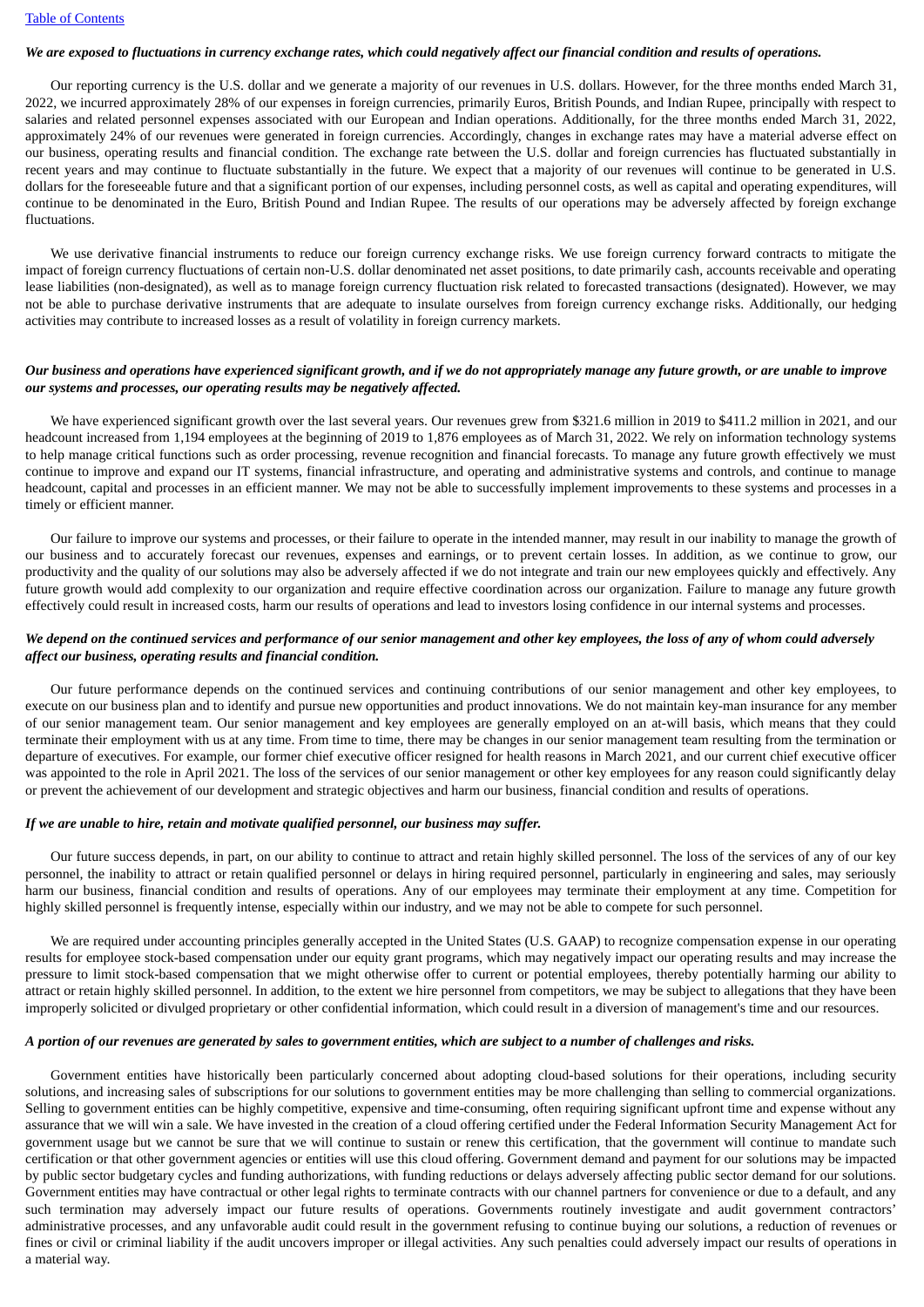## Our success in acquiring and integrating other businesses, products or technologies could impact our financial position.

In order to remain competitive, we have in the past and may in the future seek to acquire additional businesses, products, services or technologies. For example, we acquired certain intellectual property of Spell Security on July 24, 2020, and certain intellectual property of TotalCloud on August 19, 2021. The environment for acquisitions in our industry is very competitive and acquisition candidate purchase prices may exceed what we would prefer to pay. Moreover, achieving the anticipated benefits of future acquisitions will depend in part upon whether we can integrate acquired operations, products and technology in a timely and cost-effective manner, and even if we achieve benefits from acquisitions, such acquisitions may still be viewed negatively by customers, financial markets or investors. The acquisition and integration process is complex, expensive and time-consuming, and may cause an interruption of, or loss of momentum in, product development and sales activities and operations of both companies, as well as divert the attention of management, and we may incur substantial cost and expense. We may issue equity securities which could dilute current stockholders' ownership, incur debt, assume contingent or other liabilities and expend cash in acquisitions, which could negatively impact our financial position, stockholder equity and stock price. We may not find suitable acquisition candidates, and acquisitions we complete may be unsuccessful. If we consummate a transaction, we may be unable to integrate and manage acquired products and businesses effectively or retain key personnel. If we are unable to effectively execute acquisitions, our business, financial condition and operating results could be adversely affected.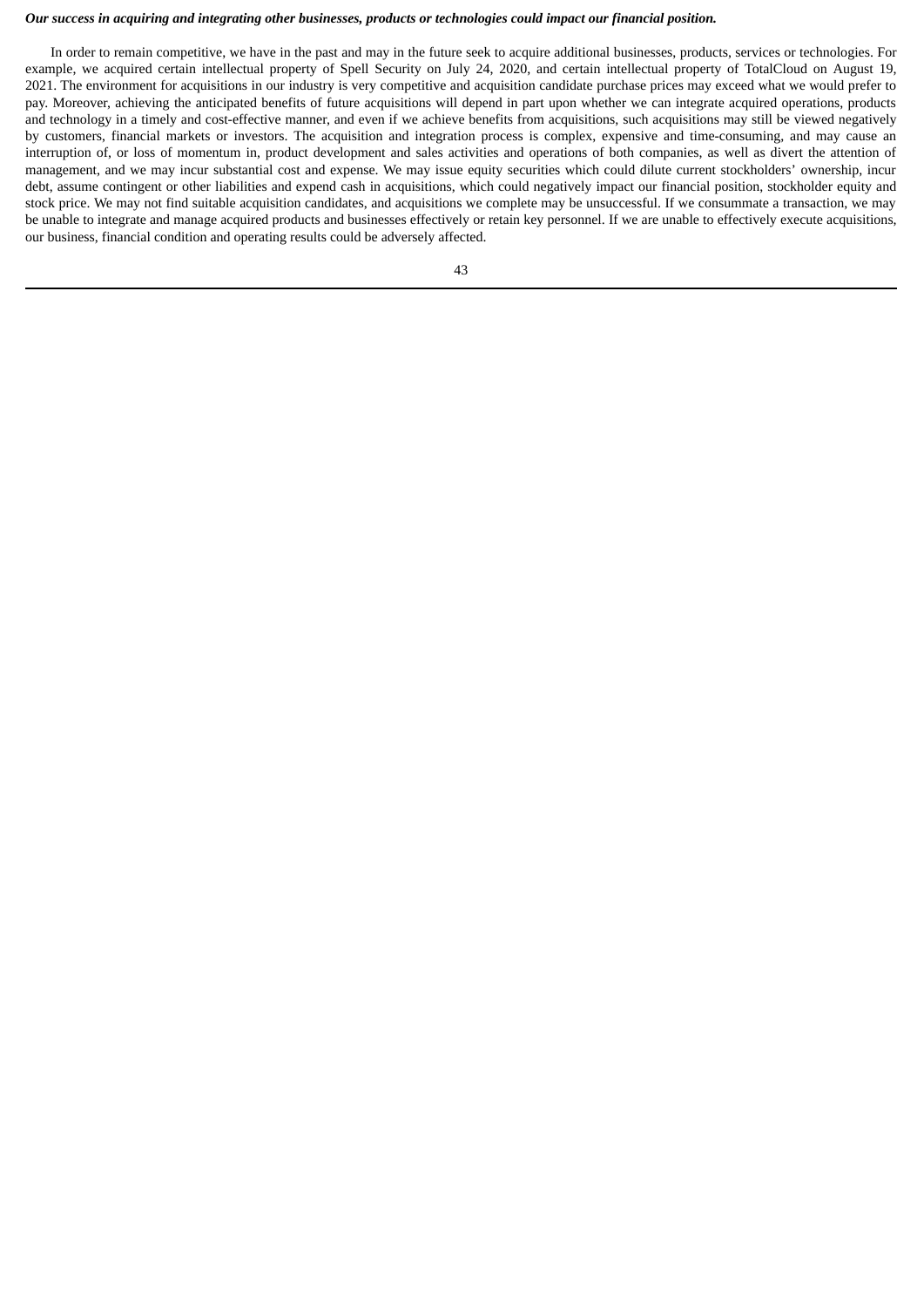### We rely on software-as-a-service vendors to operate certain functions of our business and any failure of such vendors to provide services to us could *adversely impact our business and operations.*

We rely on third-party software-as-a-service vendors to operate certain critical functions of our business, including financial management and human resource management. If these services become unavailable due to extended outages or interruptions or because they are no longer available on commercially reasonable terms or prices, our expenses could increase, our ability to manage our finances could be interrupted and our processes for managing sales of our solutions and supporting our customers could be impaired until equivalent services, if available, are identified, obtained and integrated, all of which could harm our business.

#### Delays or interruptions in the manufacturing and delivery of our physical scanner appliances by our sole source manufacturer may harm our business.

Upon customer request, we provide physical or virtual scanner appliances on a subscription basis as an additional capability to the customer's subscription for use during their subscription term. Our physical scanner appliances are built by a single manufacturer. Our reliance on a sole manufacturer involves several risks, including a potential inability to obtain an adequate supply of physical scanner appliances and limited control over pricing, quality and timely deployment of such scanner appliances. In addition, replacing this manufacturer may be difficult and could result in an inability or delay in deploying our solutions to customers that request physical scanner appliances as part of their subscriptions.

Furthermore, our manufacturer's ability to timely manufacture and ship our physical scanner appliances depends on a variety of factors, such as the availability of hardware components, supply shortages or contractual restrictions. In the event of an interruption from this manufacturer, we may not be able to develop alternate or secondary sources in a timely manner. If we are unable to purchase physical scanner appliances in quantities sufficient to meet our requirements on a timely basis, we may not be able to effectively deploy our solutions to new customers that request physical scanner appliances, which could harm our business.

### Incorrect or improper implementation or use of our solutions could result in customer dissatisfaction and harm our business and reputation.

If our customers are unable to implement our solutions successfully, customer perceptions of our platform and solutions may be impaired or our reputation and brand may suffer. Our customers have in the past inadvertently misused our solutions, which triggered downtime in their internal infrastructure until the problem was resolved. Additionally, any failure to implement and configure our solutions correctly may result in our solutions failing to detect vulnerabilities or compliance issues, or otherwise to perform effectively, and may result in disruptions to our customers' IT environments and businesses. Any misuse of our solutions, including any failure to implement and configure them appropriately, could result in disruption to our customers' businesses, customer dissatisfaction, negative impacts on the perceived reliability or effectiveness of our solutions, and claims and litigation, and may result in negative press coverage, negative effects on our reputation and competitive position, a loss of sales, customers, and channel partners, and harm our financial results.

### We recognize revenues from subscriptions over the term of the relevant service period, and therefore any decreases or increases in bookings are not *immediately reflected in our operating results.*

We recognize revenues from subscriptions over the term of the relevant service period, which is typically one year. As a result, most of our reported revenues in each quarter are derived from the recognition of deferred revenues relating to subscriptions entered into during previous quarters. Consequently, a shortfall in demand for our solutions in any period may not significantly reduce our revenues for that period, but could negatively affect revenues in future periods. Accordingly, the effect of significant downturns in bookings may not be fully reflected in our results of operations until future periods. We may be unable to adjust our costs and expenses to compensate for such a potential shortfall in revenues. Our subscription model also makes it difficult for us to rapidly increase our revenues through additional bookings in any period, as revenues are recognized ratably over the subscription period.

## Our business is subject to the risks of earthquakes, fire, power outages, floods and other catastrophic events, and to interruption by man-made *problems such as terrorism.*

A significant natural disaster, such as an earthquake, fire or a flood, or a significant power outage could have a material adverse impact on our business, operating results and financial condition. Our corporate headquarters and a significant portion of our operations are located in the San Francisco Bay Area, a region known for seismic activity. In addition, natural disasters could affect our business partners' ability to perform services for us on a timely basis. In the event we or our business partners are hindered by any of the events discussed above, our ability to provide our solutions to customers could be delayed, resulting in our missing financial targets, such as revenues and net income, for a particular quarter. Further, if a natural disaster occurs in a region from which we derive a significant portion of our revenues, customers in that region may delay or forego subscriptions of our solutions, which may materially and adversely impact our results of operations for a particular period. In addition, acts of terrorism could cause disruptions in our business or the business of our business partners, customers or the economy as a whole. All of the aforementioned risks may be exacerbated if the disaster recovery plans for us and our suppliers prove to be inadequate. To the extent that any of the above results in delays of customer subscriptions or commercialization of our solutions, our business, financial condition and results of operations could be adversely affected.

## Our operations in Russia and Belarus have been and may continue to be negatively affected by Russia's invasion of Ukraine and related sanctions *imposed in response.*

As a result of Russia's invasion of Ukraine in February 2022, we have suspended services to all customers in Russia and Belarus, effective March 2022, and we have made other adjustments to our operations in the region in light of U.S. and international sanctions. These sanctions continue in place and changes to them or additional measures implemented by the U.S. government or other applicable authorities could further affect our sales and operations in the region. Revenue from our operations in Russia and Belarus was not material during the three months ended March 31, 2022 and during the twelve months ended December 31, 2021.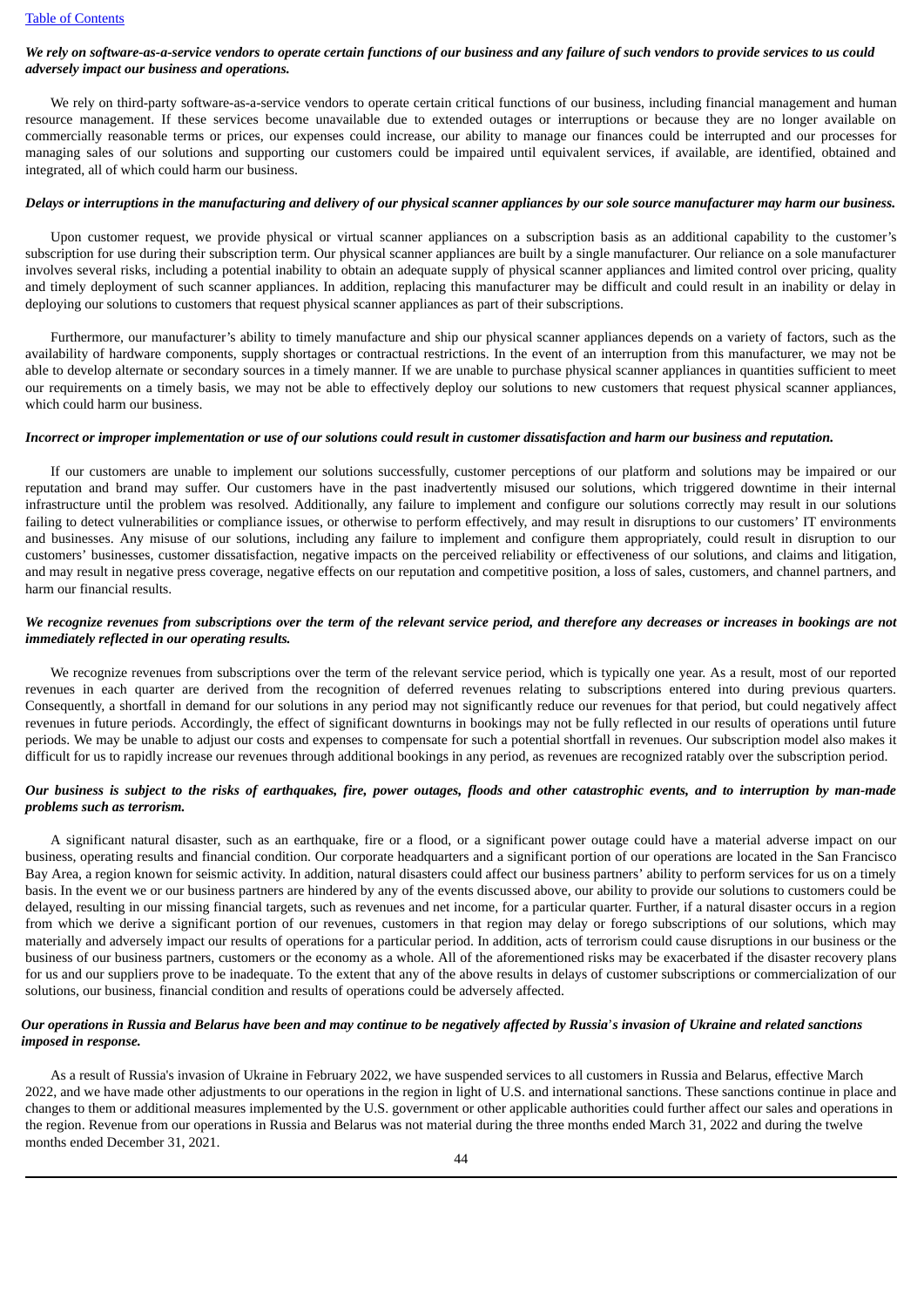## **Risks Related to Intellectual Property, Legal, Tax and Regulatory Matters**

## Undetected software errors or flaws in our solutions could harm our reputation, decrease market acceptance of our solutions or result in liability.

Our solutions may contain undetected errors or defects when first introduced or as new versions are released. We have experienced these errors or defects in the past in connection with new solutions and solution upgrades and we expect that these errors or defects will be found from time to time in the future in new or enhanced solutions after commercial release of these solutions. Since our customers use our solutions for IT, security and compliance reasons, any errors, defects, disruptions in service or other performance problems with our solutions, or any other failure of our solutions to detect vulnerabilities or compliance problems or otherwise to perform effectively, may result in disruptions or damage to the business of our customers, including security breaches or compliance failures. Additionally, any such issues, or the perception that they have occurred, whether or not relating to any actual or perceived error or defect in our solutions, could hurt our reputation and competitive position and we may incur significant costs, the attention of key personnel could be diverted, our customers may delay or withhold payment to us or elect not to renew, we could face a loss of sales, customers, and channel partners, and other significant problems with our relationships with customers and channel partners may arise. We may also be subject to liability claims for damages related to actual or perceived errors or defects in our solutions. A material liability claim or other occurrence that harms our reputation or decreases market acceptance of our solutions may harm our business, competitive and financial position, and operating results.

Although we maintain insurance coverage that may be applicable to certain liabilities in connection with these matters, we cannot be certain that our insurance coverage will be adequate for liabilities that actually are incurred, that insurance will continue to be available to us on economically reasonable terms, or at all, or that any insurer will not deny coverage as to any future claim. The successful assertion of one or more large claims against us that exceed available insurance coverage or the occurrence of changes in our insurance policies, including premium increases or the imposition of large deductible or co-insurance requirements, could have a material and adverse effect on our business, including our financial condition, operating results and reputation.

## Our solutions could be used to collect and store personal information of our customers' employees or customers, and therefore privacy and other data *handling concerns could result in additional cost and liability to us or inhibit sales of our solutions.*

We collect the names and email addresses of our customers in connection with subscriptions to our solutions. Additionally, the data that our solutions collect to help secure and protect the IT infrastructure of our customers may include additional personal or confidential information of our customers' employees and their customers. Personal privacy has become a significant issue in the United States and in many other countries where we offer our solutions. The regulatory framework for privacy issues worldwide is currently evolving and is likely to remain uncertain for the foreseeable future. Many federal, state and foreign government bodies and agencies have adopted or are considering adopting laws and regulations regarding the collection, use, disclosure and retention of personal information. In the United States, these include, for example, rules and regulations promulgated under the authority of the Federal Trade Commission, the Health Insurance Portability and Accountability Act of 1996, the Gramm-Leach-Bliley Act, and state breach notification laws. Internationally, virtually every jurisdiction in which we operate has established its own data security and privacy legal framework with which we or our customers must comply.

These privacy, data protection and information security laws and regulations may result in ever-increasing regulatory and public scrutiny and escalating levels of enforcement and sanctions. Additionally, new laws and regulations relating to privacy and data protection continue to be proposed and enacted. For example, the European Union has adopted the Global Data Protection Regulation ("GDPR") . This regulation, which took effect in May of 2018, provides for substantial obligations relating to the handling, storage and other processing of data relating to individuals and administrative fines for violations, which can be up to four percent of the previous year's annual revenue or €20 million, whichever is higher. The GDPR may be subject to new or changing interpretations by courts, and our interpretation of the law and efforts to comply with the rules and regulations of the law may be ruled invalid. Similarly, the California Consumer Privacy Act ("CCPA") requires covered companies to, among other things, provide new disclosures to California consumers and affords such consumers new rights to opt-out of certain sales of personal information. The CCPA also creates a private right of action for statutory damages for certain breaches of information. Certain aspects of the CCPA and its interpretation remain uncertain and are likely to remain uncertain for an extended period. Additionally, a new privacy law, the California Privacy Rights Act ("CPRA"), was approved by voters in the November 3, 2020 election. The CPRA modifies the CCPA significantly, creating obligations relating to consumer data beginning on January 1, 2022, with implementing regulations expected on or before July 1, 2022, and enforcement beginning July 1, 2023. Passage of the CPRA has resulted in further uncertainty and may require us to incur additional costs and expenses in an effort to comply. In addition, other states have enacted or proposed legislation that regulates the collection, use, and sale of personal information, and such regimes might not be compatible with the GDPR, the CCPA or the CPRA or may require us to undertake additional practices. Accordingly, we cannot yet predict the impact of the CCPA, CRPA or other evolving privacy and data protection obligations on our business or operations, but it may require us to modify our data processing practices and policies and incur substantial costs and expenses in an effort to comply.

The privacy, data protection, and information security laws and regulations we must comply with also are subject to change. For example, the United Kingdom enacted a Data Protection Act in May 2018 that substantially implements the GDPR, but the United Kingdom's exit from the European Union, commonly referred to as "Brexit," could lead to further legislative and regulatory changes. It remains unclear how United Kingdom data protection laws or regulations will develop in the medium to longer term and how data transfers to and from the United Kingdom will be regulated. Additionally, we have joined the EU-U.S. Privacy Shield Framework and a related program, the Swiss-U.S. Privacy Shield Framework and make use of certain standard contractual clauses (the "SCCs") approved by the European Commission, with regard to certain transfers of personal data from the European Economic Area ("EEA") to the U.S. Both the EU-U.S. Privacy Shield Framework and SCCs have been subject to legal challenge. We continue to analyze the July 2020 "Schrems II" decision by the Court of Justice of the European Union ("CJEU") and its impact on our data transfer mechanisms as well as subsequent guidance from data privacy regulators and new SCCs published by the European Commission in June 2021, and we may find it necessary or appropriate to take different or additional steps with respect to transfers of personal data, which may result in increased costs of compliance and limitations on our customers and us. We may be unsuccessful in maintaining legitimate means for our transfer and receipt of personal data from the EEA or Switzerland. We may experience reluctance or refusal by current or prospective European customers to use our products, and we and our customers may face a risk of enforcement actions by data protection authorities in the EEA relating to personal data transfers to us and by us from the EEA. Any such enforcement actions could result in substantial costs and diversion of resources, distract management and technical personnel and negatively affect our business, operating results and financial condition. Some countries also are considering or have passed legislation requiring local storage and processing of data, or similar requirements, which could increase the cost and complexity of delivering our services.

In addition to laws and regulations, privacy advocacy and industry groups or other private parties may propose new and different privacy standards that either legally or contractually apply to us. Because the interpretation and application of privacy and data protection laws, regulations, standards and contractual obligations are uncertain, it is possible that they may be interpreted and applied in a manner that is, or perceived to be, inconsistent with our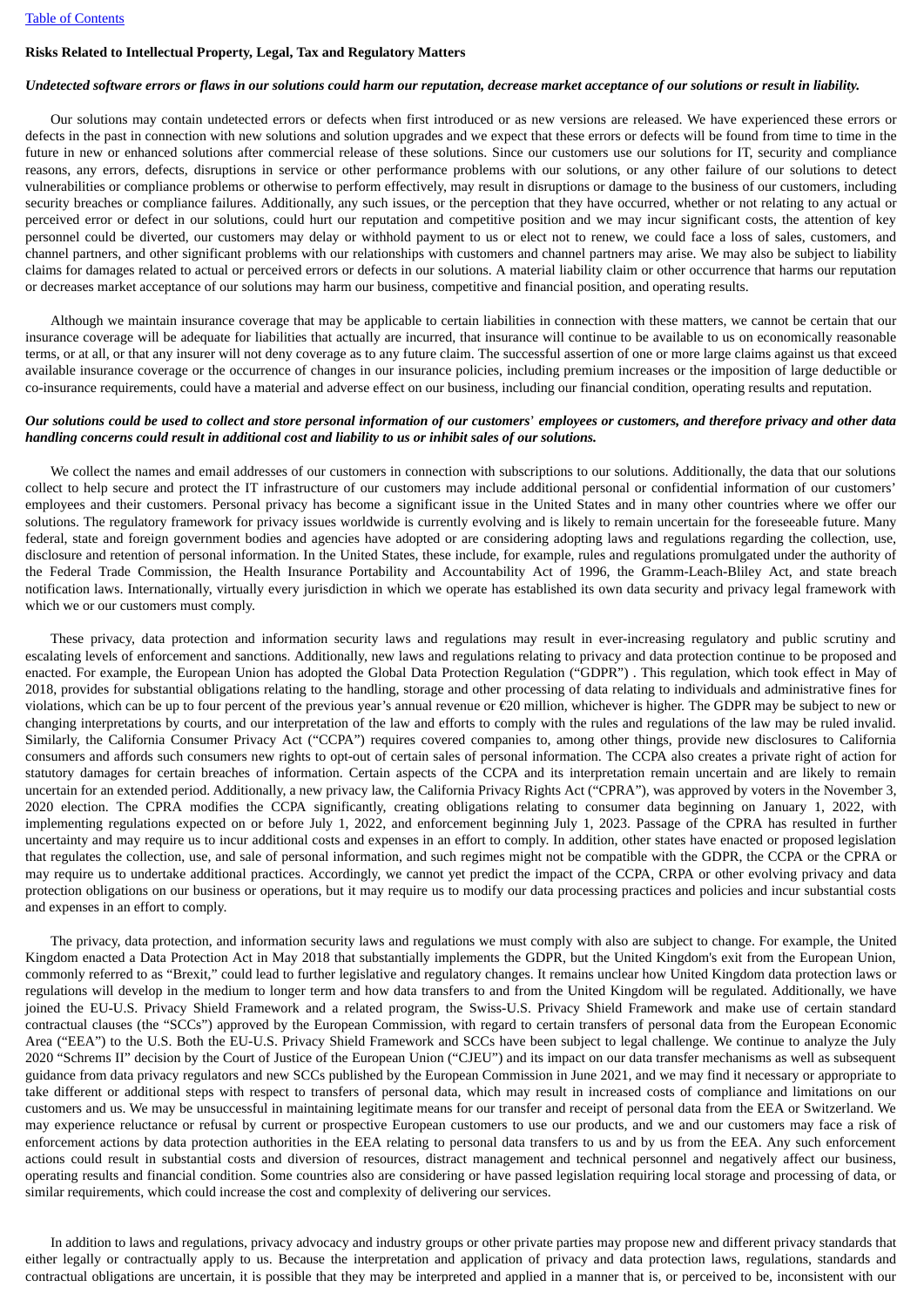data management practices or the features of our solutions. If so, in addition to the possibility of regulatory investigations and enforcement actions, fines, lawsuits and other claims, other forms of injunctive or operations-limiting relief, and damage to our reputations and loss of goodwill, we could be required to fundamentally change our business activities and practices or modify our solutions and may face limitations in our ability to develop new solutions and features, any of which could have an adverse effect on our business. Any inability to adequately address privacy concerns, even if unfounded, or any actual or perceived inability to comply with applicable privacy or data protection laws, regulations and privacy standards, could result in cost and liability to us, damage our reputation, inhibit sales of subscriptions and harm our business.

Furthermore, the costs of compliance with, and other burdens imposed by, the laws, regulations, and privacy standards that are applicable to the businesses of our customers may limit the use and adoption of, and reduce the overall demand for, our solutions. Privacy concerns, whether valid or not valid, may inhibit market adoption of our solutions particularly in certain industries and foreign countries.

### Our solutions contain third-party open source software components, and our failure to comply with the terms of the underlying open source software *licenses could restrict our ability to sell our solutions.*

Our solutions contain software licensed to us by third-parties under so-called "open source" licenses, including the GNU General Public License, the GNU Lesser General Public License, the BSD License, the Apache License and others. From time to time, there have been claims against companies that distribute or use open source software in their products and services, asserting that such open source software infringes the claimants' intellectual property rights. We could be subject to suits by parties claiming that what we believe to be licensed open source software infringes their intellectual property rights. Use and distribution of open source software may entail greater risks than use of third-party commercial software, as open source licensors generally do not provide warranties or other contractual protections regarding infringement claims or the quality of the code. In addition, certain open source licenses require that source code for software programs that are subject to the license be made available to the public and that any modifications or derivative works to such open source software continue to be licensed under the same terms. If we combine our proprietary software with open source software in certain ways, we could, in some circumstances, be required to release the source code of our proprietary software to the public. Disclosing the source code of our proprietary software could make it easier for cyber attackers and other third parties to discover vulnerabilities in or to defeat the protections of our solutions, which could result in our solutions failing to provide our customers with the security they expect from our services. This could harm our business and reputation. Disclosing our proprietary source code also could allow our competitors to create similar products with lower development effort and time and ultimately could result in a loss of sales for us. Any of these events could have a material adverse effect on our business, operating results and financial condition.

Although we monitor our use of open source software in an effort both to comply with the terms of the applicable open source licenses and to avoid subjecting our solutions to conditions we do not intend, the terms of many open source licenses have not been interpreted by U.S. courts, and there is a risk that these licenses could be construed in a way that could impose unanticipated conditions or restrictions on our ability to commercialize our solutions. In this event, we could be required to seek licenses from third parties to continue offering our solutions, to make our proprietary code generally available in source code form, to re-engineer our solutions or to discontinue the sale of our solutions if re-engineering could not be accomplished on a timely basis, any of which could adversely affect our business, operating results and financial condition.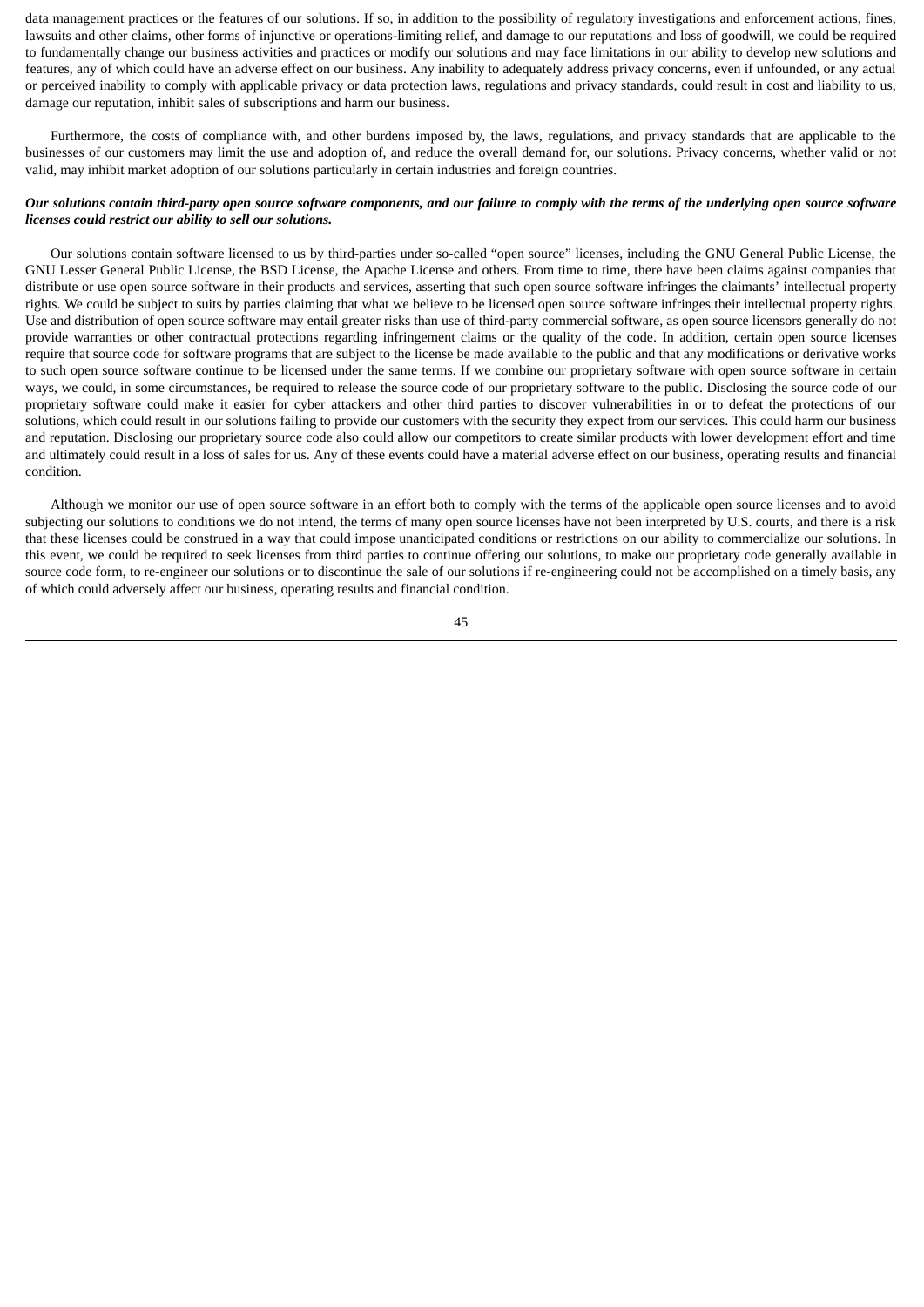### We use third-party software and data that may be difficult to replace or cause errors or failures of our solutions that could lead to lost customers or *harm to our reputation and our operating results.*

We license third-party software as well as security and compliance data from various third parties to deliver our solutions. In the future, this software or data may not be available to us on commercially reasonable terms, or at all. Any loss of the right to use any of this software or data could result in delays in the provisioning of our solutions until equivalent technology or data is either developed by us, or, if available, is identified, obtained and integrated, which could harm our business. In addition, any errors or defects in or failures of this third-party software or data could result in errors or defects in our solutions or cause our solutions to fail, which could harm our business and be costly to correct. Many of these providers attempt to impose limitations on their liability for such errors, defects or failures, and if enforceable, we may have additional liability to our customers or third-party providers that could harm our reputation and increase our operating costs.

We will need to maintain our relationships with third-party software and data providers, and to obtain software and data from such providers that do not contain any errors or defects. Any failure to do so could adversely impact our ability to deliver effective solutions to our customers and could harm our operating results.

### Failure to protect our proprietary technology and intellectual property rights could substantially harm our business and operating results.

The success of our business depends in part on our ability to protect and enforce our trade secrets, trademarks, copyrights, patents and other intellectual property rights. We attempt to protect our intellectual property under copyright, trade secret, patent and trademark laws, and through a combination of confidentiality procedures, contractual provisions and other methods, all of which offer only limited protection.

We primarily rely on our unpatented proprietary technology and trade secrets. Despite our efforts to protect our proprietary technology and trade secrets, unauthorized parties may attempt to misappropriate, reverse engineer or otherwise obtain and use them. The contractual provisions that we enter into with employees, consultants, partners, vendors and customers may not prevent unauthorized use or disclosure of our proprietary technology or intellectual property rights and may not provide an adequate remedy in the event of unauthorized use or disclosure of our proprietary technology or intellectual property rights. Moreover, policing unauthorized use of our technologies, solutions and intellectual property is difficult, expensive and timeconsuming, particularly in foreign countries where the laws may not be as protective of intellectual property rights as those in the United States and where mechanisms for enforcement of intellectual property rights may be weak. We may be unable to determine the extent of any unauthorized use or infringement of our solutions, technologies or intellectual property rights.

The process of obtaining patent protection is expensive and time-consuming, and we may not be able to prosecute all necessary or desirable patent applications at a reasonable cost or in a timely manner, if at all. We may choose not to seek patent protection for certain innovations and may choose not to pursue patent protection in certain jurisdictions.

Furthermore, it is possible that our patent applications may not result in granted patents, that the scope of our issued patents will be limited or not provide the coverage originally sought, that our issued patents will not provide us with any competitive advantages, or that our patents and other intellectual property rights may be challenged by others or invalidated through administrative processes or litigation. In addition, issuance of a patent does not guarantee that we have an absolute right to practice the patented invention. As a result, we may not be able to obtain adequate patent protection or to enforce our issued patents effectively.

From time to time, legal action by us may be necessary to enforce our patents and other intellectual property rights, to protect our trade secrets, to determine the validity and scope of the intellectual property rights of others or to defend against claims of infringement or invalidity. Such litigation could result in substantial costs and diversion of resources and could negatively affect our business, operating results and financial condition. If we are unable to protect our intellectual property rights, we may find ourselves at a competitive disadvantage to others who need not incur the additional expense, time and effort required to create the innovative solutions that have enabled us to be successful to date.

## Assertions by third parties of infringement or other violations by us of their intellectual property rights could result in significant costs and harm our *business and operating results.*

Patent and other intellectual property disputes are common in our industry. Some companies, including some of our competitors, own large numbers of patents, copyrights and trademarks, which they may use to assert claims against us. Third parties may in the future assert claims of infringement, misappropriation or other violations of intellectual property rights against us. They may also assert such claims against our customers or channel partners whom we typically indemnify against claims that our solutions infringe, misappropriate or otherwise violate the intellectual property rights of third parties. As the numbers of products and competitors in our market increase and overlaps occur, claims of infringement, misappropriation and other violations of intellectual property rights may increase. Any claim of infringement, misappropriation or other violation of intellectual property rights by a third party, even those without merit, could cause us to incur substantial costs defending against the claim and could distract our management from our business.

The patent portfolios of our most significant competitors are larger than ours. This disparity may increase the risk that they may sue us for patent infringement and may limit our ability to counterclaim for patent infringement or settle through patent cross-licenses. In addition, future assertions of patent rights by third parties, and any resulting litigation, may involve patent holding companies or other adverse patent owners who have no relevant product revenues and against whom our own patents may therefore provide little or no deterrence or protection. There can be no assurance that we will not be found to infringe or otherwise violate any third-party intellectual property rights or to have done so in the past.

An adverse outcome of a dispute may require us to:

- pay substantial damages, including treble damages, if we are found to have willfully infringed a third party's patents or copyrights;
- cease making, licensing or using solutions that are alleged to infringe or misappropriate the intellectual property of others;
- expend additional development resources to attempt to redesign our solutions or otherwise develop non-infringing technology, which may not be successful;
- enter into potentially unfavorable royalty or license agreements in order to obtain the right to use necessary technologies or intellectual property rights; and
- indemnify our partners and other third parties.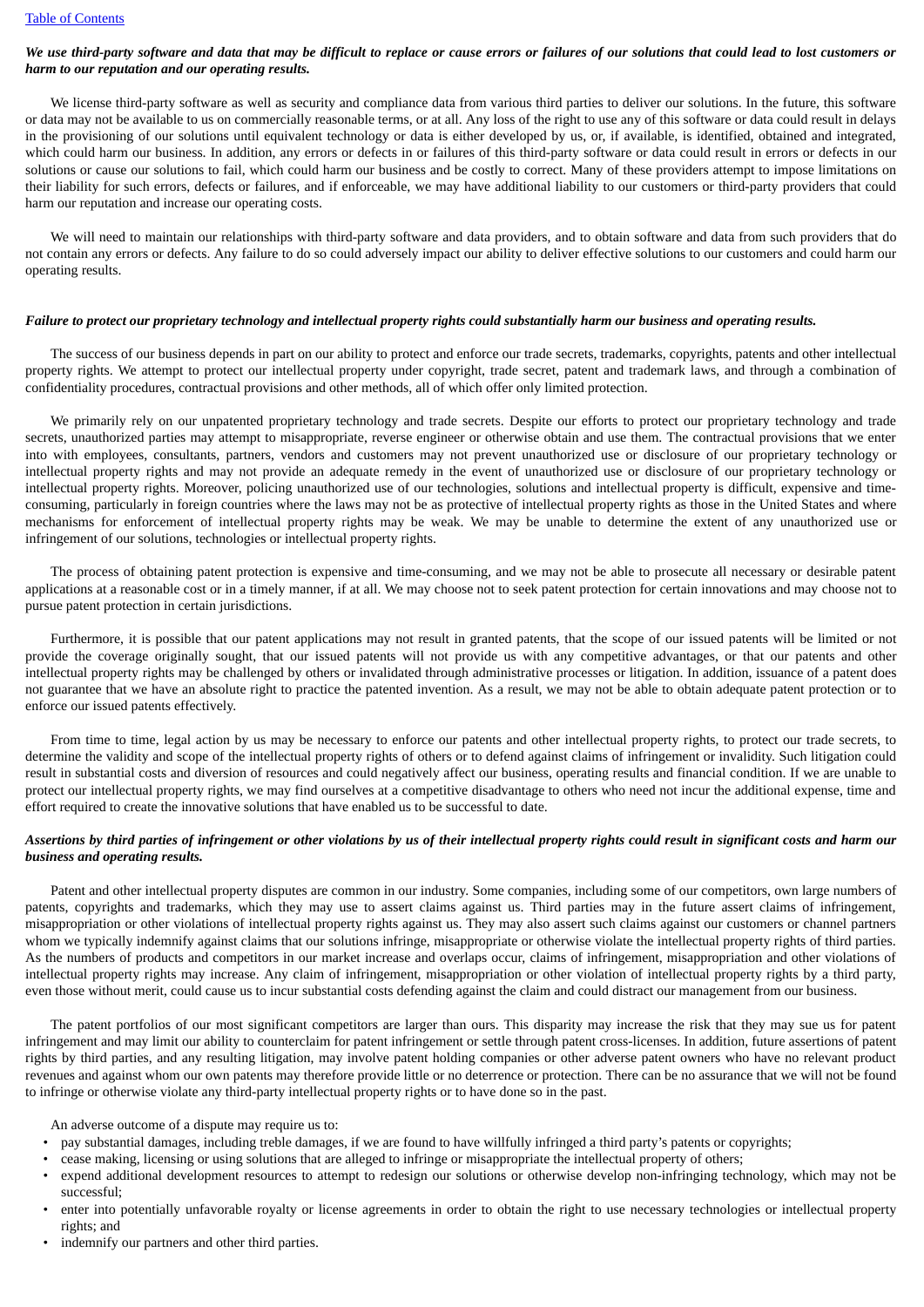In addition, royalty or licensing agreements, if required or desirable, may be unavailable on terms acceptable to us, or at all, and may require significant royalty payments and other expenditures. Some licenses may also be non-exclusive, and therefore our competitors may have access to the same technology licensed to us. Any of the foregoing events could seriously harm our business, financial condition and results of operations.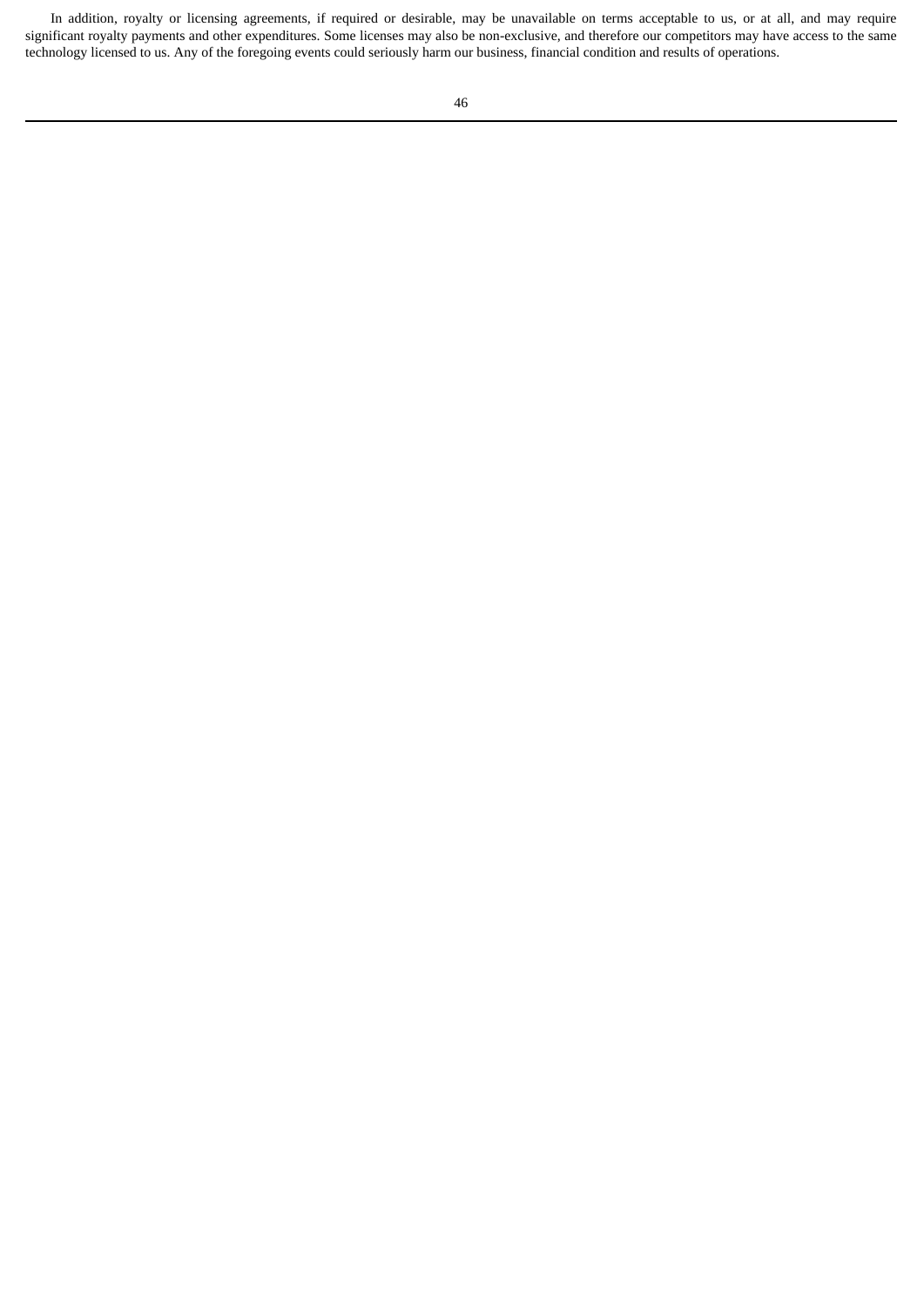### Governmental export or import controls could subject us to liability if we violate them or limit our ability to compete in foreign markets.

Our solutions are subject to U.S. export controls, specifically, the Export Administration Regulations and economic sanctions enforced by the Office of Foreign Assets Control. We incorporate encryption technology into certain of our solutions. These encryption solutions and the underlying technology may be exported only with the required export authorizations, including by license, a license exception or other appropriate government authorizations. U.S. export controls may require submission of an encryption registration, product classification and/or annual or semi-annual reports. Governmental regulation of encryption technology and regulation of imports or exports of encryption products, or our failure to obtain required import or export authorization for our solutions, when applicable, could harm our international sales and adversely affect our revenues. Compliance with applicable regulatory requirements regarding the export of our solutions, including with respect to new releases of our solutions, may create delays in the introduction of our solutions in international markets, prevent our customers with international operations from deploying our solutions throughout their globally-distributed systems or, in some cases, prevent the export of our solutions to some countries altogether. In addition, various countries regulate the import of our appliance-based solutions and have enacted laws that could limit our ability to distribute solutions or could limit our customers' ability to implement our solutions in those countries. Any new export or import restrictions, new legislation or shifting approaches in the enforcement or scope of existing regulations, or in the countries, persons or technologies targeted by such regulations, could result in decreased use of our solutions by existing customers with international operations, declining adoption of our solutions by new customers with international operations and decreased revenues. If we fail to comply with export and import regulations, we may be fined or other penalties could be imposed, including denial of certain export privileges.

### If we are required to collect higher sales and use or other taxes on the solutions we sell, we may be subject to liability for past sales and our future sales *may decrease.*

Taxing jurisdictions, including state and local entities, have differing rules and regulations governing sales and use or other taxes, and these rules and regulations are subject to varying interpretations that may change over time. In particular, the applicability of sales taxes to our subscription services in various jurisdictions is unclear. It is possible that we could face sales tax audits and that our liability for these taxes could exceed our estimates as tax authorities could still assert that we are obligated to collect additional amounts as taxes from our customers and remit those taxes to those authorities. We could also be subject to audits with respect to state and international jurisdictions for which we may not have accrued tax liabilities. A successful assertion that we should be collecting additional sales or other taxes on our services in jurisdictions where we have not historically done so and do not accrue for sales taxes could result in substantial tax liabilities for past sales, discourage customers from purchasing our solutions or otherwise harm our business and operating results.

### Changes in our income tax provision or adverse outcomes resulting from examination of our income tax returns could adversely affect our operating *results. We could be subject to additional taxes.*

We are subject to income taxes in the United States and various foreign jurisdictions, and our domestic and international tax liabilities are subject to the allocation of expenses in differing jurisdictions. Our tax rate is affected by changes in the mix of earnings and losses in countries with differing statutory tax rates, certain non-deductible expenses and excess tax benefits arising from stock-based compensation, other tax benefits and credits, and the valuation of deferred tax assets and liabilities. Increases in our effective tax rate could harm our operating results.

Additionally, significant judgment is required in evaluating our tax positions and our worldwide tax provisions. During the ordinary course of business, there are many activities and transactions for which the ultimate tax determination is uncertain. In addition, our tax obligations and effective tax rates could be adversely affected by changes in the relevant tax, accounting and other laws, regulations, principles and interpretations, including those relating to income tax nexus, by recognizing tax losses or lower than anticipated earnings in jurisdictions where we have lower statutory rates and higher than anticipated earnings in jurisdictions where we have higher statutory rates, by changes in foreign currency exchange rates, or by changes in the valuation of our deferred tax assets and liabilities. We may be audited in various jurisdictions, and such jurisdictions may assess additional taxes, sales taxes and valueadded taxes against us. Although we believe our tax estimates are reasonable, the final determination of any tax audits or litigation could be materially different from our historical tax provisions and accruals, which could have a material adverse effect on our operating results or cash flows in the period or periods for which a determination is made.

#### **Risks Related to Ownership of Our Common Stock**

### Market volatility may affect our stock price and the value of an investment in our common stock and could subject us to litigation.

The trading price of our common stock has been, and may continue to be, subject to significant fluctuations in response to a number of factors, most of which we cannot predict or control, including:

- announcements of new solutions, services or technologies, commercial relationships, acquisitions or other events by us or our competitors;
- fluctuations in stock market prices and trading volumes of securities of similar companies;
- general market conditions and overall fluctuations in U.S. equity markets;
- variations in our operating results, or the operating results of our competitors;
- changes in our financial guidance or securities analysts' estimates of our financial performance;
- changes in accounting principles;
- sales of large blocks of our common stock, including sales by our executive officers, directors and significant stockholders;
- additions or departures of any of our key personnel;
- announcements related to litigation;
- changing legal or regulatory developments in the United States and other countries; and
- discussion of us or our stock price by the financial press and in online investor communities.

In addition, the stock market in general, and the stocks of technology companies such as ours in particular, have experienced substantial price and volume volatility that is often seemingly unrelated to the operating performance of particular companies. These broad market fluctuations may cause the trading price of our common stock to decline. In the past, securities class action litigation has often been brought against a company after a period of volatility in the trading price of its common stock. We may become involved in this type of litigation in the future. Any securities litigation claims brought against us could result in substantial expenses and the diversion of our management's attention from our business.

#### *Our actual operating results may differ significantly from our guidance.*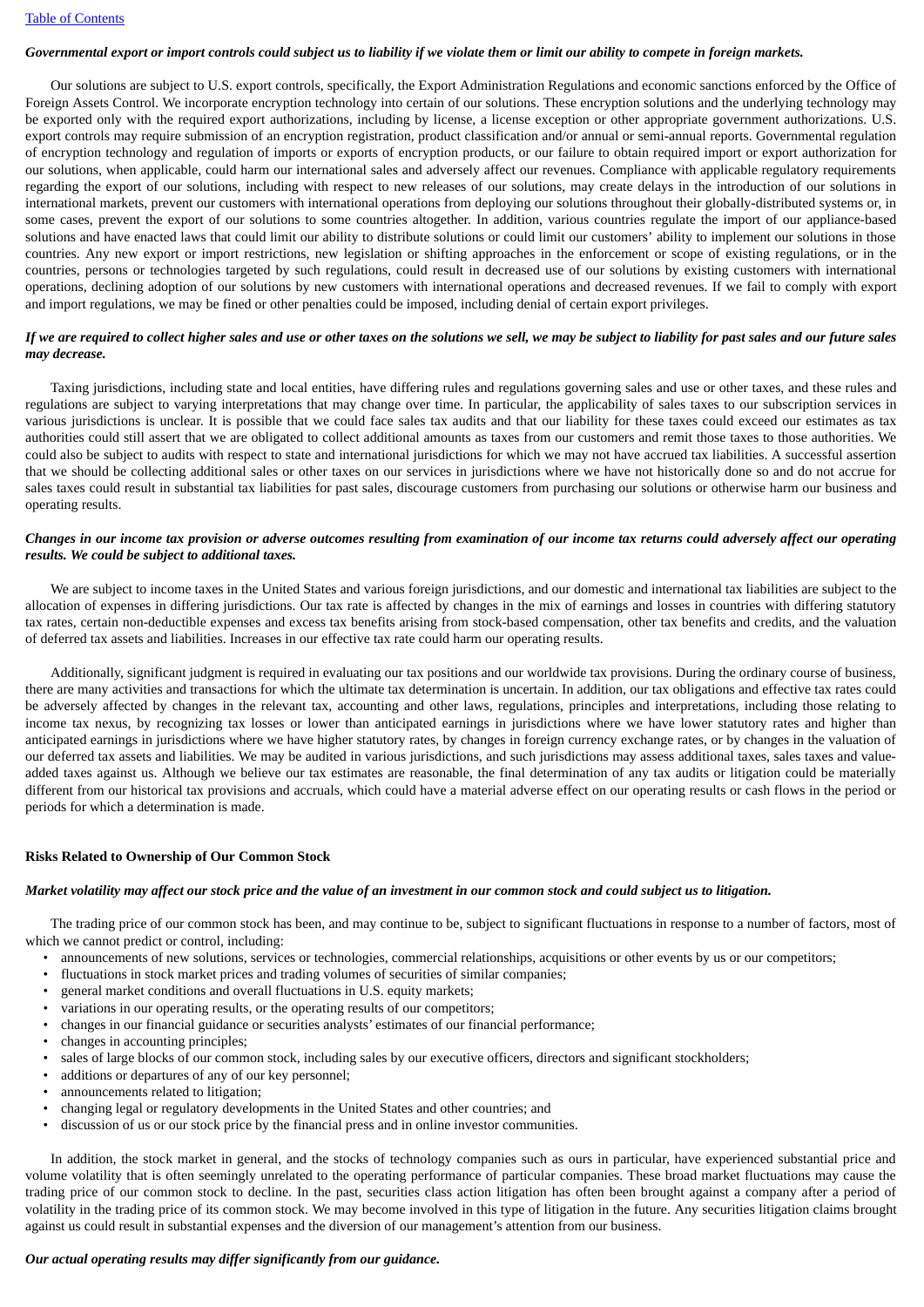From time to time, we have released, and may continue to release, guidance in our quarterly earnings conference calls, quarterly earnings releases, or otherwise, regarding our future performance that represents our management's estimates as of the date of release. This guidance, which includes forwardlooking statements, has been and will be based on projections prepared by our management. These projections are not prepared with a view toward compliance with published guidelines of the American Institute of Certified Public Accountants, and neither our registered public accountants nor any other independent expert or outside party compiles or examines the projections. Accordingly, no such person expresses any opinion or any other form of assurance with respect to the projections.

Projections are based upon a number of assumptions and estimates that, while presented with numerical specificity, are inherently subject to significant business, economic and competitive uncertainties and contingencies, many of which are beyond our control and are based upon specific assumptions with respect to future business decisions, some of which will change. We intend to state possible outcomes as high and low ranges which are intended to provide a sensitivity analysis as variables are changed but are not intended to imply that actual results could not fall outside of the suggested ranges. The principal reason that we release guidance is to provide a basis for our management to discuss our business outlook with analysts and investors. We do not accept any responsibility for any projections or reports published by any such third parties.

Guidance is necessarily speculative in nature, and it can be expected that some or all of the assumptions underlying the guidance furnished by us will not materialize or will vary significantly from actual results. Accordingly, our guidance is only an estimate of what management believes is realizable as of the date of release. Actual results may vary from our guidance and the variations may be material. In light of the foregoing, investors are urged not to rely upon our guidance in making an investment decision regarding our common stock.

Any failure to successfully implement our operating strategy or the occurrence of any of the events or circumstances set forth in this "Risk Factors" section in this Quarterly Report on Form 10-Q could result in our actual operating results being different from our guidance, and the differences may be adverse and material.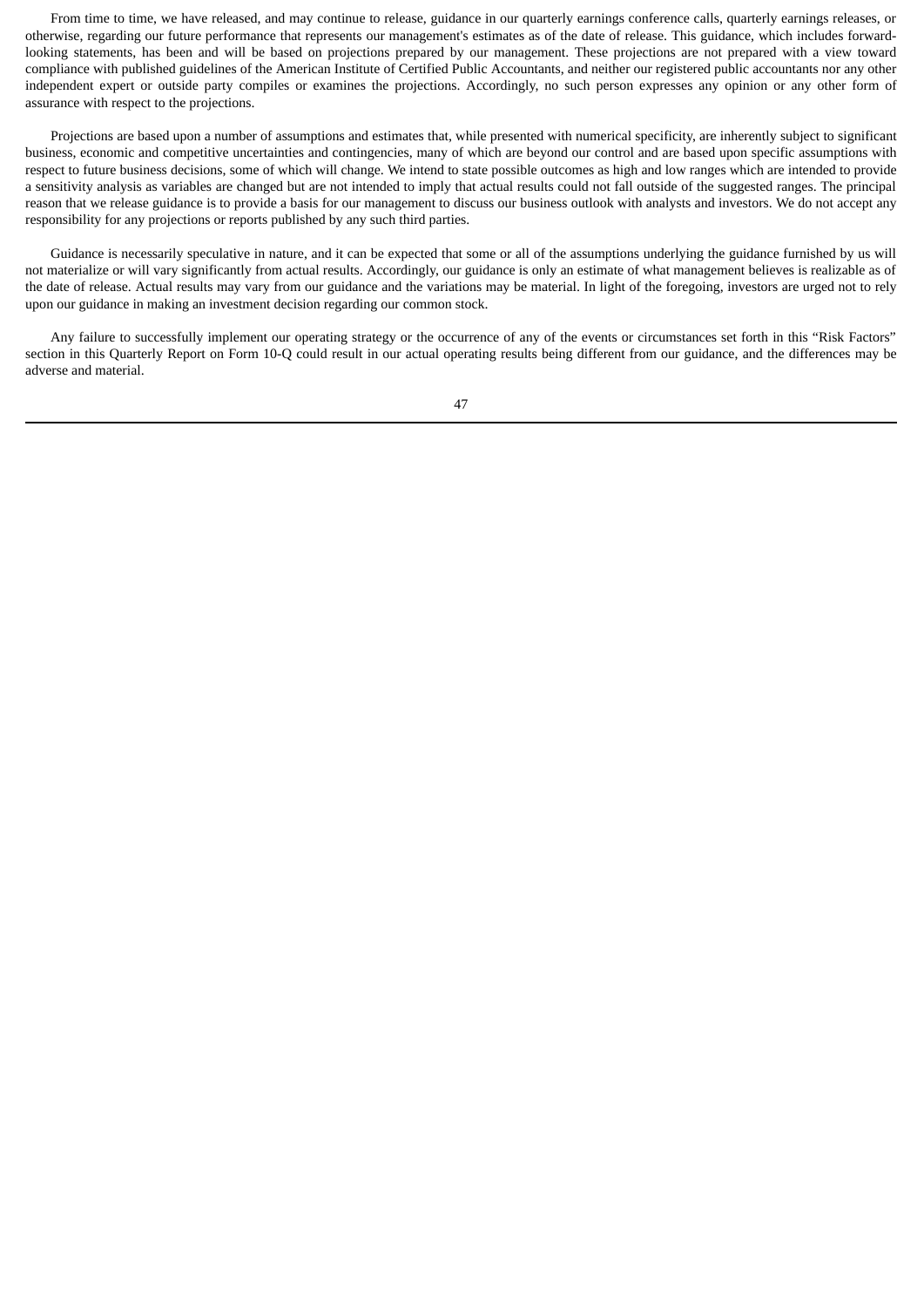## *Future sales of shares by existing stockholders could cause our stock price to decline.*

The market price of shares of our common stock could decline as a result of substantial sales of our common stock, particularly sales by our directors, executive officers, employees and significant stockholders, a large number of shares of our common stock becoming available for sale, or the perception in the market that holders of a large number of shares intend to sell their shares. As of March 31, 2022, we had approximately 38.9 million shares of our common stock outstanding.

In addition, as of March 31, 2022, there were approximately 0.9 million restricted stock units and options to purchase approximately 1.9 million shares of our common stock outstanding. If such options are exercised and restricted stock units are released, these additional shares will become available for sale. As of March 31, 2022, we had an aggregate of 10.0 million shares of our common stock reserved for future issuance under our 2012 Equity Incentive Plan and 0.6 million shares reserved for future purchase under our 2021 Employee Stock Purchase Plan, which can be freely sold in the public market upon issuance. If a large number of these shares are sold in the public market, the sales could reduce the trading price of our common stock.

## We cannot quarantee that our stock repurchase program will be fully consummated or that it will enhance stockholder value, and any stock *repurchases we make could affect the price of our common stock.*

On February 12, 2018, we announced a \$100.0 million stock repurchase program. On each of October 30, 2018, October 30, 2019, May 7, 2020, February 10, 2021, we announced that our board of directors had authorized an increase of \$100.0 million, and on each of November 3, 2021 and May 4, 2022, we announced that our board of directors had authorized an increase of \$200.0 million to the share repurchase program, resulting in an aggregate authorization of \$900.0 million to date. Although our board of directors authorized this stock repurchase program, we are not obligated to repurchase any specific dollar amount or to acquire any specific number of shares. The stock repurchase program could affect the price of our common stock, increase volatility and diminish our cash reserves. In addition, it may be suspended or terminated at any time, which may result in a decrease in the price of our common stock. During the three months ended March 31, 2022, we repurchased 0.4 million shares of our common stock for approximately \$46.6 million. As of March 31, 2022, approximately \$225.2 million remained available for share repurchases pursuant to our share repurchase program.

## We do not intend to pay dividends on our common stock and therefore any returns will be limited to the value of our stock.

We have never declared or paid any cash dividend on our common stock. We currently anticipate that we will retain future earnings for the development, operation and expansion of our business and do not anticipate declaring or paying any cash dividends for the foreseeable future. Any return to stockholders will therefore be limited to the value of their stock.

## Anti-takeover provisions in our charter documents and under Delaware law could make an acquisition of us, which may be beneficial to our stockholders, more difficult and may prevent attempts by our stockholders to replace or remove our current management.

Our amended and restated certificate of incorporation and amended and restated bylaws contain provisions that may delay or prevent an acquisition of us or a change in our management. These provisions include:

- authorizing "blank check" preferred stock, which could be issued by our board of directors without stockholder approval and may contain voting, liquidation, dividend and other rights superior to our common stock, which would increase the number of outstanding shares and could thwart a takeover attempt;
- a classified board of directors whose members can only be dismissed for cause;
- the prohibition on actions by written consent of our stockholders;
- the limitation on who may call a special meeting of stockholders;
- the establishment of advance notice requirements for nominations for election to our board of directors or for proposing matters that can be acted upon at stockholder meetings; and
- the requirement of at least two-thirds of the outstanding capital stock to amend any of the foregoing second through fifth provisions.

In addition, because we are incorporated in Delaware, we are governed by the provisions of Section 203 of the Delaware General Corporation Law, which limits the ability of stockholders owning in excess of 15% of our outstanding voting stock to merge or combine with us. Although we believe these provisions collectively provide for an opportunity to obtain greater value for stockholders by requiring potential acquirers to negotiate with our board of directors, they would apply even if an offer rejected by our board of directors were considered beneficial by some stockholders. In addition, these provisions may frustrate or prevent any attempts by our stockholders to replace or remove our current management by making it more difficult for stockholders to replace members of our board of directors, which is responsible for appointing the members of our management.

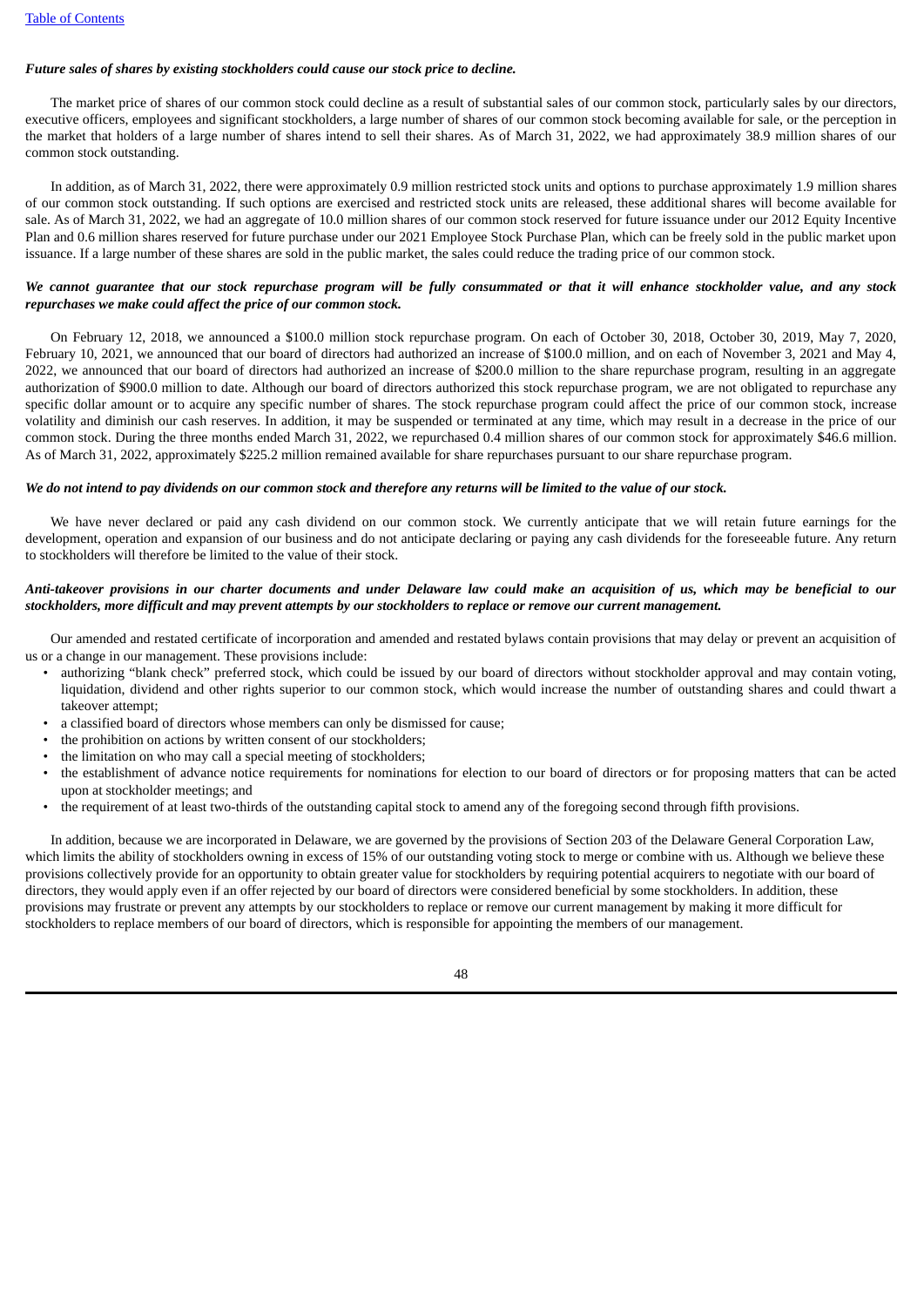## **General Risk Factors**

### Disruptive technologies could gain wide adoption and supplant our cloud-based IT, security and compliance solutions, thereby weakening our sales *and harming our results of operations.*

The introduction of products and services embodying new technologies could render our existing solutions obsolete or less attractive to customers. Our business could be harmed if new IT, security and compliance technologies are widely adopted. We may not be able to successfully anticipate or adapt to changing technology or customer requirements on a timely basis, or at all. If we fail to keep up with technological changes or to convince our customers and potential customers of the value of our solutions even in light of new technologies, our business could be harmed and our revenues may decline.

#### *We may not maintain profitability in the future.*

We may not be able to sustain or increase our growth or maintain profitability in the future. We plan to continue to invest in our infrastructure, new solutions, research and development and sales and marketing, and as a result, we cannot assure you that we will maintain profitability. We may incur losses in the future for a number of reasons, including without limitation, the other risks and uncertainties described in this Quarterly Report on Form 10-Q. Additionally, we may encounter unforeseen operating expenses, difficulties, complications, delays and other unknown factors that may result in losses in future periods. If our revenue growth does not meet our expectations in future periods, our financial performance may be harmed and we may not again achieve or maintain profitability in the future.

### Forecasts of market growth may prove to be inaccurate, and even if the markets in which we compete achieve the forecasted growth, there can be no *assurance that our business will grow at similar rates, or at all.*

Growth forecasts relating to the expected growth in the market for IT, security and compliance and other markets are subject to significant uncertainty and are based on assumptions and estimates which may prove to be inaccurate. Even if these markets experience the forecasted growth, we may not grow our business at similar rates, or at all. Our growth is subject to many factors, including our success in implementing our business strategy, which is subject to many risks and uncertainties. Accordingly, forecasts of market growth should not be taken as indicative of our future growth.

### Our financial results are based in part on our estimates or judgments relating to our critical accounting policies. These estimates or judgments may prove to be incorrect, which could harm our operating results and result in a decline in our stock price.

The preparation of financial statements in conformity with U.S. GAAP requires management to make estimates and assumptions that affect the amounts reported in the condensed consolidated financial statements and accompanying notes. We base our estimates on historical experience and on various other assumptions that we believe to be reasonable under the circumstances, as provided in the section titled "Part I, Item 2 - Management's Discussion and Analysis of Financial Condition and Results of Operations," the results of which form the basis for making judgments about the carrying values of assets, liabilities, equity, revenues and expenses that are not readily apparent from other sources. Our operating results may be adversely affected if our assumptions change or if actual circumstances differ from those in our assumptions, which could cause our operating results to fall below the expectations of securities analysts and investors, resulting in a decline in our stock price. Significant assumptions and estimates used in preparing our condensed consolidated financial statements include those related to revenue recognition, accounting for income taxes and stock-based compensation.

### Changes in financial accounting standards may cause adverse and unexpected revenue fluctuations and impact our reported results of operations.

We prepare our financial statements in accordance with U.S. GAAP. These principles are subject to interpretation by the SEC and various bodies formed to interpret and create appropriate accounting principles. A change in these accounting standards or practices could harm our operating results and could have a significant effect on our reporting of transactions and reported results and may even retroactively affect previously reported transactions. New accounting pronouncements and varying interpretations of accounting pronouncements have occurred and may occur in the future. Changes to existing rules or the questioning of current practices may harm our operating results or require that we make significant changes to our systems, processes and controls or the way we conduct our business.

## If we fail to maintain an effective system of internal control over financial reporting, our ability to produce timely and accurate financial statements or *comply with applicable regulations could be impaired.*

As a public company, we are subject to the reporting requirements of the Securities Exchange Act of 1934, or the Exchange Act, the Sarbanes-Oxley Act of 2002, or the Sarbanes-Oxley Act, and the rules and regulations of the NASDAQ Stock Market. To continue to comply with the requirements of being a public company, we may need to undertake various actions, such as implementing additional internal controls and procedures and hiring additional accounting or internal audit staff.

Our internal control over financial reporting is a process designed to provide reasonable assurance regarding the reliability of financial reporting and the preparation of financial statements in accordance with U.S. GAAP. Our current controls and any new controls that we develop may become inadequate because of changes in conditions in our business. Any failure to maintain effective controls, or any difficulties encountered in their improvement, could harm our operating results or cause us to fail to meet our reporting obligations. Any failure to maintain effective internal control over financial reporting also could adversely affect the results of periodic management evaluations regarding the effectiveness of our internal control over financial reporting that we are required to include in our periodic reports we file with the SEC under Section 404 of the Sarbanes-Oxley Act. While we were able to assert in our Annual Report on Form 10-K that our internal control over financial reporting was effective as of December 31, 2021, we cannot predict the outcome of our testing in future periods. If we are unable to assert in any future reporting period that our internal control over financial reporting is effective (or if our independent registered public accounting firm is unable to express an opinion on the effectiveness of our internal controls), investors may lose confidence in our operating results and our stock price could decline. In addition, if we are unable to continue to meet these requirements, we may not be able to remain listed on the NASDAQ Stock Market.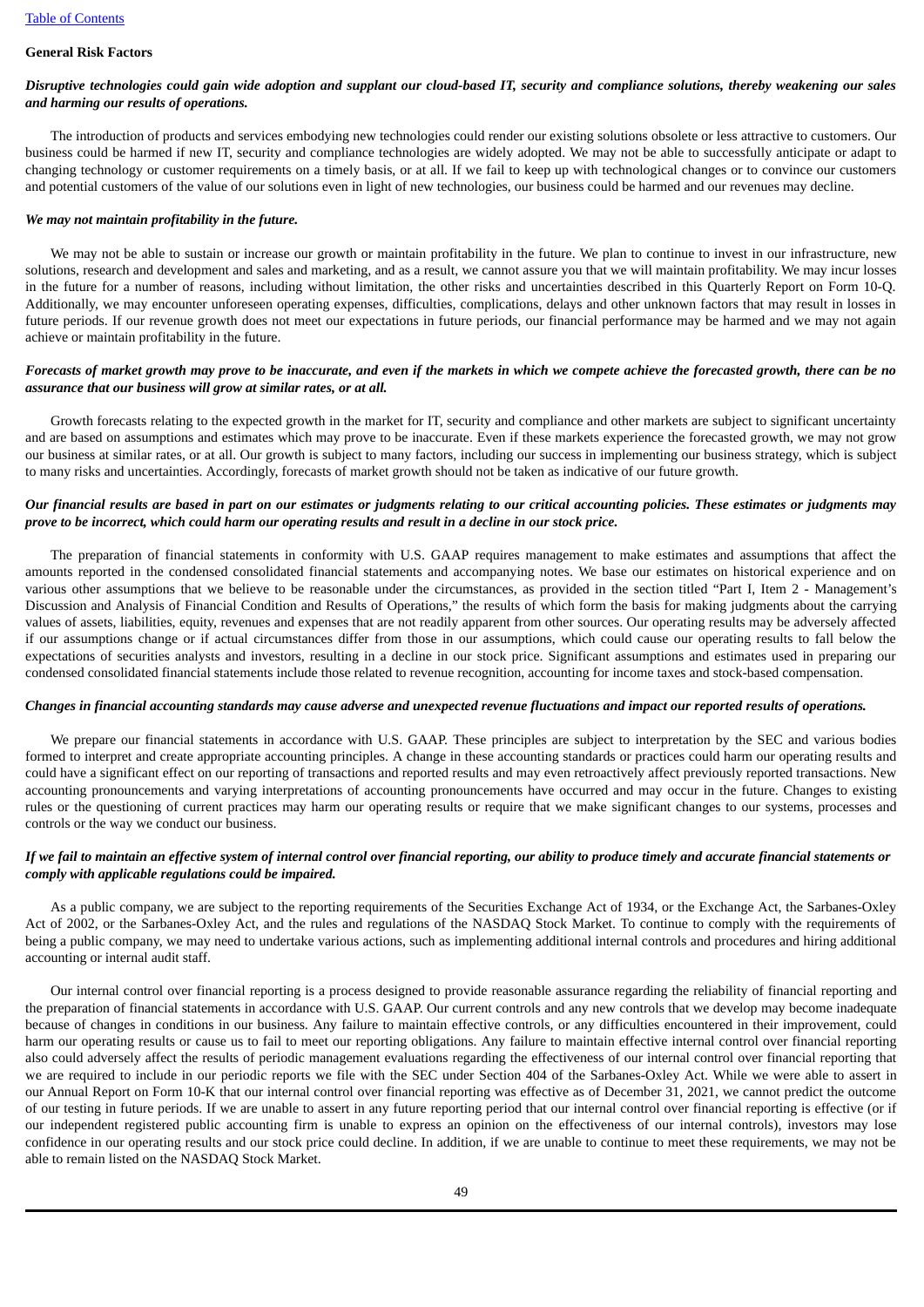## <span id="page-58-0"></span>**Item 2. Unregistered Sales of Equity Securities and Use of Proceeds**

A summary of our repurchases of common stock during the three months ended March 31, 2022 is as follows:

|                                |                         |    |                           | <b>Total Number of</b>                                                                |     | Approximate<br>Dollar<br><b>Value of Shares</b>             |
|--------------------------------|-------------------------|----|---------------------------|---------------------------------------------------------------------------------------|-----|-------------------------------------------------------------|
|                                | <b>Total Number of</b>  |    | <b>Average Price Paid</b> | <b>Shares Purchased</b><br>as Part of Publicly<br>Announced<br><b>Plan or Program</b> |     | that<br><b>May Yet Be</b><br>Purchased<br>under the Plan or |
| Period                         | <b>Shares Purchased</b> |    | per Share                 | (1)                                                                                   |     | Program (2)                                                 |
| January 1 - January 31, 2022   | 118,000                 |    | 126.31                    | 118,000                                                                               | \$. | 256,919,903                                                 |
| February 1 - February 28, 2022 | 118,500                 | -S | 122.92                    | 118,500                                                                               | \$. | 242,354,471                                                 |
| March 1 - March 31, 2022       | 131,094                 | -S | 130.52                    | 131,094                                                                               | S   | 225,243,808                                                 |
| Total                          | 367,594                 |    |                           | 367,594                                                                               |     |                                                             |

(1) On February 5, 2018, our board of directors authorized a \$100.0 million two-year share repurchase program, which was announced on February 12, 2018. On each of October 30, 2018, October 30, 2019, May 7, 2020 and February 10, 2021, we announced that our board of directors had authorized an increase of \$100.0 million, and on November 3, 2021, we announced that our board of directors had authorized an increase of \$200.0 million to the share repurchase program, resulting in an aggregate authorization of \$700.0 million as of March 31, 2022. Shares may be repurchased from time to time on the open market in accordance with Rule 10b-18 of the Exchange Act of 1934. We have entered into a pre-set trading plan adopted in accordance with Rule 10b5-1 under the Exchange Act to effect repurchases under our share repurchase program. All share repurchases have been made using cash resources. Our share repurchase program does not have an expiration date.

(2) Does not reflect the \$200 million increase to our share repurchase program announced on May 4, 2022.

# <span id="page-58-1"></span>**Item 3. Defaults upon Senior Securities**

None.

<span id="page-58-2"></span>

| Item 4. | <b>Mine Safety Disclosures</b> |  |
|---------|--------------------------------|--|
|---------|--------------------------------|--|

None.

<span id="page-58-3"></span>**Item 5. Other Information**

None.

## <span id="page-58-4"></span>**Item 6. Exhibits**

| Exhibit<br>Number | Description                                                                                                                                                                                                                      |
|-------------------|----------------------------------------------------------------------------------------------------------------------------------------------------------------------------------------------------------------------------------|
| 31.1              | Certification of Chief Executive Officer pursuant to Rule 13a-14(a) or Rule 15d-14(a) of the Securities Exchange Act of 1934, as<br>adopted pursuant to Section 302 of The Sarbanes-Oxley Act of 2002.                           |
| 31.2              | Certification of Chief Financial Officer pursuant to Rule 13a-14(a) or Rule 15d-14(a) of the Securities Exchange Act of 1934, as<br>adopted pursuant to Section 302 of The Sarbanes-Oxley Act of 2002.                           |
| 32.1              | Certification of Chief Executive Officer pursuant to Rule 13a-14(b) or Rule 15d-14(b) of the Securities Exchange Act of 1934 and<br>18 U.S.C. Section 1350 as adopted pursuant to Section 906 of The Sarbanes-Oxley Act of 2002. |
| 32.2              | Certification of Chief Financial Officer pursuant to Rule 13a-14(b) or Rule 15d-14(b) of the Securities Exchange Act of 1934 and<br>18 U.S.C. Section 1350 as adopted pursuant to Section 906 of The Sarbanes-Oxley Act of 2002. |
| <b>101 INS</b>    | Inline XBRL Instance Document - the instance document does not appear in the interactive data file because its XBRL tags are<br>embedded within the inline XBRL document.                                                        |
| <b>101 SCH</b>    | Inline XBRL Taxonomy Extension Schema Document                                                                                                                                                                                   |
| 101 CAL           | Inline XBRL Taxonomy Extension Calculation Linkbase Document.                                                                                                                                                                    |
| <b>101 DEF</b>    | Inline XBRL Taxonomy Extension Definition Linkbase Document.                                                                                                                                                                     |
| 101 LAB           | Inline XBRL Taxonomy Extension Labels Linkbase Document.                                                                                                                                                                         |
| <b>101 PRE</b>    | Inline XBRL Taxonomy Extension Presentation Linkbase Document.                                                                                                                                                                   |

104 Cover Page Interactive Data File - formatted in Inline XBRL and included as Exhibit 101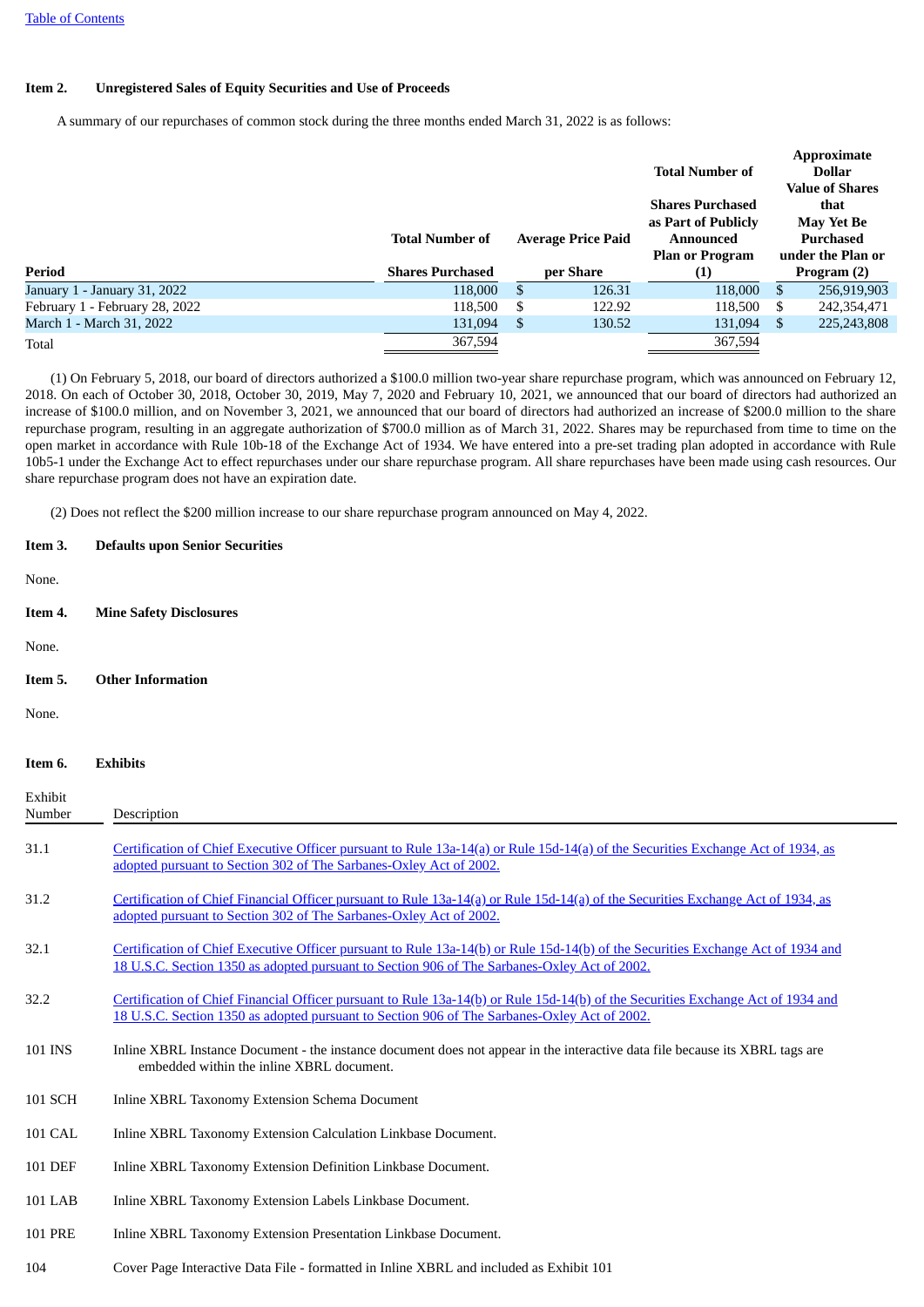Exhibits 32.1 and 32.2 are being furnished and shall not be deemed to be "filed" for purposes of Section 18 of the Securities Exchange Act of 1934, as amended (the "Exchange Act"), or otherwise subject to the liability of that section, nor shall such exhibits be deemed to be incorporated by reference in any registration statement or other document filed under the Securities Act of 1933, as amended, or the Exchange Act, except as otherwise specifically stated in such filing.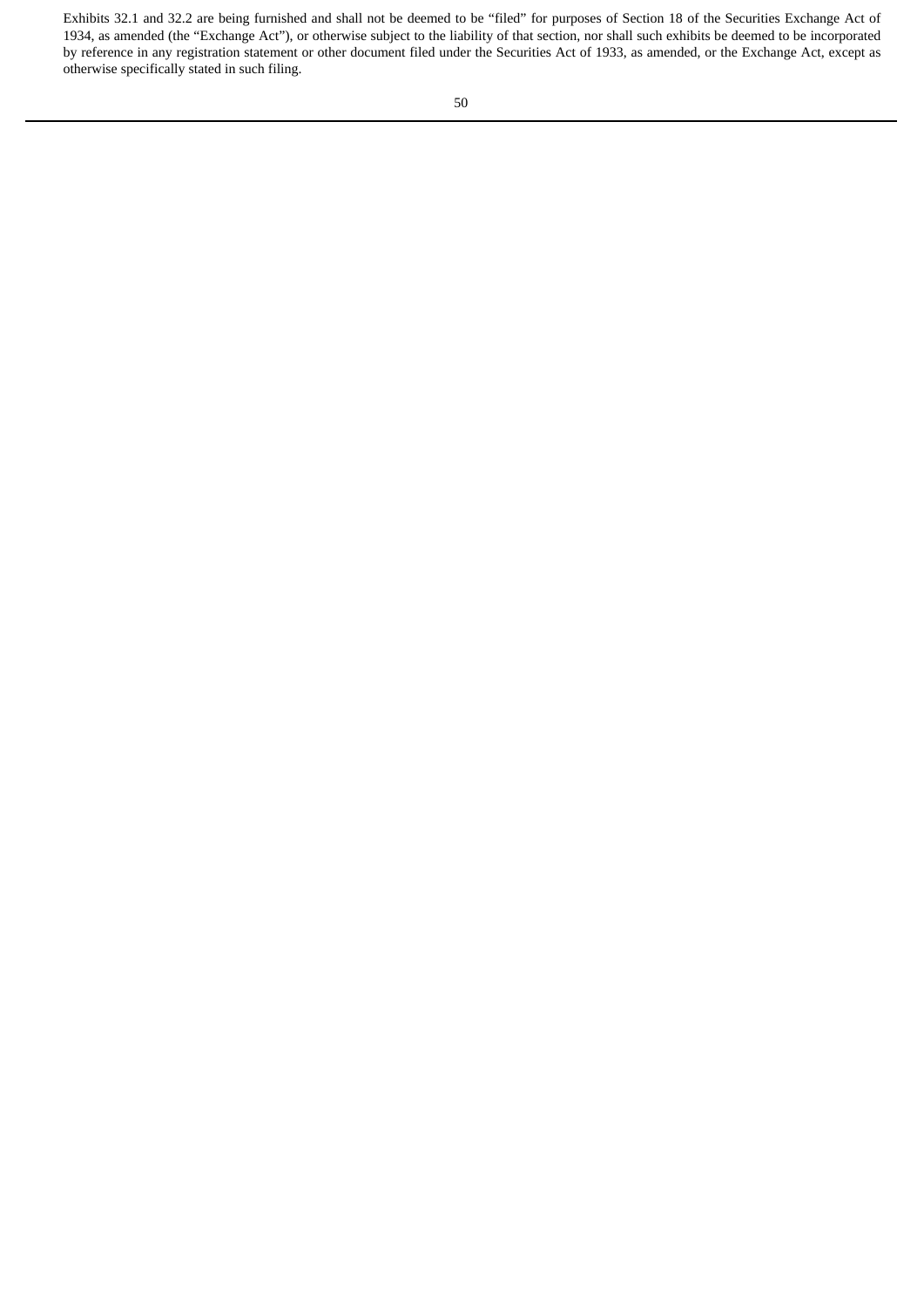## **SIGNATURES**

<span id="page-60-0"></span>Pursuant to the requirements of the Securities Exchange Act of 1934, the registrant has duly caused this report to be signed on its behalf by the undersigned, thereunto duly authorized, in the City of Foster City, State of California on May 4, 2022.

## **QUALYS, INC.**

| By: | /s/ JOO MI KIM                 |
|-----|--------------------------------|
|     | Name: Joo Mi Kim               |
|     | Title: Chief Financial Officer |
|     | (principal financial officer)  |

**By:** /s/ ARJET SKENDULI

Name: Arjet Skenduli Title: Chief Accounting Officer (principal accounting officer)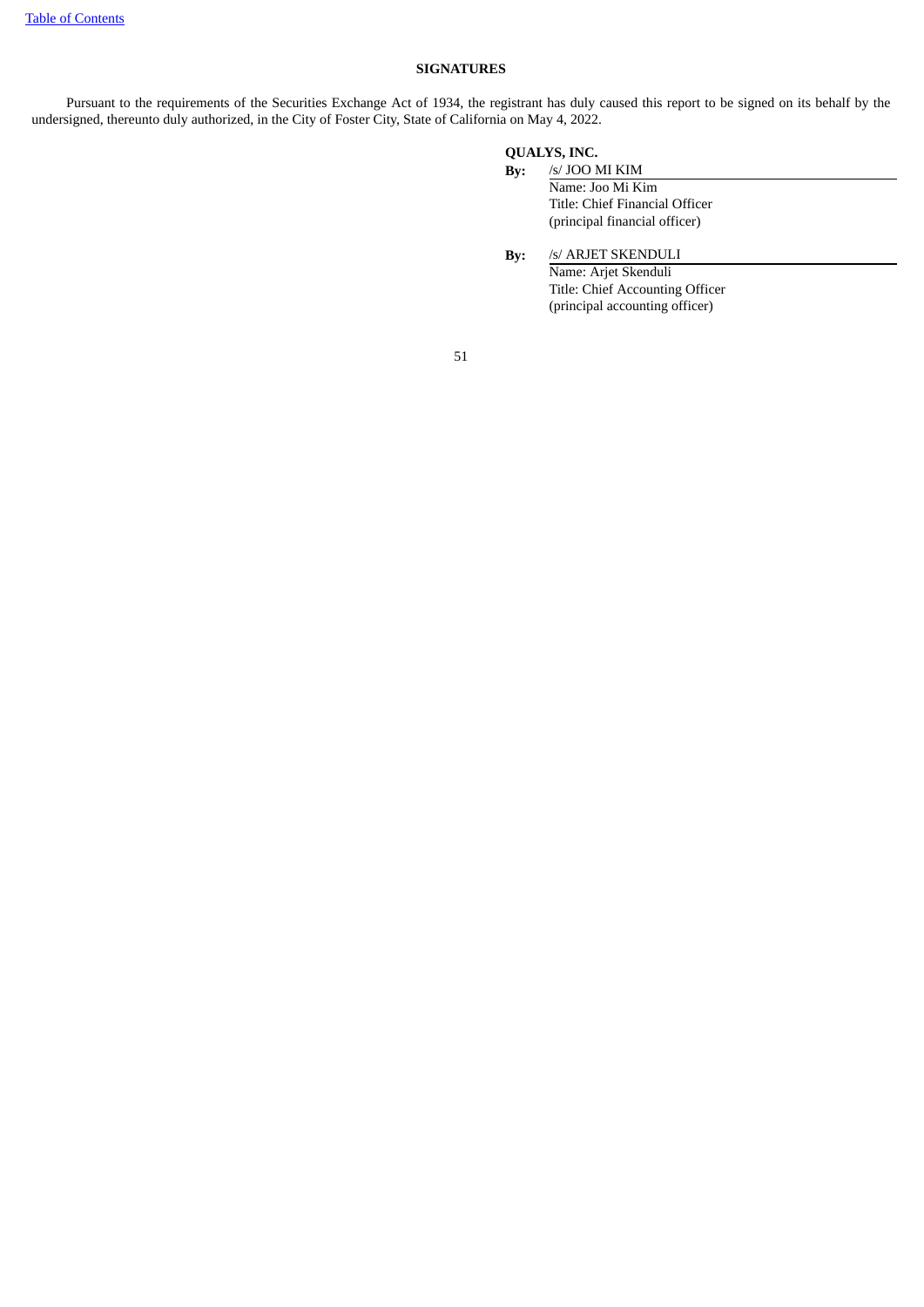## **CERTIFICATION OF CHIEF EXECUTIVE OFFICER PURSUANT TO RULE 13a-14(a) OR RULE 15d-14(a) OF THE SECURITIES EXCHANGE ACT OF 1934**

<span id="page-61-0"></span>I, Sumedh Thakar, certify that:

- 1. I have reviewed this quarterly report on Form 10-Q of Qualys, Inc.;
- 2. Based on my knowledge, this report does not contain any untrue statement of a material fact or omit to state a material fact necessary to make the statements made, in light of the circumstances under which such statements were made, not misleading with respect to the period covered by this report;
- 3. Based on my knowledge, the financial statements, and other financial information included in this report, fairly present in all material respects the financial condition, results of operations and cash flows of the registrant as of, and for, the periods presented in this report;
- 4. The registrant's other certifying officer and I are responsible for establishing and maintaining disclosure controls and procedures (as defined in Exchange Act Rules 13a-15(e) and 15d-15(e)) and internal control over financial reporting (as defined in Exchange Act Rules 13a-15(f) and 15d- $15(f)$ ) for the registrant and have:
	- (a) Designed such disclosure controls and procedures, or caused such disclosure controls and procedures to be designed under our supervision, to ensure that material information relating to the registrant, including its consolidated subsidiaries, is made known to us by others within those entities, particularly during the period in which this report is being prepared;
	- (b) Designed such internal control over financial reporting, or caused such internal control over financial reporting to be designed under our supervision, to provide reasonable assurance regarding the reliability of financial reporting and the preparation of financial statements for external purposes in accordance with generally accepted accounting principles;
	- (c) Evaluated the effectiveness of the registrant's disclosure controls and procedures and presented in this report our conclusions about the effectiveness of the disclosure controls and procedures, as of the end of the period covered by this report based on such evaluation; and
	- (d) Disclosed in this report any change in the registrant's internal control over financial reporting that occurred during the registrant's most recent fiscal quarter (the registrant's fourth fiscal quarter in the case of an annual report) that has materially affected, or is reasonably likely to materially affect, the registrant's internal control over financial reporting; and
- 5. The registrant's other certifying officer and I have disclosed, based on our most recent evaluation of internal control over financial reporting, to the registrant's auditors and the audit committee of the registrant's board of directors (or persons performing the equivalent functions):
	- (a) All significant deficiencies and material weaknesses in the design or operation of internal control over financial reporting which are reasonably likely to adversely affect the registrant's ability to record, process, summarize and report financial information; and
	- (b) Any fraud, whether or not material, that involves management or other employees who have a significant role in the registrant's internal control over financial reporting.

Date: May 4, 2022 By: /s/ SUMEDH THAKAR Sumedh Thakar President and Chief Executive Officer (principal executive officer) Qualys, Inc.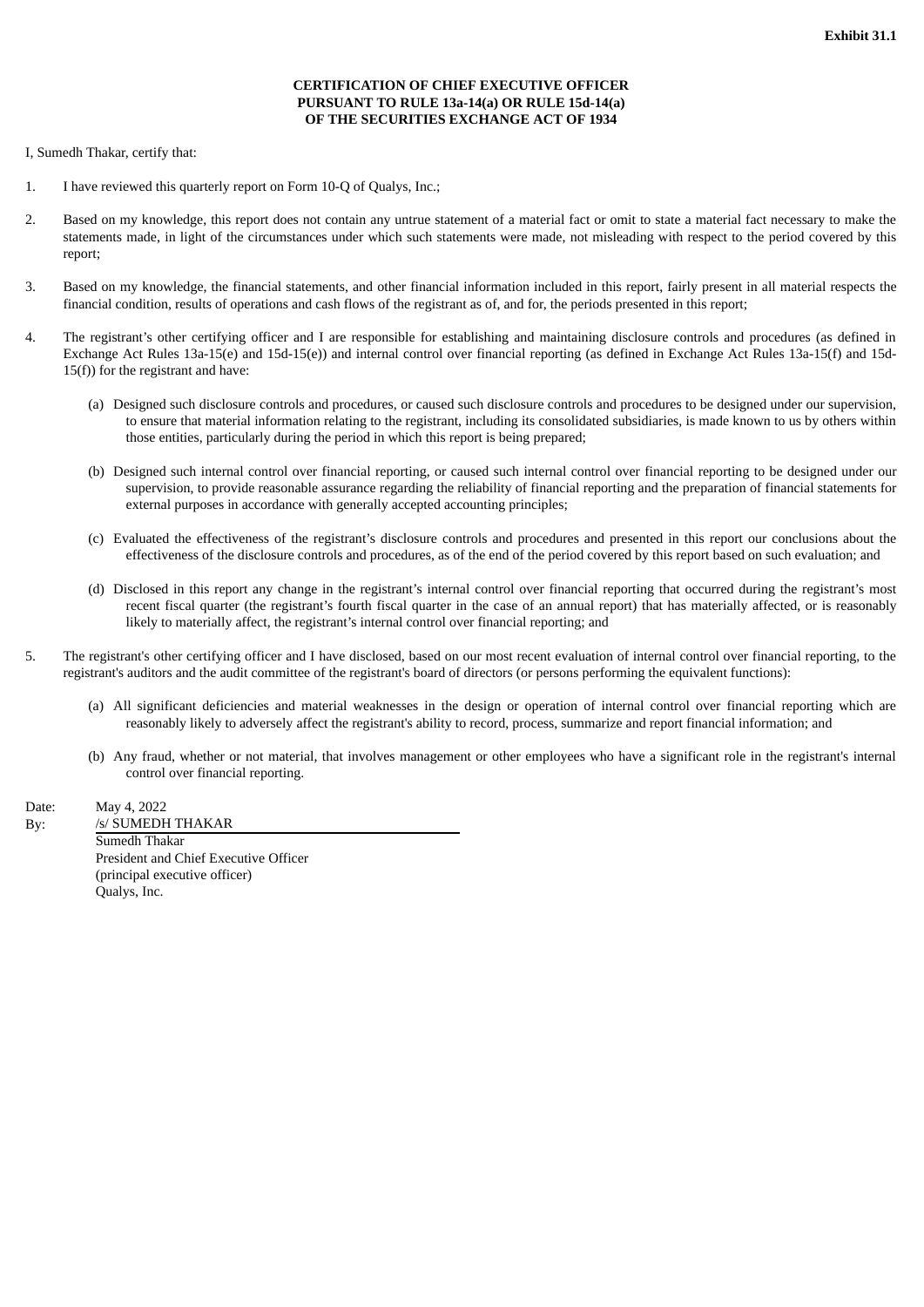## **CERTIFICATION OF CHIEF FINANCIAL OFFICER PURSUANT TO RULE 13a-14(a) OR RULE 15d-14(a) OF THE SECURITIES EXCHANGE ACT OF 1934**

<span id="page-62-0"></span>I, Joo Mi Kim, certify that:

- 1. I have reviewed this quarterly report on Form 10-Q of Qualys, Inc.;
- 2. Based on my knowledge, this report does not contain any untrue statement of a material fact or omit to state a material fact necessary to make the statements made, in light of the circumstances under which such statements were made, not misleading with respect to the period covered by this report;
- 3. Based on my knowledge, the financial statements, and other financial information included in this report, fairly present in all material respects the financial condition, results of operations and cash flows of the registrant as of, and for, the periods presented in this report;
- 4. The registrant's other certifying officer and I are responsible for establishing and maintaining disclosure controls and procedures (as defined in Exchange Act Rules 13a-15(e) and 15d-15(e)) and internal control over financial reporting (as defined in Exchange Act Rules 13a-15(f) and 15d-15(f)) for the registrant and have:
	- (a) Designed such disclosure controls and procedures, or caused such disclosure controls and procedures to be designed under our supervision, to ensure that material information relating to the registrant, including its consolidated subsidiaries, is made known to us by others within those entities, particularly during the period in which this report is being prepared;
	- (b) Designed such internal control over financial reporting, or caused such internal control over financial reporting to be designed under our supervision, to provide reasonable assurance regarding the reliability of financial reporting and the preparation of financial statements for external purposes in accordance with generally accepted accounting principles;
	- (c) Evaluated the effectiveness of the registrant's disclosure controls and procedures and presented in this report our conclusions about the effectiveness of the disclosure controls and procedures, as of the end of the period covered by this report based on such evaluation; and
	- (d) Disclosed in this report any change in the registrant's internal control over financial reporting that occurred during the registrant's most recent fiscal quarter (the registrant's fourth fiscal quarter in the case of an annual report) that has materially affected, or is reasonably likely to materially affect, the registrant's internal control over financial reporting; and
- 5. The registrant's other certifying officer and I have disclosed, based on our most recent evaluation of internal control over financial reporting, to the registrant's auditors and the audit committee of the registrant's board of directors (or persons performing the equivalent functions):
	- (a) All significant deficiencies and material weaknesses in the design or operation of internal control over financial reporting which are reasonably likely to adversely affect the registrant's ability to record, process, summarize and report financial information; and
	- (b) Any fraud, whether or not material, that involves management or other employees who have a significant role in the registrant's internal control over financial reporting.

Date: May 4, 2022 By: /s/ JOO MI KIM Joo Mi Kim Chief Financial Officer (principal financial officer) Qualys, Inc.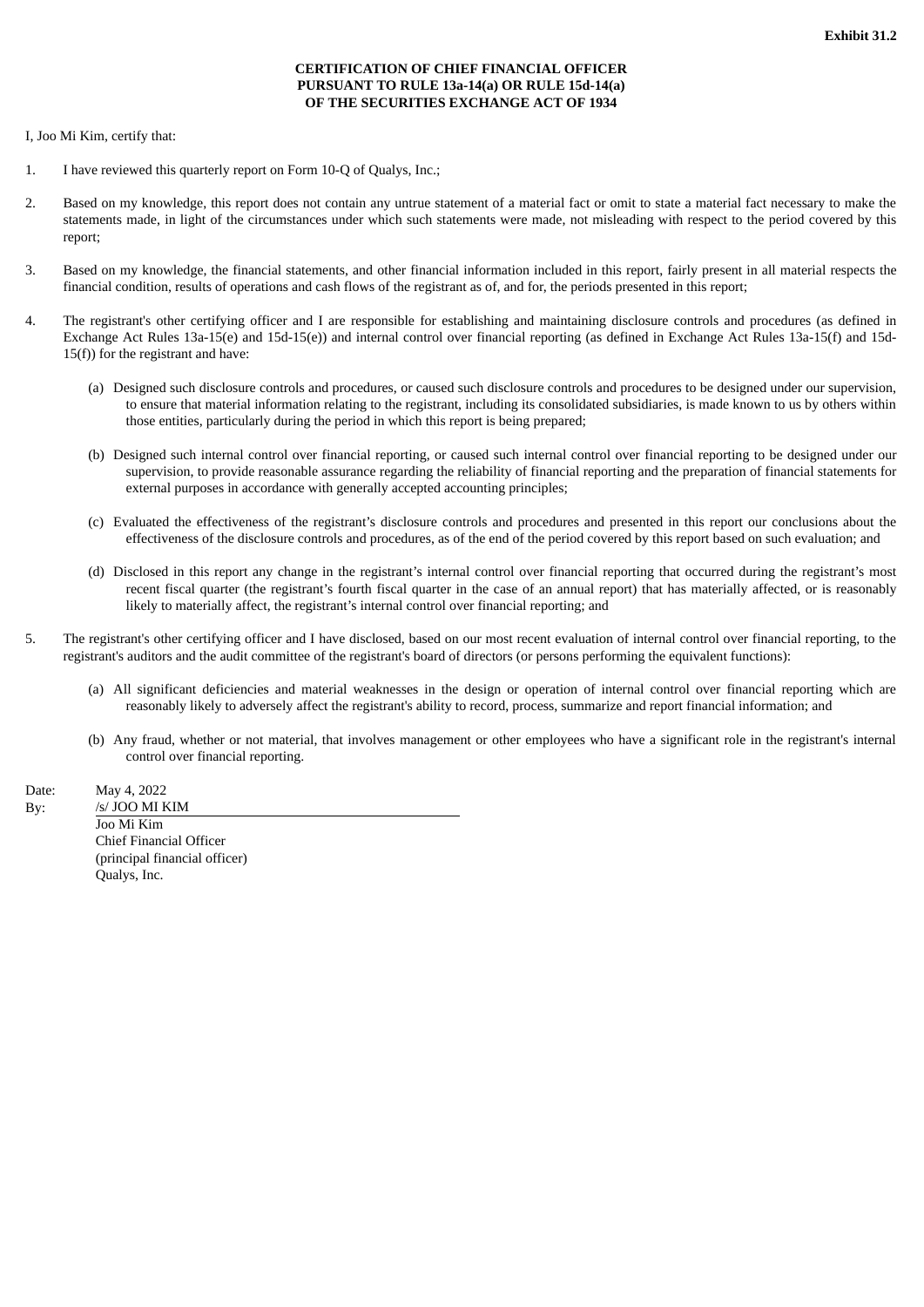## **CERTIFICATION OF CHIEF EXECUTIVE OFFICER PURSUANT TO RULE 13a-14(b) OR RULE 15d-14(b) OF THE SECURITIES EXCHANGE ACT OF 1934 AND 18 U.S.C. SECTION 1350**

<span id="page-63-0"></span>In connection with the Quarterly Report of Qualys, Inc. (the "Company") on Form 10-Q for the quarter ended March 31, 2022, as filed with the Securities and Exchange Commission on the date hereof (the "Report"), I, Sumedh Thakar, President and Chief Executive Officer of the Company, certify, pursuant to 18 U.S.C. § 1350, as adopted pursuant to § 906 of the Sarbanes-Oxley Act of 2002, that, to the best of my knowledge:

- (1) The Report fully complies with the requirements of Section 13(a) or 15(d) of the Securities Exchange Act of 1934; and
- (2) The information contained in the Report fairly presents, in all material respects, the financial condition and results of operations of the Company.

Date: May 4, 2022

By: /s/ SUMEDH THAKAR Sumedh Thakar President and Chief Executive Officer (principal executive officer) Qualys, Inc.